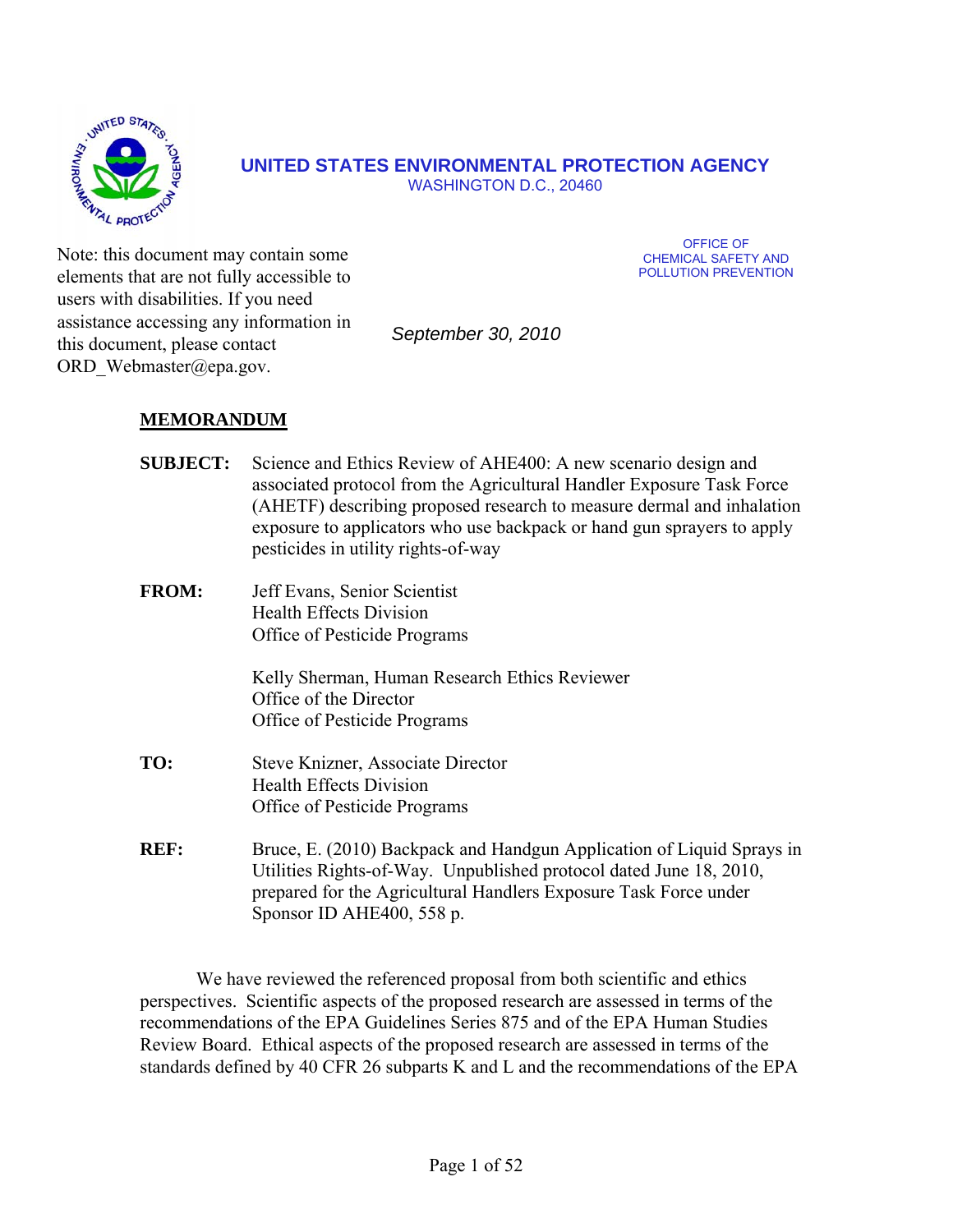Human Studies Review Board. Below is a summary of the conclusions reached in our science and ethics reviews.

Science Review

- The protocol addresses the technical aspects of applicable exposure monitoring guidelines and is likely to produce scientifically valid and useful data.
- No revisions are requested by EPA at this time.

# Ethics Review

- The protocol meets the applicable ethical requirements of 40 CFR part 26, subparts K and L.
- Before the research is conducted, the protocol should be revised as follows and resubmitted for review by the approving IRB:
	- The Local Site Coordinator, the Principal Field Investigator, the Analytical Facility, and the Principal Analytical Investigator must be identified in the protocol.
- In future AHETF protocols, please incorporate into the protocol or an SOP the following information (this information was provided separately to EPA – see Supplements 2 and 3):
	- information about how subjects are presented with individual exposure information; and
	- an explanation of the process that the AHETF follows to improve and verify the accuracy of the Spanish translations.

# **A. Completeness and Contents of Protocol Submission**

The submitted protocol was reviewed for completeness against the required

elements listed in 40 CFR §26.1125. All required elements are present. EPA's checklist is appended to this review as Attachment 6.

The following four documents comprise the protocol submission and were considered in EPA's review:

- Backpack and Handgun Application of Liquid Sprays in Utilities Rights-of-Way Scenario Submission (June 18, 2010) (558 pages);
- Supplement 1: SOPs Cited in Backpack and Handgun Application of Liquid Sprays in Utilities Rights-of-Way Scenario Submission (142 pages);
- Supplement 2: Details about method for informing subjects about their individual exposure results (8 pages); and
- Supplement 3: Details about work undertaken by AHETF to improve Spanish translations (1 page).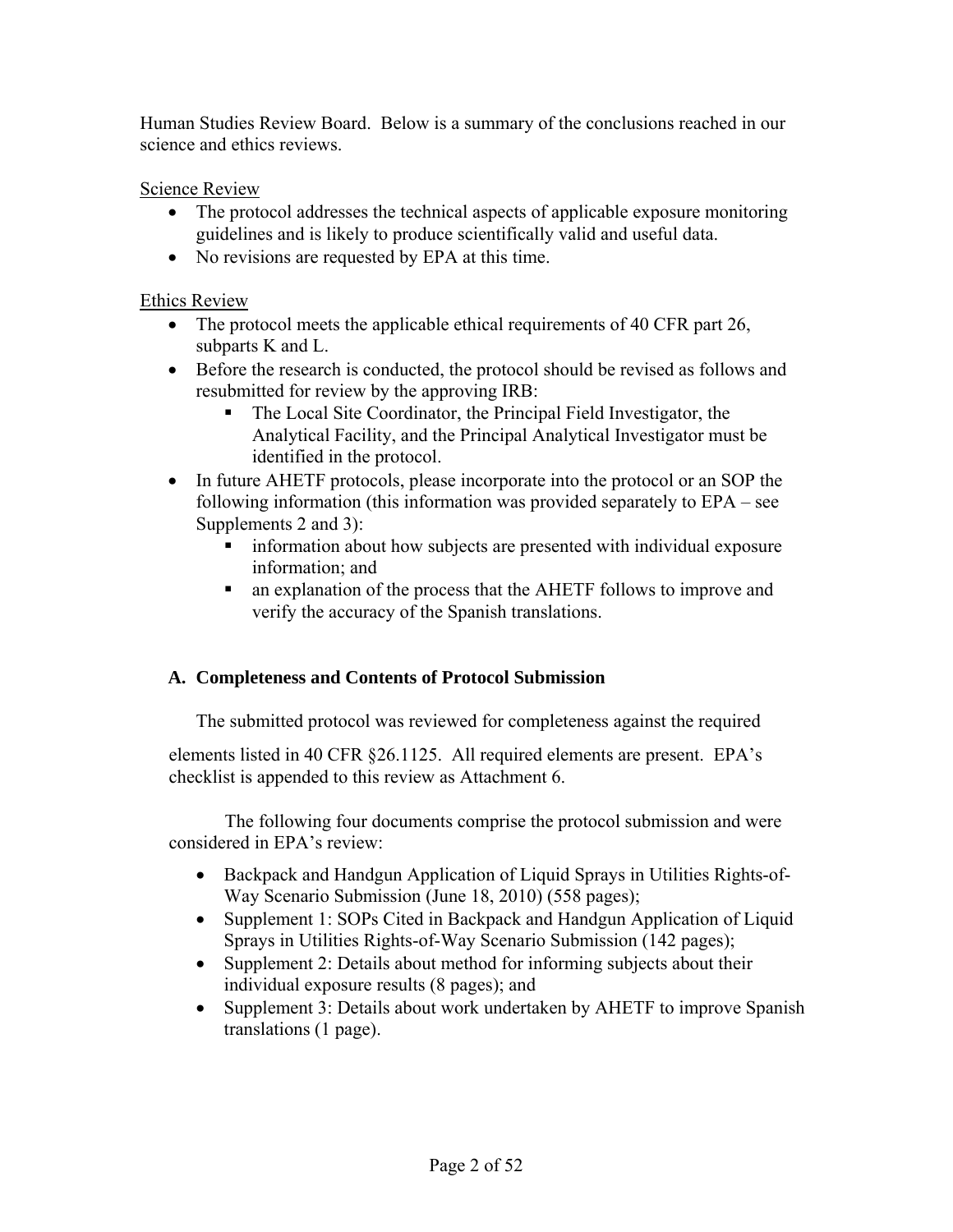The monitoring unit selection and scenario construction plan appear on pages 11- 58 of 5581. The rationale for the proposed sample size and cluster configuration is presented on pages 19-27 of 558. The IRB-approved protocol and supporting documents (consent forms and recruitment flyers) appear on pages 266-345 of 558. Documentation of all interactions between the investigators and the Independent Investigational Review Board, Inc., of Plantation FL appears on pages 259-558 of 558.

#### **B. Summary Assessment of the Scenario Designs2**

**1. Scenario Designs:** This protocol addresses two distinct handler scenarios to address the use of hand-held equipment for treating utility rights-of-way (ROW); backpack sprayers and hand gun sprayers. Although the two scenarios are distinct, the AHETF intends to collect monitoring units (MUs) for each scenario in the same geographic locations. This may result in the AHETF monitoring participants using either equipment types on any given day. However, the recruitment will be structured so that any participant will be monitored using either one of the equipment types but not both. Separate individuals will be recruited for each equipment type. The AHETF will conduct both studies at electric utility ROWs to develop data for these two scenarios. This is largely based Kline & Co. survey data information suggesting that approximately 80 percent of utility ROWs are treated with herbicides compared to pipeline rights of way.

 The backpack sprayer, as the name implies, is a small 3 to 5 gallon tank carried on the back of a handler. The sprayer has a hand pump to provide pressure for the spray and small lengths of hose connected to a hand wand. Backpack sprayers are best suited for ROW treatments in areas where vehicle access is difficult or impossible. Unlike other backpack scenarios, there will be no mixing activities performed for this scenario. However, some participants may load their backpacks with dilute spray from a nurse tank if that is part of their normal work practice.

 $\overline{a}$ 

 $<sup>1</sup>$  Unless otherwise noted, referenced pages may be found in the main scenario submission document</sup> (containing 558 pages).

<sup>2</sup> Supporting details are in Attachment 1.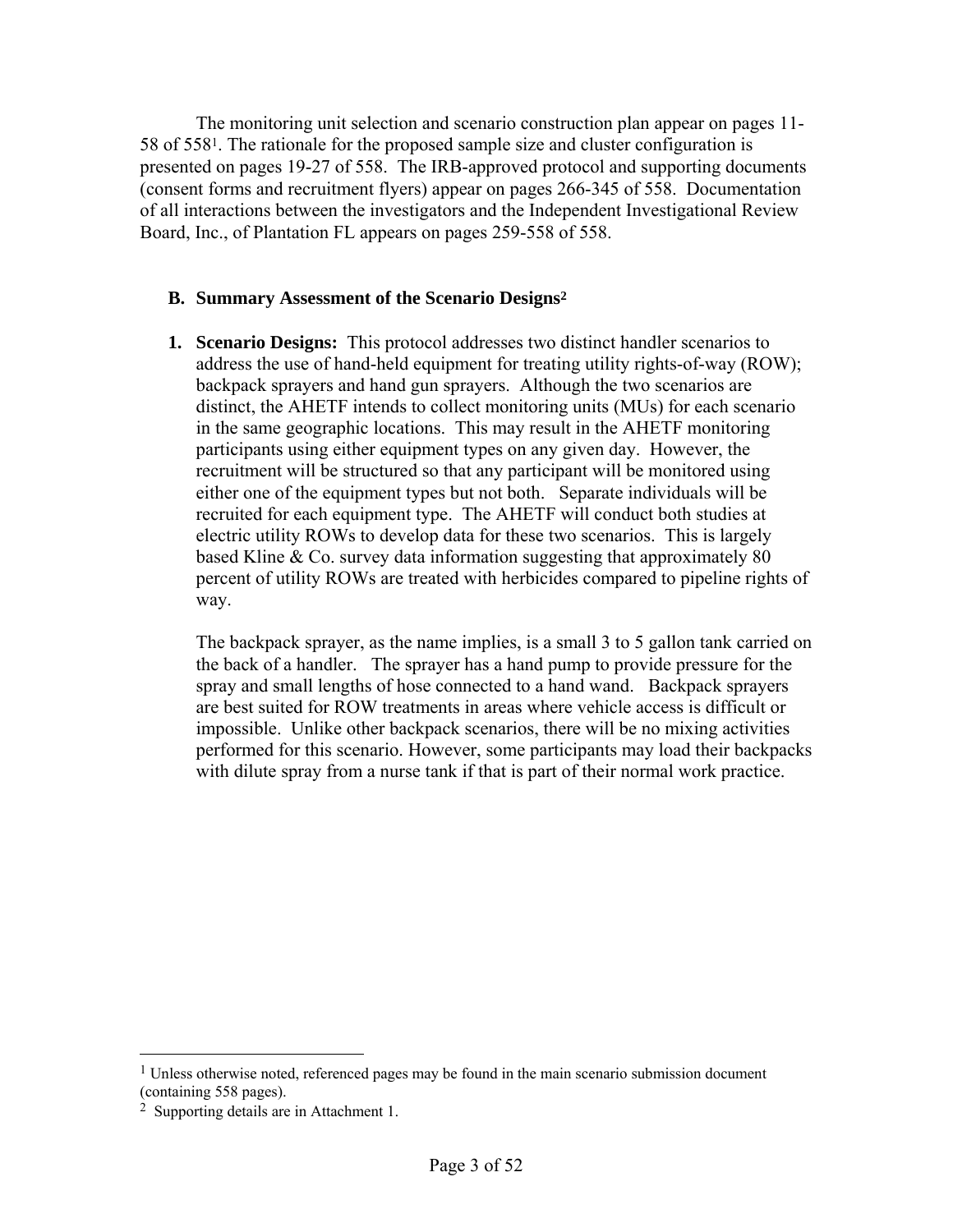

Backpack sprayer



By contrast, the handgun sprayer consists of a trigger nozzle (handgun) connected to a length of hose which is attached to a vehicle mounted tank. The application of pesticides with this system requires the handler to either treat vegetation from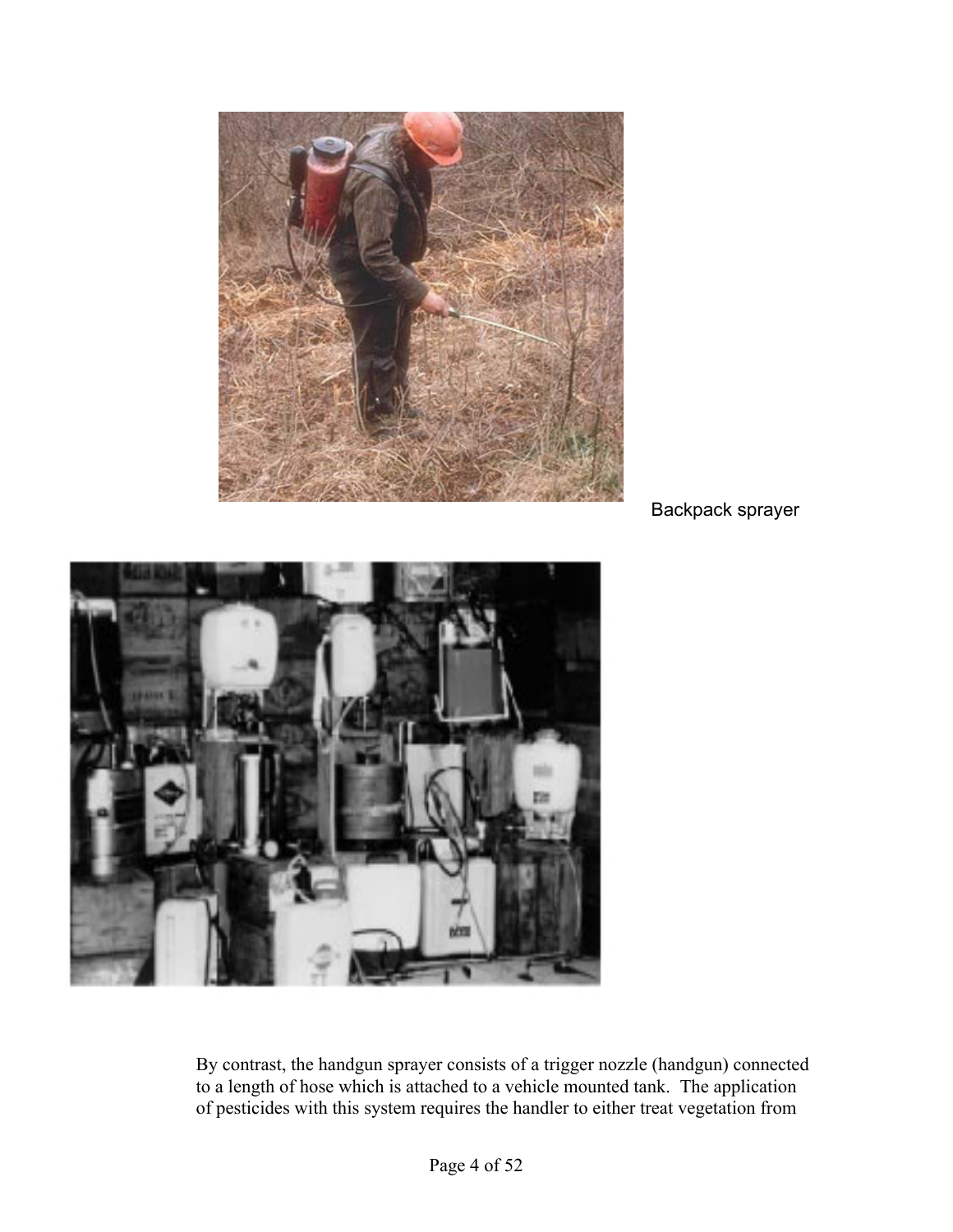the truck or drag the hose from the spray vehicle to the treatment area. The length of the hose can range from 500 to 2000 feet and the handgun has an effective spraying distance of 15 to 30 feet.



Hand gun spraying

The ROW scenarios are not covered by EPA's Worker Protection Standard (WPS) at 40 CFR 170. The WPS only addresses agricultural uses on farms, forests, nurseries and greenhouses. Regardless, the study designed for the two scenarios, is based on participants wearing a long-sleeved shirt, long pants, shoes, socks, and chemical-resistant gloves. Other clothing items that may be worn by participants include vests, hats and goggles. ROW applicators that normally wear chemical-resistant headgear will not participate. There is no specific mixing component for either of these two ROW scenarios (common for hand-held equipment scenarios). Therefore, these data will be used specifically to address occupational handler exposure for ROW treatments.

The AHE400 protocol calls for applying one of four surrogate pesticides for the two ROW scenarios. The surrogate pesticides selected by the AHETF are the widely used herbicides fosamine, gyphosate, imazapyr and 2,4-D. Although fosamine and imazapyr are new surrogates for the AHETF, these pesticides have been successfully used in other occupational and non-occupational exposure monitoring studies, including those in the Pesticide Handlers Exposure Database (PHED). The Agency asserts that confirmation of method analysis, as outlined in the governing document, is required prior to study initiation.

A total of 21 Monitoring Units (MUs) are proposed for both the backpack scenario and the handgun scenario. Three MUs for each site will be collected in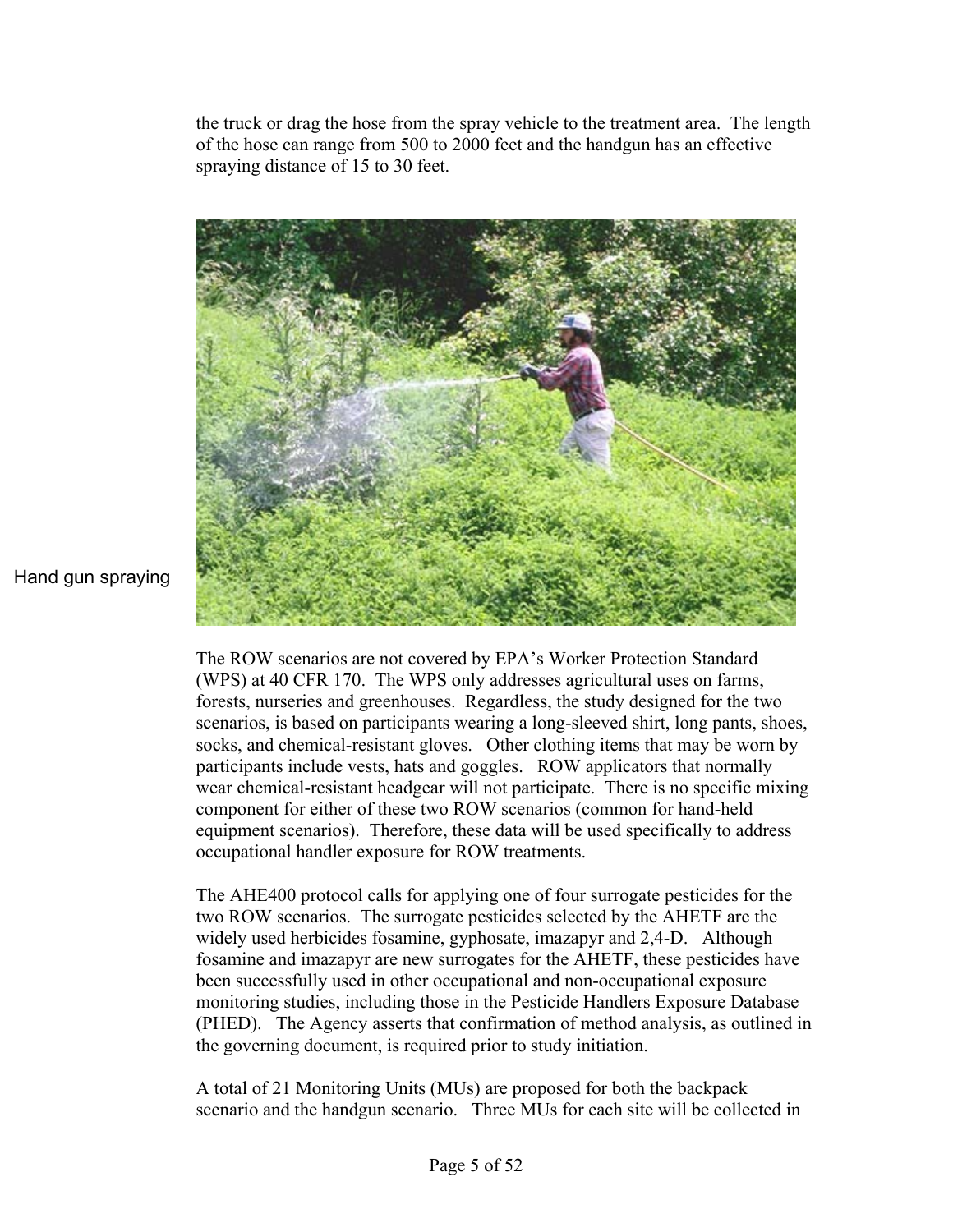7 geographically distinctive EPA growing regions. Once the studies are reviewed and the AHETF primary and secondary objectives (i.e., relative accuracy and proportionality respectively) are substantiated, the two scenarios will be added to the AHED database. EPA intends to use these data to estimate daily dermal and inhalation exposures of pesticide handlers using backpack and handgun equipment for pesticides registered or to be registered for ROW treatments.

- **2. Sampling Designs:** Normally the AHETF (task force) select clusters purposively to reflect a diverse range of crops, agronomic practices, geographic regions and likelihood of finding participants that use the AHETF's surrogate pesticides. For the two ROW scenarios addressed in this protocol, the task force needed to identify regions having high ROW pesticide use commensurate with areas having high electric transmission line densities. Furthermore, considerations such as number of utility companies in a given region and its impact on recruitment and the establishment of distinct study sites needed to be addressed. To accomplish this, the AHTEF designed both scenario cluster configurations as having more study sites and fewer MUs per site (7 x 3 design instead of the 5 x 5 design seen in previous protocols presented to the HSRB). That is, seven clusters (i.e., sites) with each site having three handlers (i.e., MUs) per ROW scenario. These diversified clusters were identified through a two stage diversity selection process:
	- Identifying diverse geographic areas based on climate and areas of high pesticide use for ROW treatments (predominantly the north central and south regions of the United States)
	- Configuring three diverse MUs per geographic area within those regions

The result of executing these steps was the purposive choice of the following seven monitoring sites which may be states or portions of states purposively selected from six EPA growing regions:

- West Virginia (EPA Region I with some overlap into EPA Region II)
- North Carolina (EPA Region II)
- Florida (EPA Region III)
- Arkansas (EPA Region IV)
- Indiana (EPA Region V)
- Minnesota (EPA Region V)
- Eastern Texas (EPA Region VI)

There were a number of site selection considerations acknowledged by the AHETF with respect to utility line density, number of utility companies and EPA growing regions. EPA agrees that the site choices made by the task force are well reasoned and appear to strike a balance between maintaining site diversity and likely success of finding a sufficient pool of participants for the two proposed ROW scenarios.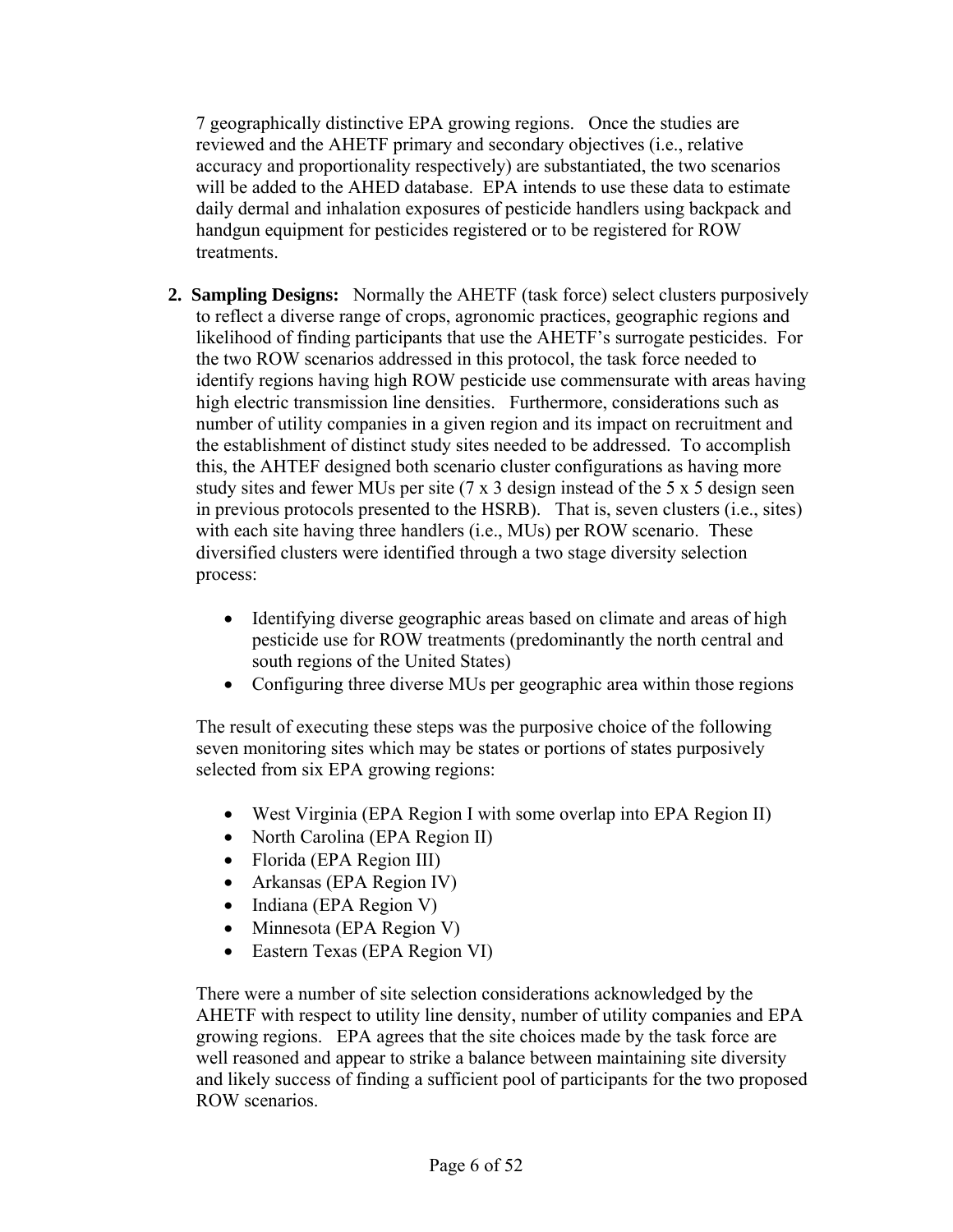In the next stage of the diversity selection process, the AHETF identified the practical range of amount of active ingredient handled (AaiH) for the two ROW scenarios. For the backpack ROW scenario the range of amount active ingredient handled (AaiH) per day is 0.5 to 50 pounds per day. For the Handgun ROW scenario, the AaiH is 1 to 125 pounds per day. The strata are designed to ensure that the range of AaiH per scenario is at least an order of magnitude. This will help the task force achieve is secondary objective, proportionality. The scenario specific ai strata are as follows:

Backpack ROW strata

- From 0.5 to less than 1.5 pounds active ingredient
- From 1.5 to less than 15 pounds active ingredient
- From 15 to 50 pounds active ingredient

### Handgun ROW strata

- From 1 to less than 3.5 pounds active ingredient
- From 3.5 to less than 35 pounds active ingredient
- From 35 to 125 pounds active ingredient

Generally, the AHETF ensure that no 2 participants be in the same AaiH stratum per monitoring site in the same scenario. However, do to recruitment concerns, the AHETF are concerned that this may not always be possible and have modified the protocol to state that "it is preferable that no 2 MUs be in the same stratum in a monitoring area." It is likely that the range of AiaH at a given site would be at least an order of magnitude if this situation presents itself.

The next stage of sample selection results in identifying the employers of handlers who make ROW treatments. This process requires securing the permission of the utility companies as well as employers of contract ROW application companies. The AHETF established a process for identifying handler subjects that could be recruited directly from utility companies that make their own applications or from utility companies that rely on contract application companies. In either case, the AHETF will need to gain the permission of the utility company to participate in the study. The first step in this process in to list and screen all application companies (which may include the utility company). The procedure is as follows:

- Assemble a comprehensive list of all possible application companies. Eliminate all duplicates where possible.
- On a scenario basis, contact all employers on the list to determine if they are qualified and willing to participate. Those willing and qualified will be put on a potentially eligible list.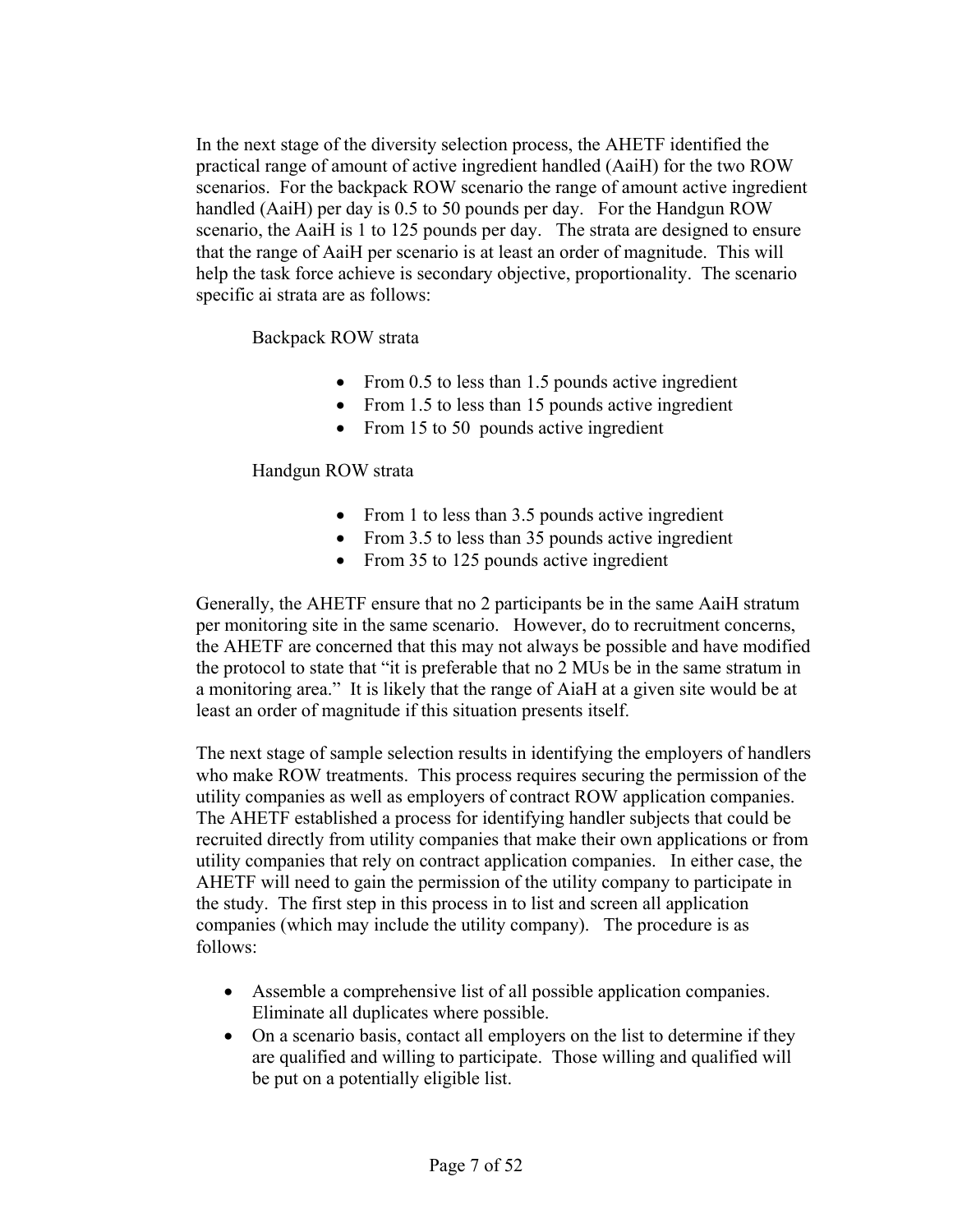• In order to establish an efficient configuration for the eventual field studies, the number of available employees from each application company that is eligible as well as the timing of their ROW applications will be identified.

The second step involves identifying participants for the three MUs per scenario. The second step will be conducted independently for each scenario. This second step includes:

- Establishing a set of eligible employers willing to cooperate with the AHETF
- Conducting recruiting activities
- Selecting volunteers meeting the scenario conditions.

This process of identifying cooperating employers is basically sound. EPA has accepted this approach.

When constructing MUs, three additional restrictions will be enforced to increase diversity within the cluster:

- No handler may be used more than once
- On a site basis, each handler must come from a different employer

The employers in the chosen configuration provide the pool of handlers from which handlers will be recruited to fill each of the three MU slots. If selected employers or handlers drop out as the time of the field study approaches, additional handlers appropriate to fill out the MU design may be recruitable from among those employed by other eligible application companies.

**3. Choice of Surrogate Materials:** The surrogate chemicals proposed for these scenarios are fosamine, gyphosate, imazapyr and 2,4-D, formulated as liquids. There are a few wettable powder formulations of 2,4-D, however it is important to note that these two scenarios involve applying sprays without a mixing component. Although two of these surrogates are new to the AHETF, they have been successfully used in other monitoring studies including those in the Pesticide Handlers Exposure Database (PHED). The Agency asserts that confirmation of method analysis is required prior to study initiation. Given this final verification the Agency agrees that these surrogates are generally appropriate choices for this research. Preliminary risk estimates for the surrogates having toxicity endpoints of concern (2,4-D and imazapyr), indicate the estimated exposures of participants in the proposed studies are not of concern.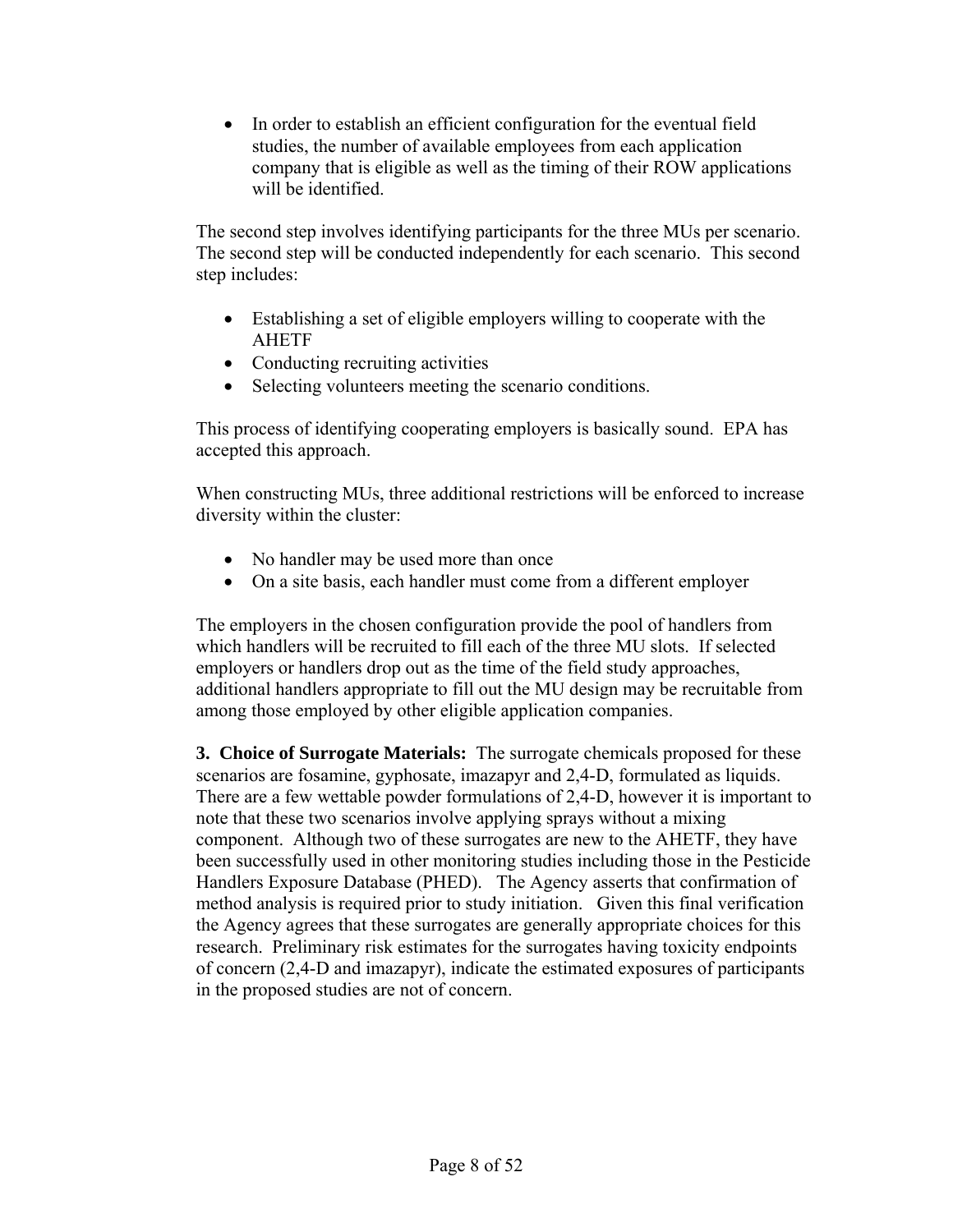# **C. Summary Assessment of the Scientific Aspects of the Study Design3**

- **1. Statistical design:** This protocol describes collecting 21 Monitoring Units (MUs) for the BP/ROW and HG/ROW reflecting the exposure of subjects applying sprays containing fosamine, gyphosate, imazapyr and 2,4-D. These MUs will be collected in seven separate clusters diverse in geographic location and climate. Each cluster or study site will include three MUs. The AHETF recently designed handler scenarios based on a 5 site x 5 MU configuration, largely for agricultural scenarios. The general rationale for the  $7 \times 3$  cluster configuration is primarily based on concerns of being able to identify more than 3 participants per scenario at any given site. Thus, the AHETF selected a configuration weighted towards having more sites and fewer MUs per site. The overall rational for efficient study designs is presented in Appendix C of the revised AHETF Governing Document.
- **2. Proposed pattern of exposure:** The proposed minimum exposure duration for each MU will be at least 4 hours. The activities performed by the participants will be primarily spraying however some loading of dilute spray from tanks situated on trucks may be possible for the backpack scenario. Each participant will spray at least 3 tank-loads. The mixing will be done by others not participating in the study. At each site, during the monitoring period, each subject will apply the surrogate active ingredient in one of the following three strata of amount of active ingredient handled (AaiH):

# Backpack ROW strata

- From 0.5 to less than 1.5 pounds active ingredient
- From 1.5 to less than 15 pounds active ingredient
- From 15 to 50 pounds active ingredient

# Handgun ROW strata

- From 1 to less than 3.5 pounds active ingredient
- From 3.5 to less than 35 pounds active ingredient
- From 35 to 125 pounds active ingredient

The AHETF acknowledges that some scripting may be needed for subjects assigned to the lower AI strata. This is to ensure that at least 3 mixing/loading events are measured for each worker and that a minimum 4 hour work monitoring period is achieved.

**3. Endpoints and Measures:** The study is designed to measure dermal and inhalation exposure for each MU. These data will contribute to development of

1

<sup>3</sup> Supporting details are in Attachment 2.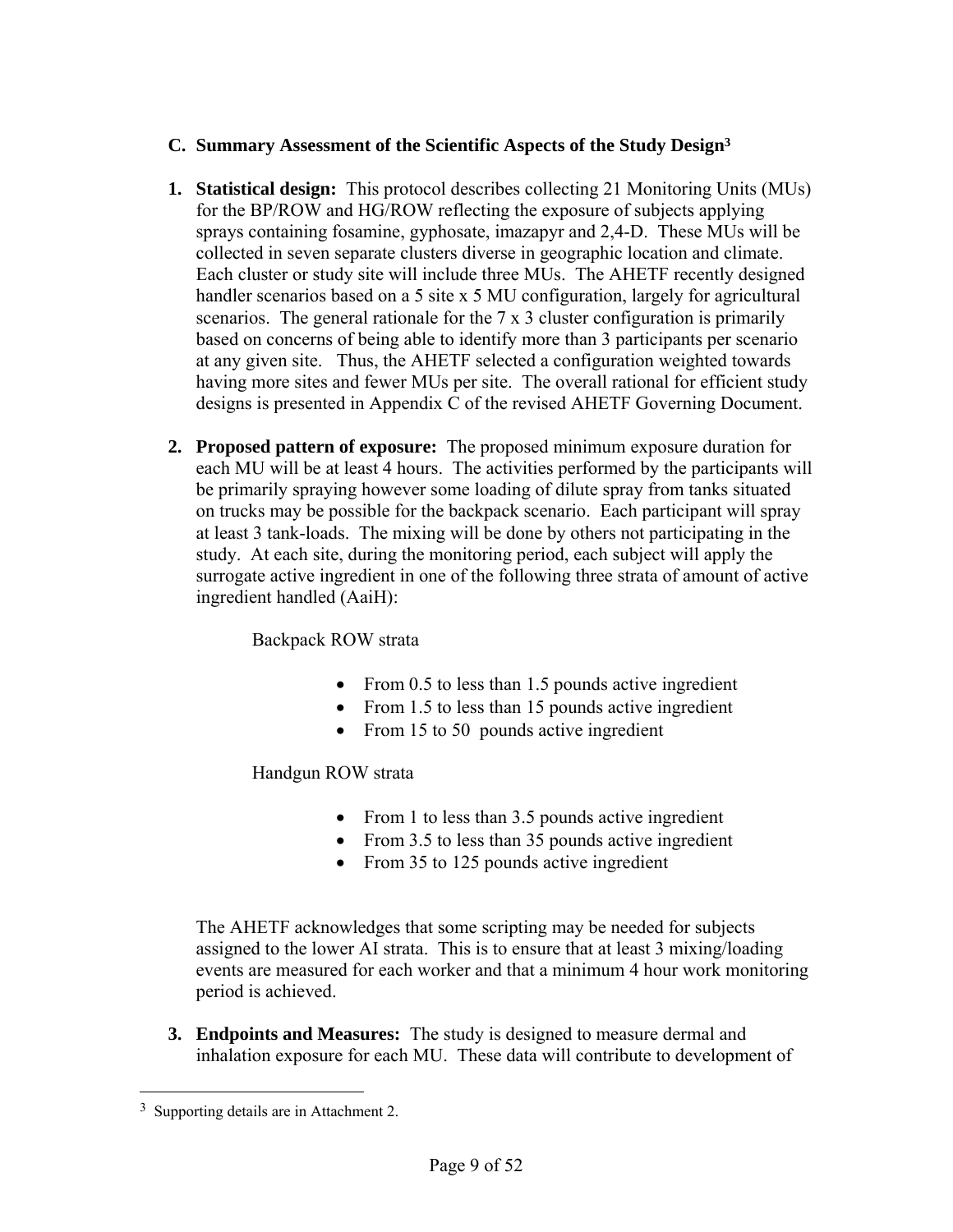Unit Exposures (exposure per unit of pesticide active ingredient applied) or other exposure metrics that will be used to estimate dermal and inhalation exposure to other pesticides for handlers making ROW applications using backpack or handgun sprayers. EPA believes that the proposed measures are appropriate and sound for the study design.

Dermal exposure will be measured by a whole body dosimeter (WBD) worn beneath the subject's outer clothing. After the monitoring event, the inner dosimeter will be removed from the subject and sectioned into six pieces: the front torso (above the waist); rear torso (above the waist); right and left upper arms (shoulder to elbow); right and left lower arms (elbow to cuff); right and left upper legs (waist to knee) and the right and left lower legs (knee to cuff).

Before beginning work, subjects will wash their hands in 500 mL of 0.01% Aerosol<sup>®</sup> OT-75 solution (AOT solution) to remove any source of contamination and to practice the method of hand-washing. These samples will be discarded. Hand wash samples will be collected before toilet and lunch breaks, before water breaks if required by the label or requested by the subject, and at the end of each exposure period.

Before beginning work, each subject's face and neck will be wiped with a cotton gauze swab to remove any contamination not associated with the monitoring event. This wipe sample will be discarded. Subjects will undergo another face/neck wipe sampling prior to the break and again at the end of the exposure period; both these samples will be retained for analysis. As required by AHETF SOP 10.C.4, the study team will record what type of personal protective equipment (PPE), including respirators, was worn at any time during the monitoring event.

Airborne concentrations of the surrogate will be monitored in the subject's breathing zone using an OSHA Versatile Sampler (OVS) tube sample collector connected to a personal sampling pump. The unit will be calibrated prior to the monitoring event using a rotameter. The OVS tube will be clipped to the subject's shirt collar with the intake facing downward. The air sampling pump will be connected to the OVS tube and will be operated for the total monitoring period including any breaks. Inhalation measures will need to be based on moderate breathing levels due to the higher activity level of applying pesticides in heavy terrain rather than lower activity levels expected of individuals making groundboom applications.

Additional measures will record environmental conditions at the time of monitoring. Observers will make field notes of subject activity throughout the monitoring event, and photographs or videos may be taken selectively to illustrate events.

**4. QA/QC Plan:** The study will be monitored by three different quality assurance units: one from the exposure monitoring contractor that conducts the study in the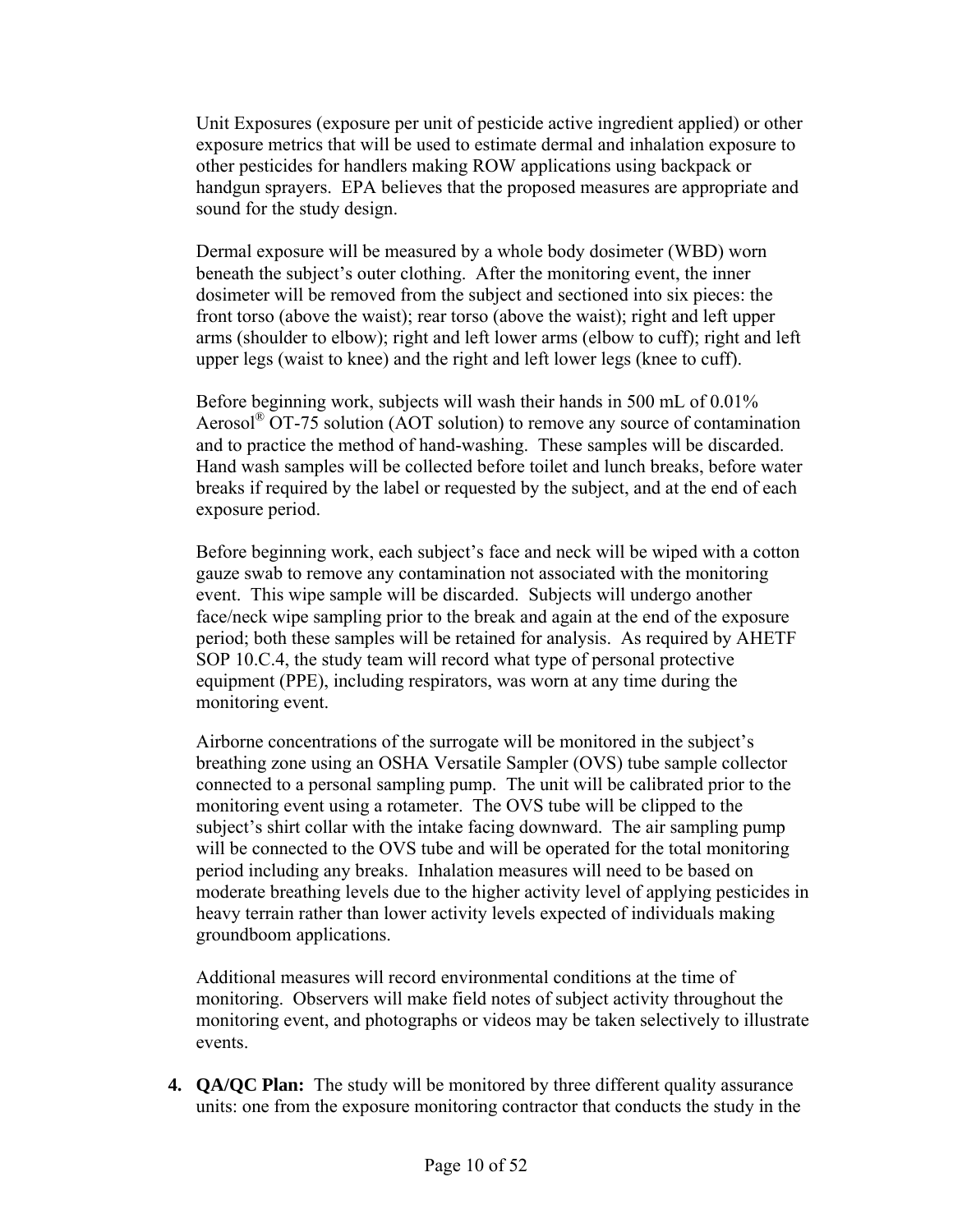field, one from the analytical laboratory that determines the level of pesticide residues in field samples, and one contracted directly by AHETF.

Analytical and field sampling quality control procedures include complete validation of all analytical methods, field fortification and control samples, laboratory fortification and control samples, and guidelines on the use of calibration curves to determine chemical residues found on all sample matrices.

Field fortifications will be conducted in the field under the same conditions as the field samples. They will be transported and stored in a similar manner as the field samples, and will be analyzed in the laboratory concurrently with the field samples. Samples collected from the subjects will be corrected based on the results of the recovery of the field fortified samples.

**5. Statistical Analysis Plan:** The results of physical sample analysis will be provided in the final report of this field study and in the scenario monograph covering all monitoring conducted under the mixing/loading of water soluble packets scenario, and will be posted to the  $AHED^{\otimes}$  database, where they will be available to regulatory agencies for later statistical analysis. The documentation will report a confidence-interval-based approach to determine the relative accuracy for the arithmetic mean and  $95<sup>th</sup>$  percentile of unit exposures. The AHETF will not otherwise statistically analyze the monitoring data.

# **D. Compliance with Applicable Scientific Standards**

This protocol itself adequately addresses the following elements according to applicable scientific standards:

- Scientific objective
- Experimental design for achieving objectives
- Quantification of the test materials
- Data collection, compilation and summary of test results
- Justification for selection of test substances
- Justification for sample size
- Fortification levels and number of samples for laboratory, field, and storage stability samples

Additionally, the proposal has addressed the technical aspects provided in the applicable exposure monitoring guidelines (i.e. Series 875 Group A and OECD Applicator Guidelines) as well as Good Laboratory Practices (GLPs).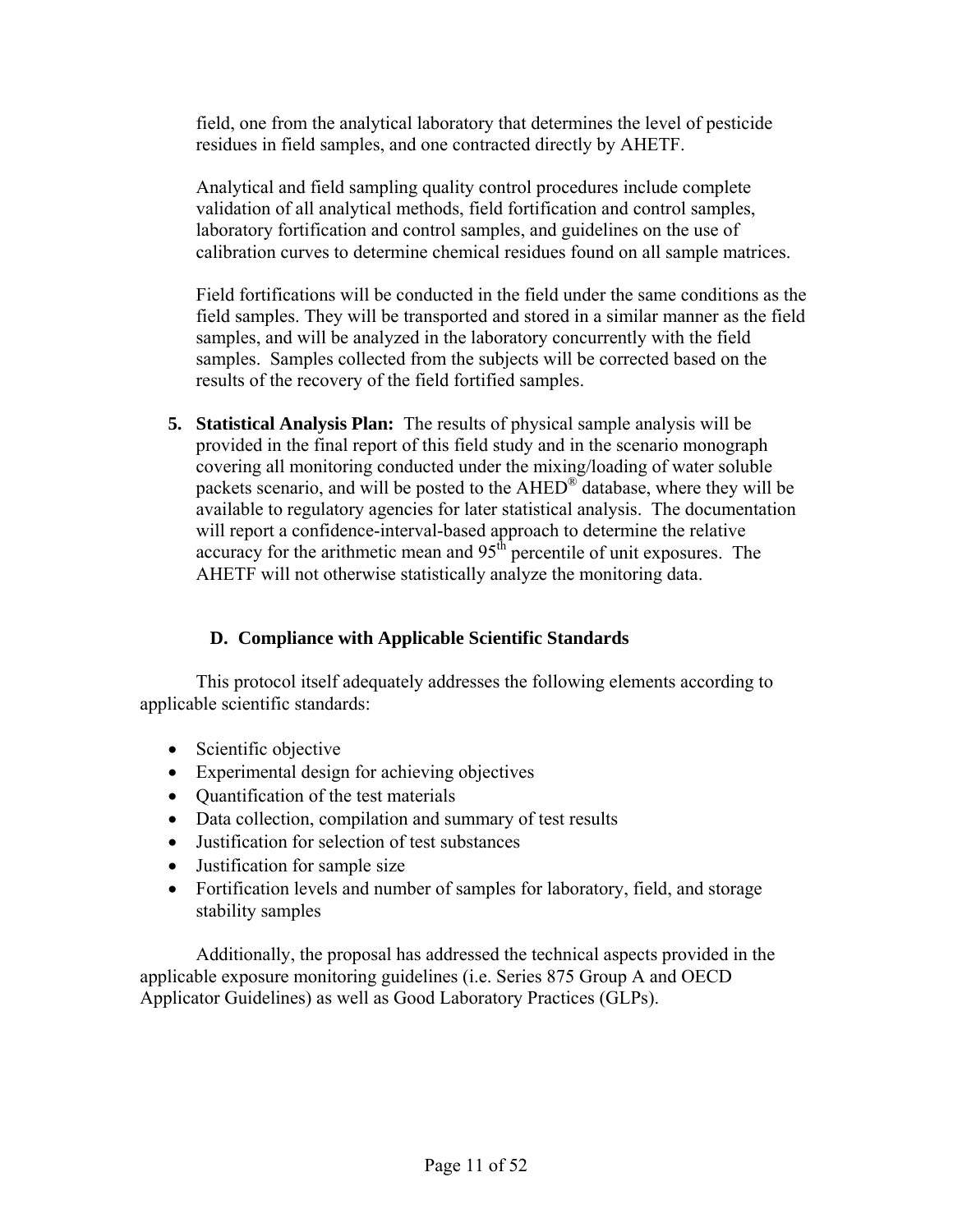### **E. Summary Assessment of Ethical Aspects of the Proposed Research4**

- **1. Societal Value of Proposed Research:** The objective of this study is to develop data to determine the potential exposure for workers who use backpack and handgun sprayers to apply liquid sprays in utilities ROW. This application method is widely used in utilities ROW to maintain vegetation control, and "is critical to the deliverance of electricity, natural gas, and petroleum across the country. Access to utility lines must be available for maintenance and repair purposes, and is accomplished by controlling line-threatening vegetation." (p. 15 of 558) The existing exposure data for this exposure scenario are inadequate. EPA will use the results of this study to estimate the dermal and inhalation exposure likely for a wide range of agricultural pesticides applied under this exposure scenario.
- **2. Subject Selection:** Subjects will be recruited among the employees of application companies that apply pesticide sprays for vegetation control to utilities ROW using backpack or handgun sprayers, who are willing to use at least one of the surrogate active ingredients for this study (glyphosate, fosamine, imazapyr, and 2,4-D), and who meet AHETF criteria for participation. Application companies (either those utility companies that make their own applications or contract application companies hired by utility companies) will be eligible to participate in the study. AHETF must obtain employer cooperation before it can recruit workers. This includes willingness of the utility company to have its ROW treated as well as willingness of the application company (either the utility company or its contractor applicator) to volunteer their application equipment and allow AHETF to recruit their workers. Eligible employers will be identified from a complete list of ROW application companies (i.e. either those utility companies that make their own applications or contract application companies hired by utility companies) in the target area, processed in random sequence. Subjects will be recruited who are employees of eligible employers, have experience within the past year with applying liquids with BP (BP/ROW scenario) or HG spray equipment (HG/ROW scenario) in utilities ROW (including the type of equipment to be used), , and who meet the eligibility requirements of the study. If more employees are available and interested than are needed, qualified participants will be selected randomly. Although the design is purposive, and thus participants are not representative in a statistical sense, they are expected to be typical of those who apply liquids with BP or HS spray equipment in utilities ROW.

Subjects will be recruited according to the standard procedures set forth in SOP AHETF-11.B. The Study Director or designated researcher will seek permission from an eligible employer to approach his/her employees to recruit subjects for the study. Depending on the number of employees and size of the application company, the Study Director or researcher may contact employees using an informational recruitment flyer posted in a common work area. Alternatively, or

1

<sup>&</sup>lt;sup>4</sup> Supporting details are in Attachment 2.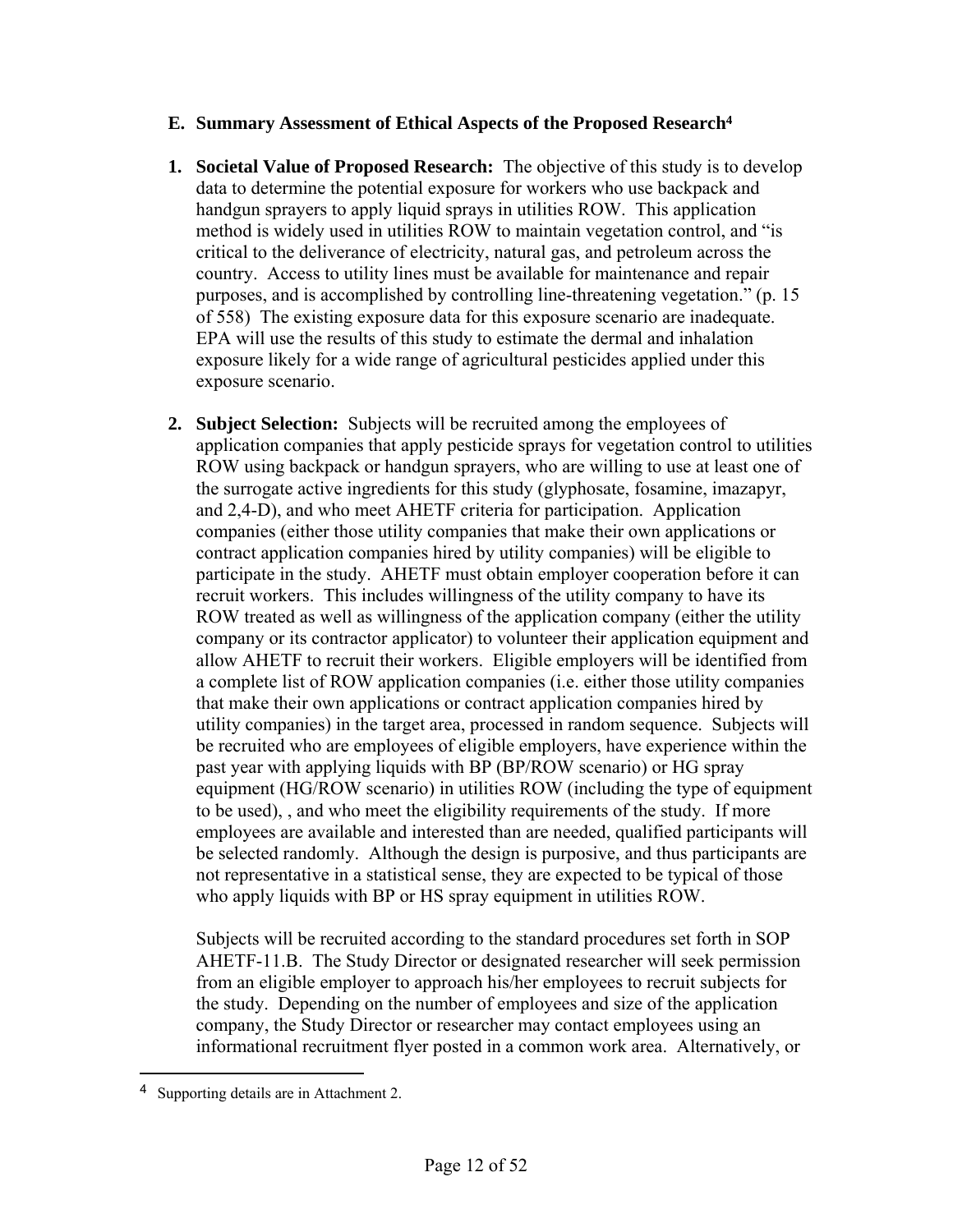subsequent to the use of a flyer, the Study Director or researcher will arrange a meeting with the employees who express interest in participation. Such recruitment meetings will always occur without the employer or supervisors being present. The Study Director or researcher will describe the AHETF Exposure Monitoring Program, the goals of this specific study, the procedures to be used in exposure monitoring, and the risks and benefits to participants.

The subject eligibility factors listed in the consent form and SOP AHETF-11.B are appropriate.

Candidates who attend an individual interview will be paid \$20 whether or not they agree to participate; enrolled subjects who put on the whole-body dosimeter will be paid \$80 in addition to their usual pay, whether or not they complete participation.

- **3. Risks to Subjects:** Four kinds of risks to subjects are discussed in the protocol, along with specific steps proposed to minimize them:
	- The risk of heat-related illness
	- The risk associated with scripting of field activities
	- Psychological risks
	- The risk of exposure to surfactants

In this study risks to subjects are classified as 'greater than minimal', primarily since agricultural work is considered a high risk occupation where the likelihood of harm or discomfort is greater than what is encountered in ordinary daily life. In particular, the risk of heat-related illness (resulting from wearing an extra layer of clothing to trap chemical) will be increased due to study participation. AHETF has adopted an extensive program to minimize these risks.

Appropriate provision is made for safety and medical monitoring. At the end of the test day, subjects will be reminded that they have a copy of the consent form with phone numbers to call if they think they have any adverse effects resulting from participation.

**4. Benefits:** This research offers no direct benefits to the subjects. But subjects may request a summary of their personal results from the study. The results will include the distribution of chemical exposure among the various body parts and a comparison to the results for other workers performing the same task. Thus, a potential indirect benefit for subjects is knowledge about how their exposure compares to that of others doing similar work.

The principal benefit of this research is likely to be reliable data about the dermal and inhalation exposure of workers applying liquid sprays to utilities ROW with BP or HG spray equipment, usable by EPA and other regulatory agencies to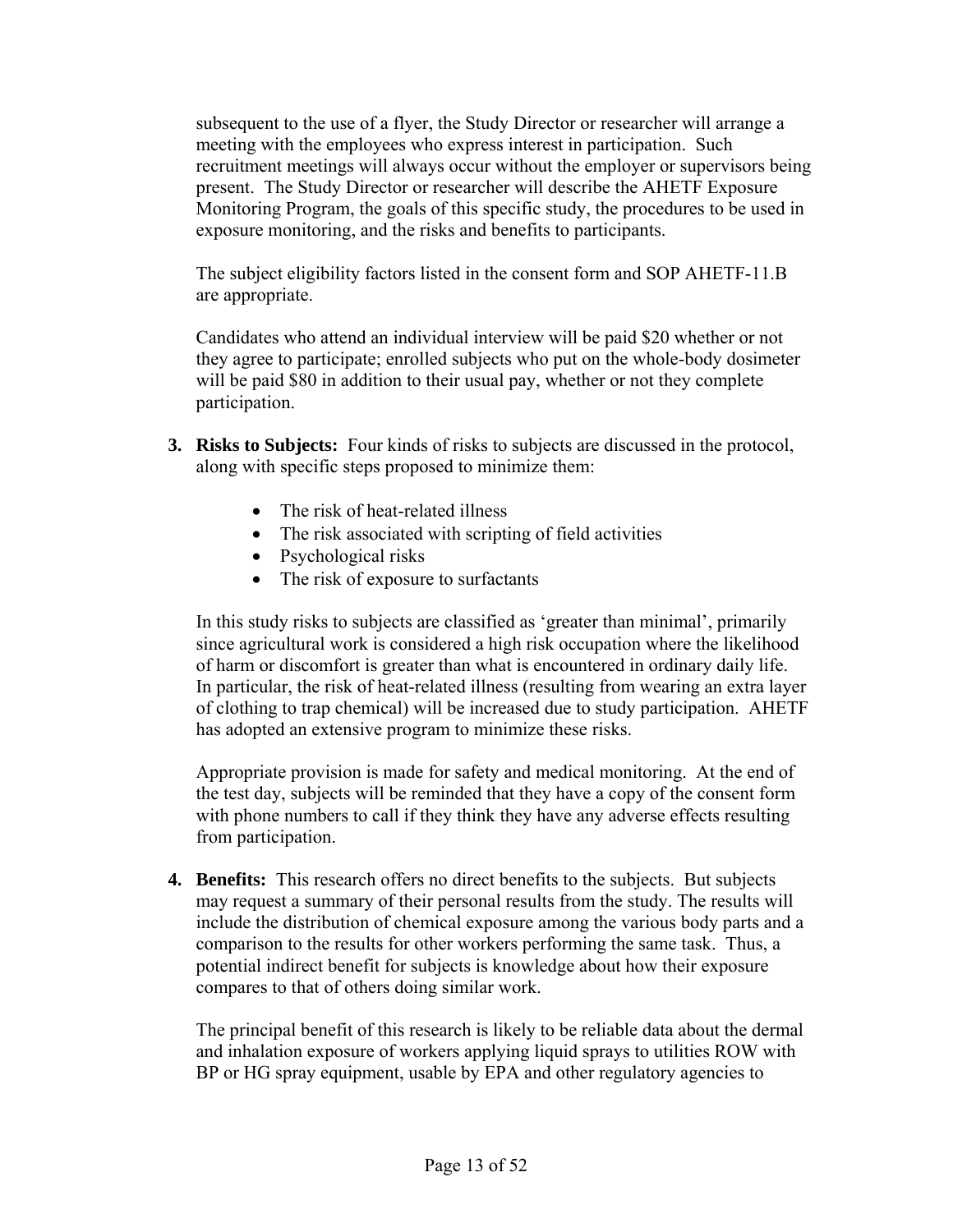support exposure assessments for a wide variety of pesticides with similar use patterns.

- **5. Risk/Benefit Balance:** Risks to subjects have been minimized in the design of the research. The low residual risk is reasonable in light of the likely benefits to society from new data supporting more accurate applicator exposure assessments for a wide range of agricultural pesticides.
- **6. Independent Ethics Review:** The proposed research has been reviewed and approved by the Independent Investigational Review Board, Inc., (IIRB, Inc.) of Plantation, Florida. The submitted materials include a full record of correspondence between the investigators and the IIRB.
- **7. Informed Consent:** Informed consent will be obtained from each prospective subject and appropriately documented. Oral fluency in English or Spanish is a criterion for inclusion, but literacy is not required. The reading level of the English language consent form is appropriate. Adequate provision is made to meet the needs of subjects who do not read either language. EPA assessments of compliance with the requirements of 40 CFR §26.1116 and §26.1117 appear in Attachments 4 and 5 to this review.
- **8. Respect for Subjects:** Subject identifying information will be recorded only once; all subsequent data records and reports will refer to individual subjects only by a code. Provision is made for discrete handling of pregnancy testing, required of all female subjects on the day of testing. Candidates and subjects will be repeatedly reminded that they are free to decline to participate or to withdraw at any time for any reason, without penalty.

# **F. Compliance with Applicable Ethical Standards**

This is a protocol for third-party research involving intentional exposure of human subjects to a pesticide, with the intention of submitting the resulting data to EPA under the pesticide laws. Thus the primary ethical standards applicable to this proposal are 40 CFR 26, Subparts K and L. In addition, the requirements of FIFRA  $\S 12(a)(2)(P)$ for fully informed, fully voluntary consent of subjects apply.

A detailed evaluation of how this proposal addresses applicable standards of ethical conduct is included in Attachments 2-5 to this review.

40 CFR 26 Subpart L, at §26.1703, as amended effective August 22, 2006, provides in pertinent part:

EPA shall not rely on data from any research involving intentional exposure of any human subject who is a pregnant woman (and therefore her fetus), a nursing woman, or a child.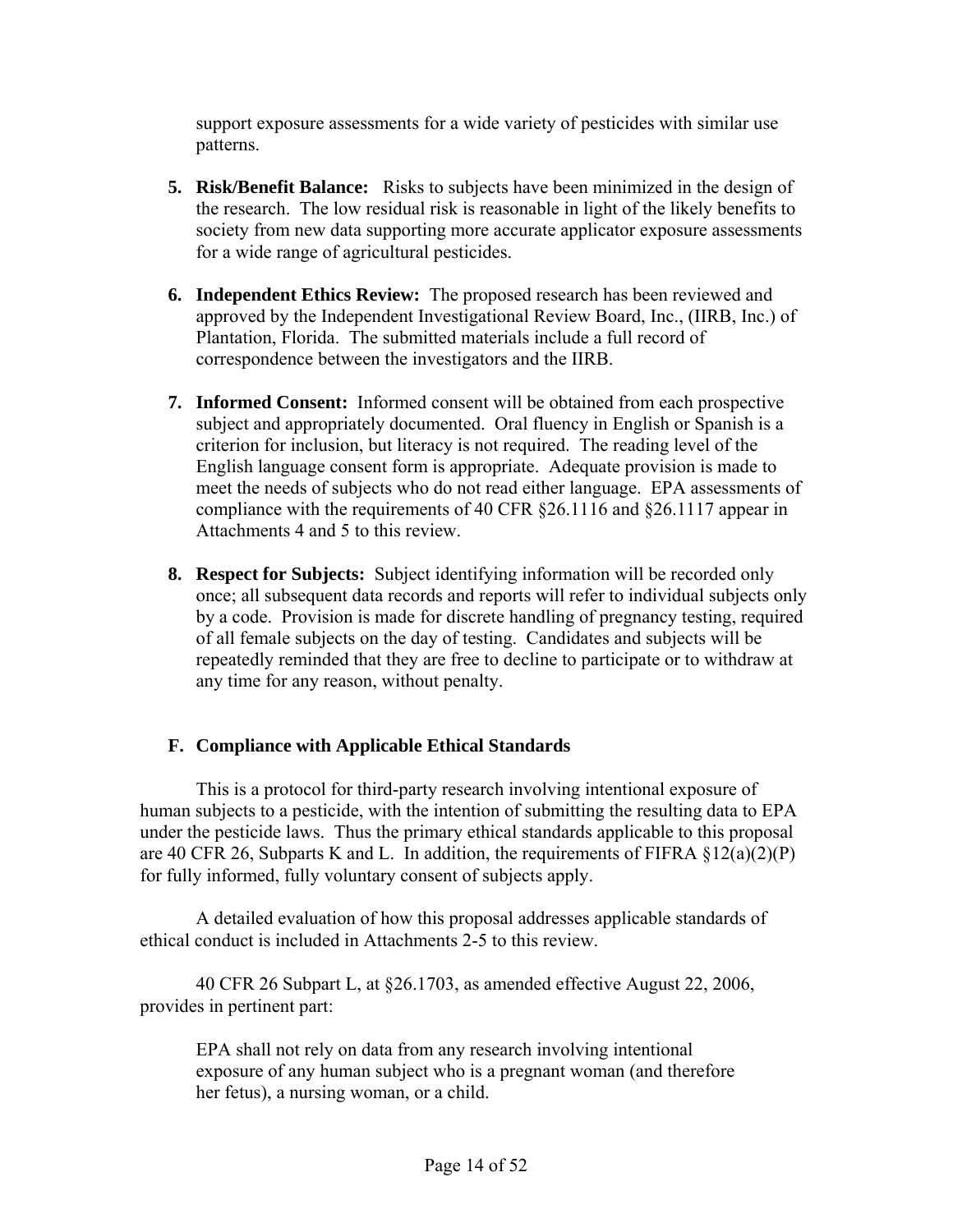The protocol requires that subjects be at least 18 years old and excludes female subjects who are pregnant or lactating. Thus  $\S26.1703$  would not forbid EPA to rely on a study executed according to this protocol.

If conducted according to the protocol, this research should meet the ethical standards of FIFRA §12(a)(2)(P) and 40 CFR 26 subparts K and L.

### Attachments:

- 1. EPA Scenario Review: AHETF Applications in Utilities Rights-of-Way Scenario (AHE400)
- 2. EPA Protocol Review: AHETF Applications in Utilities Rights-of-Way Scenario (AHE400)
- 3. §26.1111 Criteria for IRB approval of research
- 4. §26.1116 General requirements for informed consent
- 5. §26.1117 Documentation of informed consent
- 6. §26.1125 Criteria for Completeness of Proposals for Human Research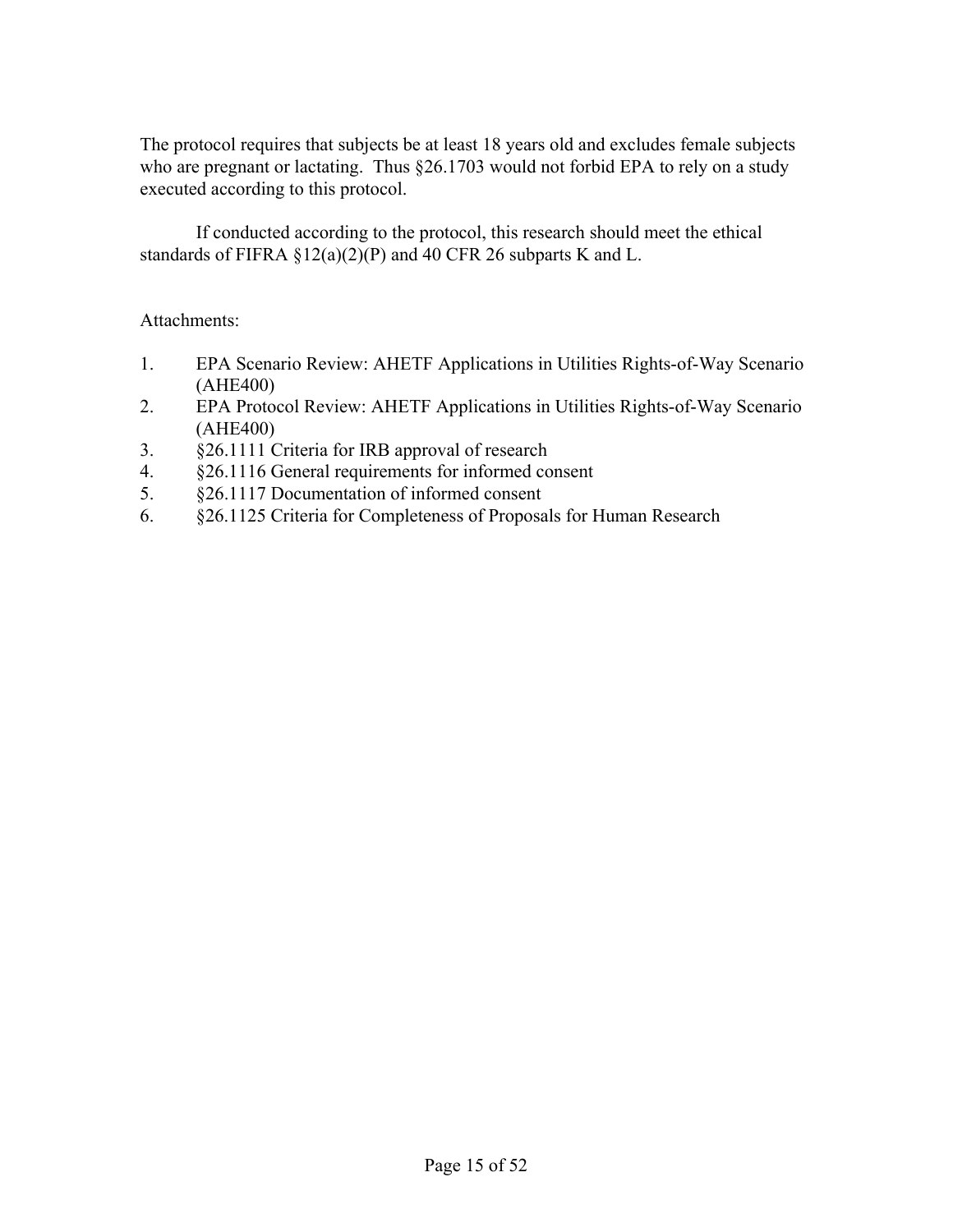### **EPA Scenario Review: AHETF Applications in Utilities Rights-of-Way Scenario (AHE400)**

| <b>Title:</b> | <b>MU (Monitoring Unit) Selection Plan: Backpack and Handgun</b> |
|---------------|------------------------------------------------------------------|
|               | <b>Application of Liquid Sprays in Utilities ROW</b>             |

**Date:** June 4, 2010

**Sponsor:** Agricultural Handler Exposure Task Force

#### **1. Scope of Scenario Design**

"Both rights-of-way application scenarios are defined by the form of diluted product, application equipment and use site (i.e., ROW) as follows:

#### • **Backpack application of liquids in utilities ROW (BP/ROW)**

Backpacks provide a low volume, low pressure directed spray method of application for controlling undesirable utility line-threatening species of vegetation such as weeds, brush and vines. Although there are different brands of backpack sprayers, and there is some variation in nozzle/wand configurations and tank capacity, they are all operated in more or less the same way. That is, the backpack is carried on the back of a worker; and spray pressure is accomplished by manual pumping to pressurize the tank and squeezing a trigger to release spray via the nozzle/wand. In contrast the HG/ROW scenario, backpack application can be use when vehicle access is not possible or difficult.

#### • **Handgun application of liquids in utilities ROW (HG/ROW)**

Handgun spray equipment provides a high volume targeted spray method of application for controlling undesirable utility line-threatening species of vegetation such as weeds, brush and vines. The application system itself is comprised of a handgun which is attached to a hose, which is in turn attached, through a pump, to the spray tank. The spray tank and pump system are mounted on a vehicle such as a truck, so this application technique requires the target vegetation to be accessible by service roads. The worker is often required to drag hose from the spray vehicle to the treatment area where the application is then made. (pp. 14 of 558)

"…Although it is possible that backpacks and handguns are used in utilities ROW in all of the EPA Growing Regions listed in Table 3, not all are expected to have significant use. In particular, the drier climate associated with the western portions of states in Regions VII and VII is not expected to be conductive to the type of vegetation growth that would present utility line-threatening conditions (Standart, 2010). This would result in a minimal amount of backpack and handgun use, especially when compared to such in less dry climates in the east. Therefore, portions of the two Kline marketing areas that intersect EPA Growing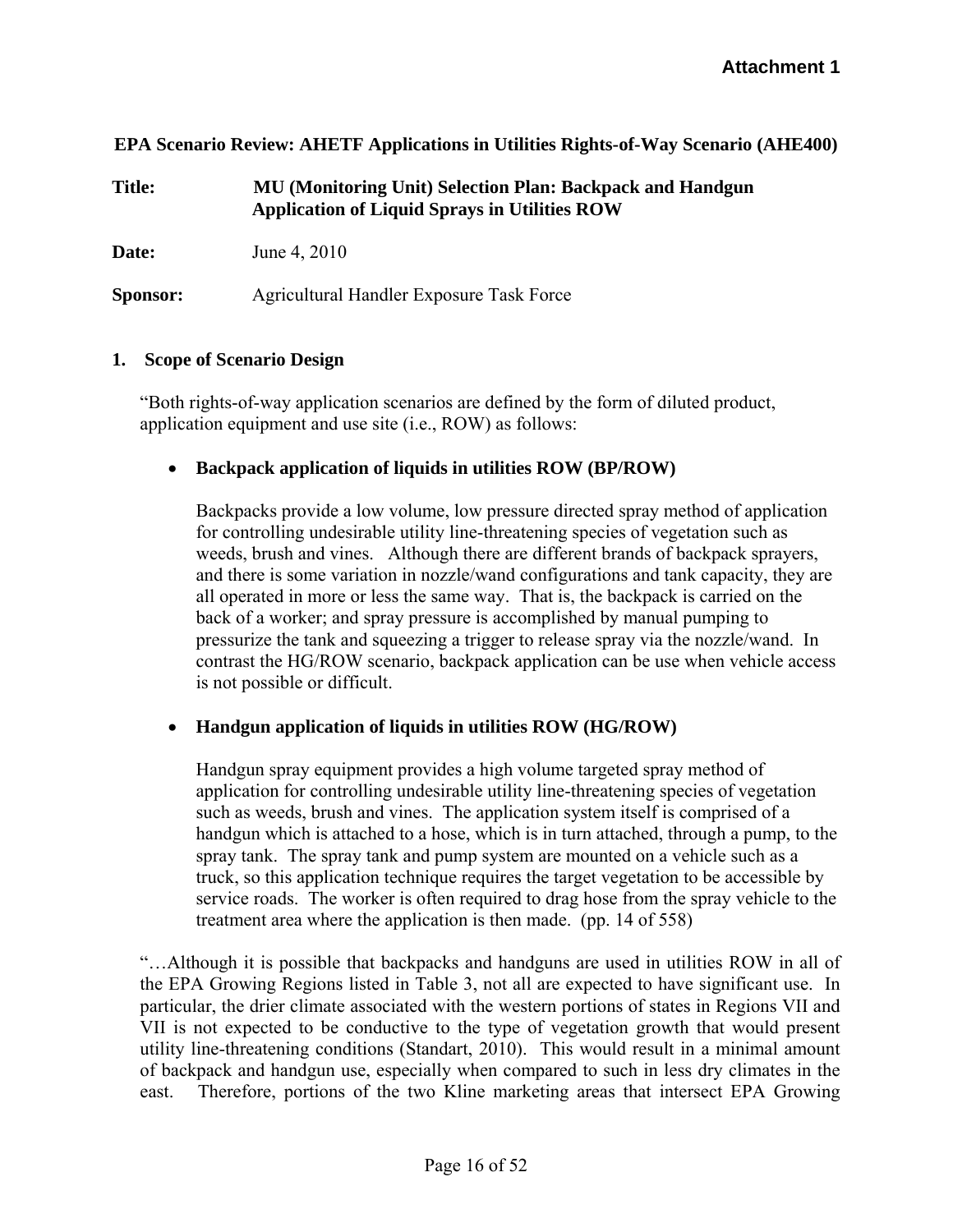Regions VII and VII will be excluded from the Scenario Target Area. Table 4 lists those EPA Growing Regions that are still likely to have significant backpack and handgun use in utilities. This table documents the final restricted Scenario Target Area and the geographic/climatic stratification of the Area.

# **Table 4: Final Geographic and Climatic Stratification of the Scenario Target Area based on EPA Growing Regions**

| <b>EPA Growing Region</b> | States (or portions of states) in the Scenario Target Area that are in |
|---------------------------|------------------------------------------------------------------------|
|                           | <b>EPA Growing Regions</b>                                             |
|                           | Eastern OH, Northern WV, Northern MD, DE                               |
| $\mathbf{I}$              | Southern WV, Southern MD, VA, NC, SC, GA, AL, Eastern TN,              |
|                           | Eastern KY                                                             |
| Ш                         | Florida, boot heel of AL                                               |
| IV                        | Western TN, MS, AR, LA                                                 |
| $\mathbf{V}$              | MI, Western OH, IN, Western KY, IL, MO, IA, WI, MN, Eastern ND,        |
|                           | Eastern SD, Eastern NE, Eastern KS                                     |
| VI                        | Eastern OK, Eastern TX                                                 |

# **(a) Is the scenario adequately defined?**

The scenario is clearly and appropriately defined.

# **(b) Is there a need for the data? Will it fill an important gap in understanding?**

"AHETF has identified the both the BP/ROW and the HG/ROW scenarios as being within the scope of the task force goals and one for which data are lacking. A number of AHETF member products are labeled for these use patterns. These products are important because maintaining vegetation control in utilities ROW is critical to the deliverance of electricity, natural gas and petroleum across the country. Access to utility lines must be available for maintenance and repair purposes, and is accomplished by controlling linethreatening vegetation. For these reasons, it is necessary to have data in AHED for the application method described by both scenarios." (pp. 15 of 558)

# **BP/ROW Scenario**

"AHETF (in conjunction with EPA, PMRA, and CDPR, collectively the Joint Regulatory Committee (JRC)) reviewed handler exposure measurements in existing studies (mostly not included in PHED) to identify those that satisfy current acceptability criteria and qualify for inclusion in a generic database. For this particular scenario, the JRC reviewed four studies (AH309, AH313, and AH605, AH613) involving either application only or mixing/loading/applying of liquid formulations with backpack sprayers. None of these studies were deemed appropriate for a generic database.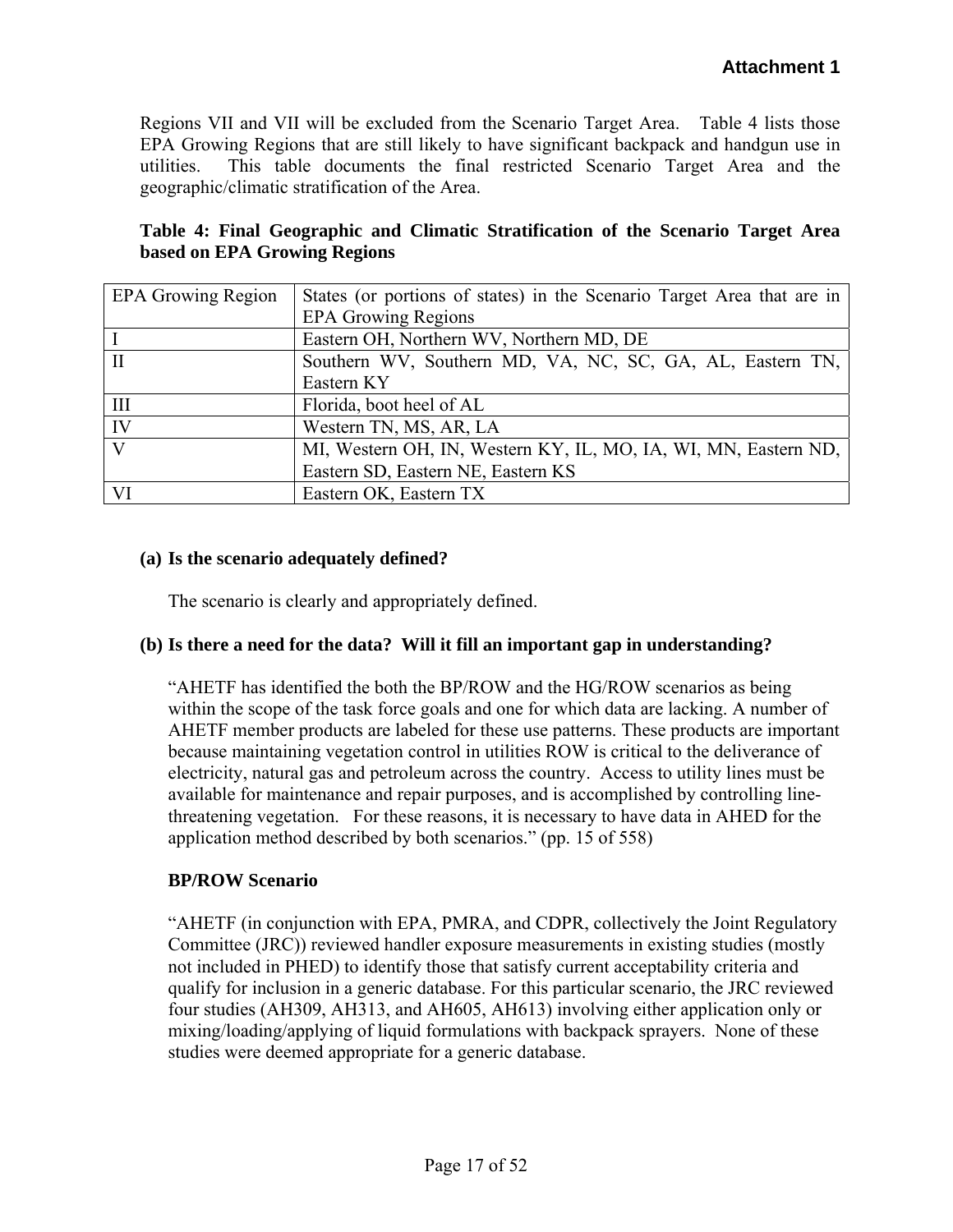"The AHETF purchased a liquid formulation backpack mixer/loader/applicator study (AH605-MLA) that was conducted in a greenhouse using a typical low pressure backpack with a handwand. Applications were made to plants on benches and, in some cases hanging overhead baskets. Thus, low volume equipment and general directions are comparable in greenhouse and ROW. However, this study was not deemed appropriate for extrapolation to this scenario because there are differences in other important exposure conditions. For example, conditions encountered in ROW application include walking in rough, uneven terrain while targeting a mixture of brush/vine/weed heights and densities, and contending with outdoor environmental conditions…" (pp. 16 of 558)

The AHETF also conducted a detailed review of the data in two potential relevant PHED (EPA, 1998a) backpack application scenarios to determine if any of the data were suitable for a modern generic database. These PHED scenarios were:

- Scenario 20 Backpack Application (APPL). This PHED scenario contains exposure data for monitoring units making only backpack applications
- Scenario 34 Liquid/Open Pour/Backpack (MLAP). This PHED scenario contains data for MUs involved in mixing, loading, and applying liquid formulations with backpacks.

The AHETF is interested in only those PHED MUs corresponding to a single layer of clothing with chemical-resistant gloves. In the detailed AHETF review of these PHED data, no MUs were found that met the acceptance criteria established by AHETF (Klonne, 2010a; Klonne 2010b). For Scenario 20 the dermal data are graded as "Low Confidence" due to insufficient dosimetry, although the inhalation data are graded as 'High Confidence". For Scenario 34 the dermal and inhalation data are graded as "Low Confidence", primarily due to low numbers of measurements. Thus, there are no data currently in PHED for this scenario that are useful for a modern generic database.

"Finally, EPA examined data from existing water soluble packet mixing/loading exposure studies or exposure assessments that were not available to the AHETF and concluded that none of the exposure data should be included in the AHETF database (meeting, November 3, 2008)." (pp. 17 of 558)

# **HG/ROW Scenario**

"For the HG/ROW scenario the JRC reviewed on study (AH315-A) involving application of liquid sprays with a handgun sprayer from a truck. This study was ultimately determined not to be appropriate for a generic database due to a variety of clothing combinations and the use of two layers of clothing.

The AHETF review of the handgun application data in PHED focused on data for a single layer of clothing (with gloves) in the following seven PHED scenarios:

• Scenario 18 – Low Pressure Handwand Application (APPL). This PHED scenario contains exposure data for monitoring units making applications only.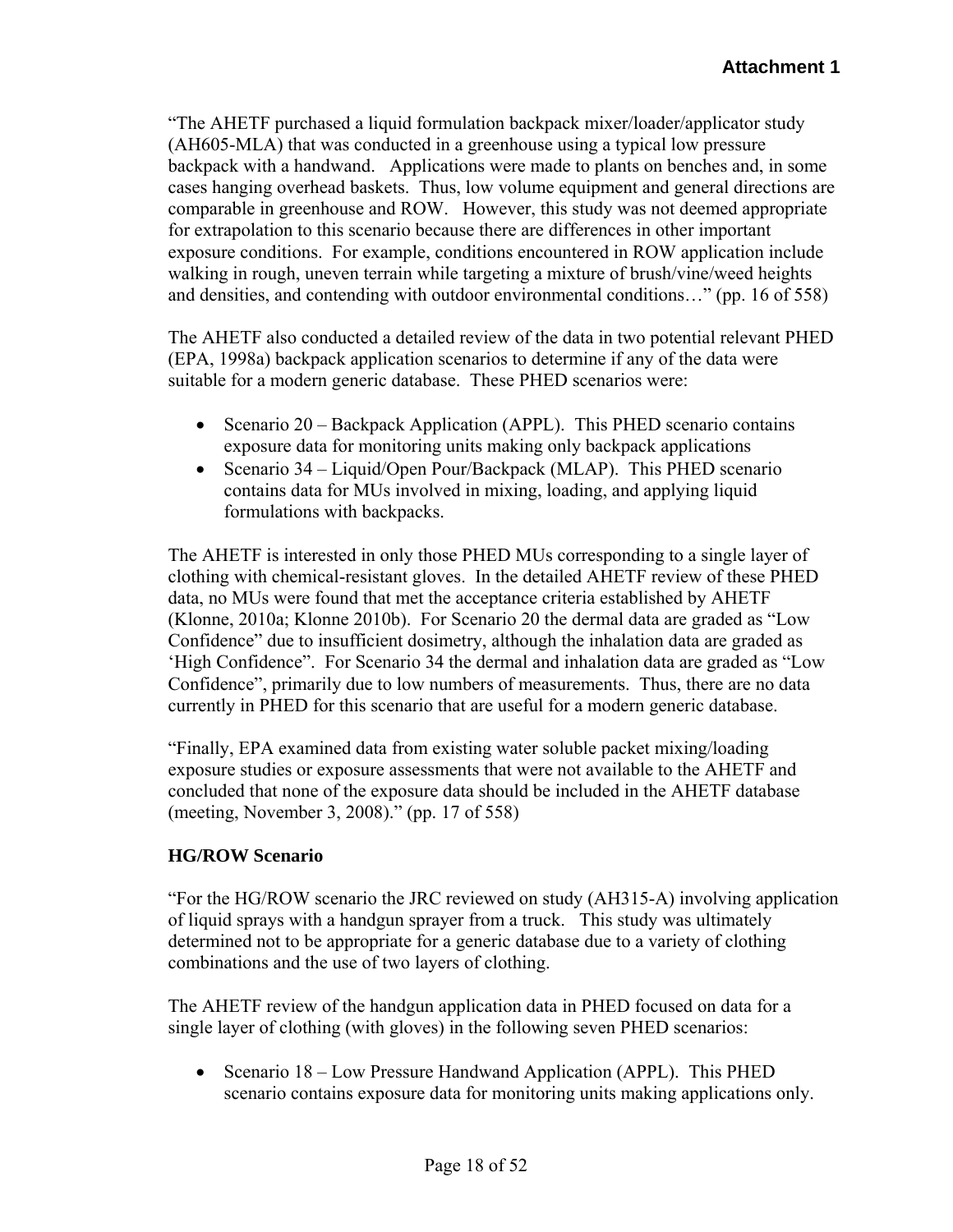- Scenario 19 High Pressure Handwand Application (APPL). This PHED scenario contains exposure data for monitoring units making applications to indoor (poultry houses) and outdoor (weeds and brush) environments.
- Scenario 21 Hand Gun (Lawn) Sprayer (APPL). This PHED scenario contains exposure data for monitoring units making handgun applications to lawns.
- Scenario 24 Right-of-Way Sprayer Application (APPL). This PHED scenario contains exposure data for monitoring units making actual ROW handgun applications in brush.
- Scenario 32 Wettable Powder/ Open Pour/ Low Pressure Handwand (MLAP) This PHED scenario contains exposure data for mixing/loading and application activities.
- Scenario 33 Wettable Powder/ Open Pour/ Low Pressure Handwand (MLAP) This PHED scenario contains exposure data for mixing/loading and application activities in crack and crevice situations.
- Scenario 35 Liquid/ Open Pour/ High Pressure Handwand (MLAP) This PHED scenario contains exposure data for mixing/loading and application activities.

"For scenario 18 the dermal data are graded as "Low Confidence" due to an inadequate number of dermal and hand measurements. Inhalation data are graded as "Low Confidence" due to an inadequate number of measurements. For Scenario 19 the dermal data are graded as "Low Confidence" due to an inadequate number of dermal and hand measurements and to poor grade quality. Inhalation data are graded as "Low Confidence" due to low number of measurements and to poor grade quality. For scenario 21 the dermal and inhalation data are graded as "Low Confidence". For Scenario 24 the dermal data are graded as "Low Confidence" due to lack of dermal and hand measurements, but the inhalation data are graded as "High Confidence". For Scenario 32 the dermal data are graded as "Low Confidence" due to an inadequate number of dermal and hand replicates. Inhalation data are graded as "Medium Confidence". For Scenario 33 the dermal and inhalation data are graded as "Medium Confidence". For Scenario 35 the dermal and inhalation data are graded as "Low Confidence" due to an inadequate number of measurements." (pp.  $17 - 18$  of 558)

EPA asserts that rejecting data in PHED based on low numbers of samples is not sufficient justification for not considering PHED data for inclusion in the new database. The more important reasons, as is the case for these data, include issues such as study design (patches, AaiH strata) and that the activities measured are not specific to the ROW scenarios the AHETF are addressing in this protocol (e.g., studies conducted in greenhouses, poultry houses and lawn care settings).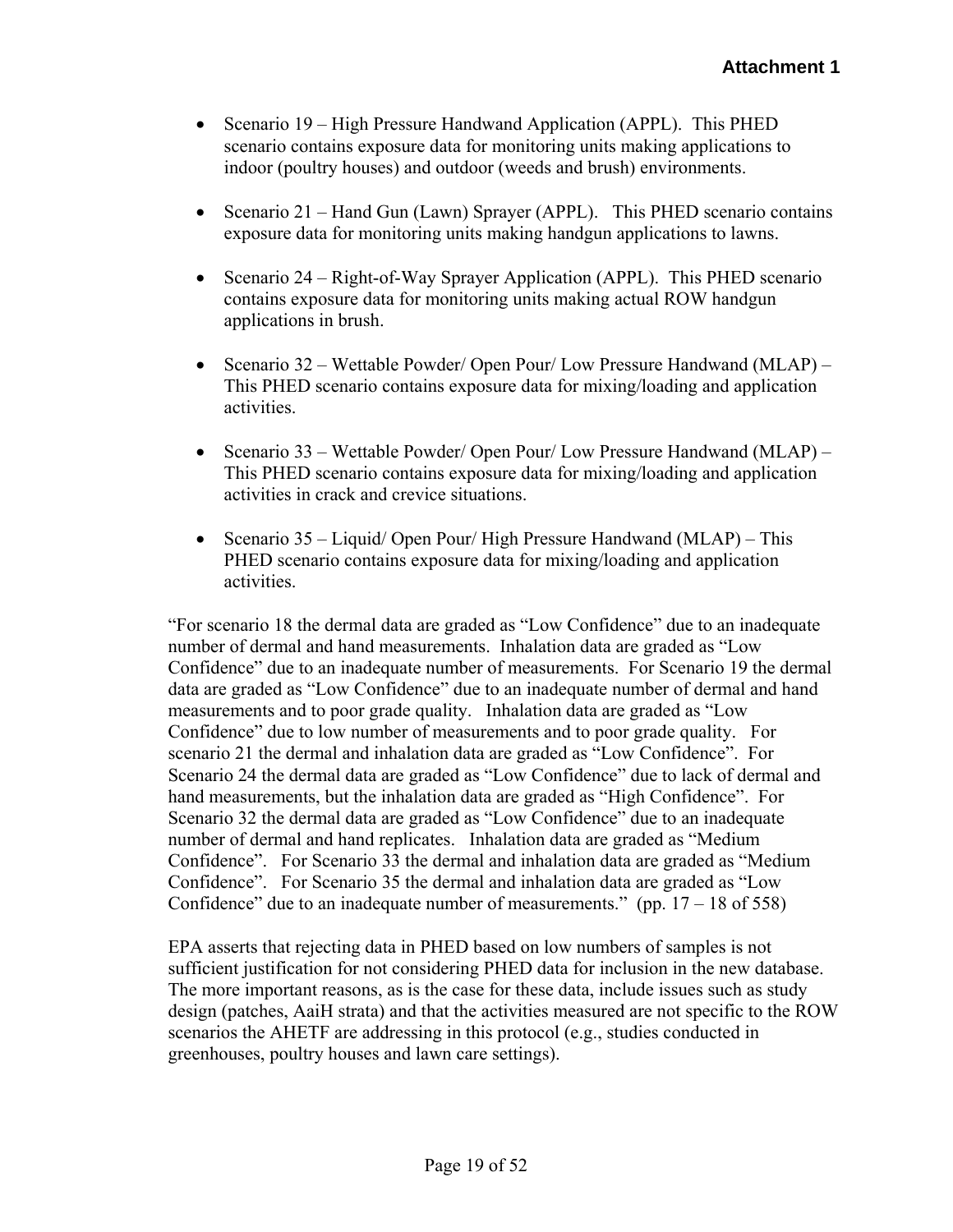"Lastly, EPA examined data from existing handgun applicator studies or exposure assessments that were not available to the AHETF and concluded that none of the exposure data should be included in the AHETF database (Meeting of Joint Regulatory Committee with AHETF, May 05, 2009)." (pp. 19 of 558)

# **2. Rationale for Scenario Sampling Design**

### **(a) Are the variables in the scenario design likely to capture diverse exposures at the high-end?**

"… the Target Area for both scenarios is identical and has been restricted to two of the four major marketing regions defined by Kline & Co. covering 28 states (or portions of states) in the mid-west, south and eastern portions of the US. These two regions account for about 90% of chemicals used in vegetation management in utilities ROW. Although other areas of the U.S. not contained in these two regions may utilize backpacks or handgun in utilities, application conditions are not expected to differ significantly from those in the Target Area. This is because regardless of location, each scenario's application equipment (i.e., backpack or handgun) is typically used under certain growth conditions such as height and density of brush, and can involve terrain ranging from flat to mountainous.

Both of these scenarios focus on treating foliage of the target vegetation because it is the most efficient, and therefore most commonly used, method of application. However, some vegetation situations may require a non-foliar treatment such as frilling (hack and squirt) to be used in conjunction with foliar application. If a non-foliar technique is used in conjunction with foliar application, it will be included in the monitoring; however, MUs will not be monitored solely for non-foliar application." (pp  $6 - 7$  of 558)

"The selection of monitoring sites within each stratum was purposive and considered several factors including size of the monitoring site (e.g. state or portion of state) and utility transmission line density. The following monitoring sites are proposed for both scenarios to provide the desired diversity in geography and climate within each scenario.

- West Virginia (in EPA Growing Region I, extending slightly into II)
- North Carolina (in EPA Growing Region II)
- Florida (in EPA Growing Region III)
- Arkansas (in EPA Growing Region IV)
- Indiana (in EPA Growing Region V)
- Minnesota (in EPA Growing Region V)
- Eastern Texas (in EPA Growing Region VI)" (pp. 5 or 558)

# **(b) How have random elements been incorporated into the scenario sampling design?**

For both scenarios, all choices in the proposed diversity selection process, and stratification by AaiH are purposive choices.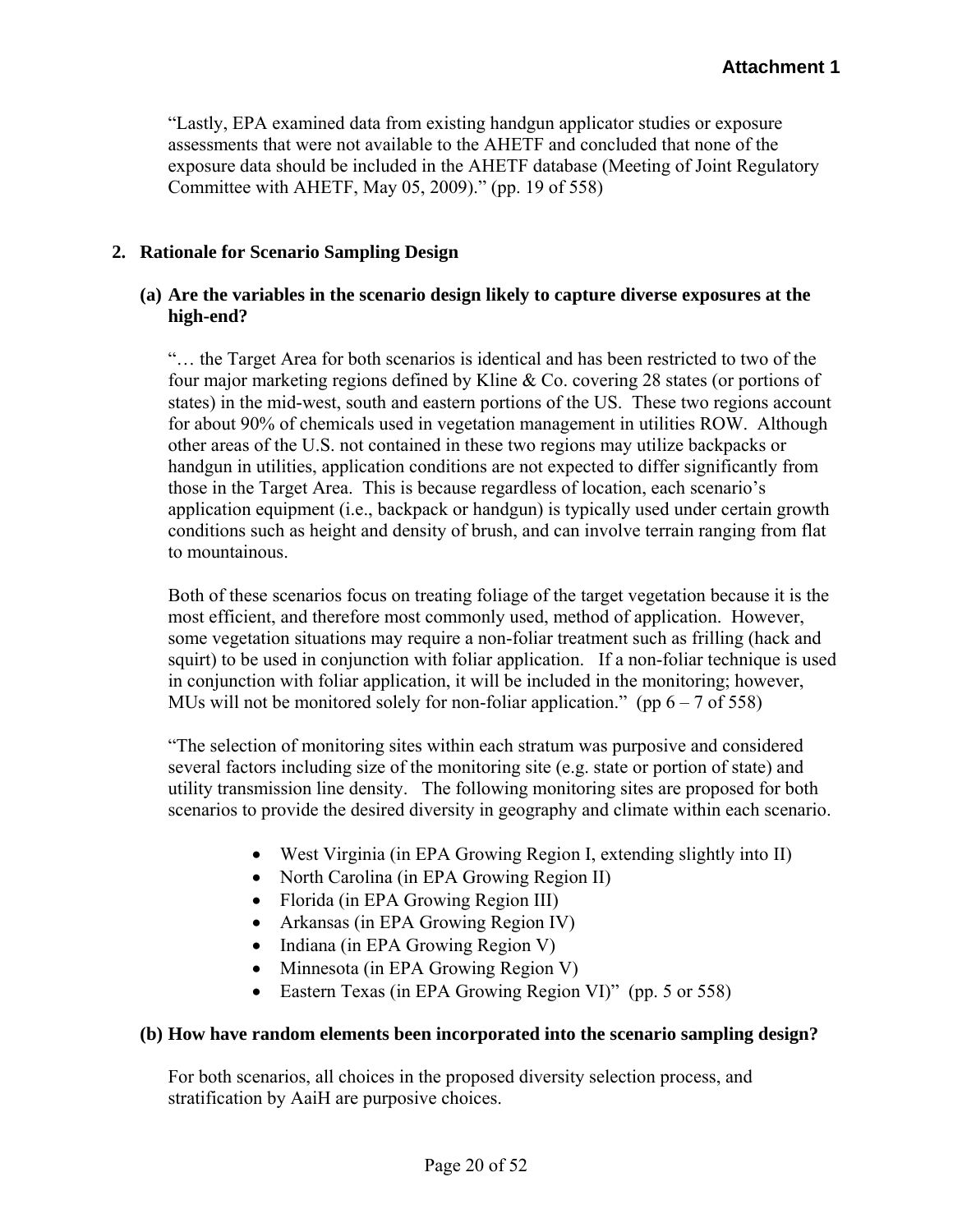"Both backpack and handgun foliar application to utilities ROW can occur over a wide geographic area and at different times. Locating a potential worker and handling-day condition from which to construct an MU is a complicated process. No comprehensive list of future applicator locations and dates is available. As a result, potential application conditions have to be selected (and/or constructed in stages).

In essence, this selection process for a particular scenario can be envisioned as occurring in two successive stages. The first stage consists of selecting moderately-sized geographic areas from which the monitoring units will be obtained. Each such area is termed a 'monitoring site' and will typically consist of a convenient political entity, such as a state (or portion of a state). Application companies within each monitoring site are screened to indentify qualified employers willing to participate in the monitoring program. The second stage of this process identifies potential worker volunteers and application conditions from among the identified employers and uses this information to construct a diverse set of monitoring units. When feasible, it is preferable that this final set of MUs be arranged in an efficient configuration. That is, all else being equal, the configuration of locations and monitoring dates of the MUs should be as cost-effective as possible. An efficient configuration is expected to result in a single cluster of MUs that are slightly correlated with respect to exposure. Consequently, for scenario design purposes only, it will be assumed, conservatively, that there is only a single cluster per monitoring site. In practice, less cost-effective configuration of MUs consisting of multiple clusters might arise." (pp 11-12 of 558)

"…the basic conditions necessary to construct MUs for either the BP/ROW scenario or the HG/ROW scenario are obtained by a two-stage diversity selection process. These two stages are:

- 1. Selection of seven monitoring sites that are diverse with respect to geography and climate. (Section 5.2)
- 2. Selection and construction of a configuration of three diverse monitoring units within each monitoring site. (Section 5.3)

At both stages, diversity among selection units (monitoring sites of MUs) is formally induced by first grouping the available units to be selected into combinations called strata (Section 5.1). Then, similarity restrictions and preferences are imposed on the selection units making use of these strata and other characteristics. For practical reasons, selection of units will usually be purposive. However, whenever feasible, random selection of monitoring units will be used to reduce selection bias. (pp 19 of 558)

"…diversity among MUs is aided by grouping selectable units into 'strata' defined by one or more key characteristics of the scenario. These strata are then utilized at both the first and second stages of selection. At the first stage, the relevant strata are geographic/climatic partitions of the Scenario Target Area. The Scenario Target Area for both scenarios is the geographic extent considered for MUs and encompasses that portion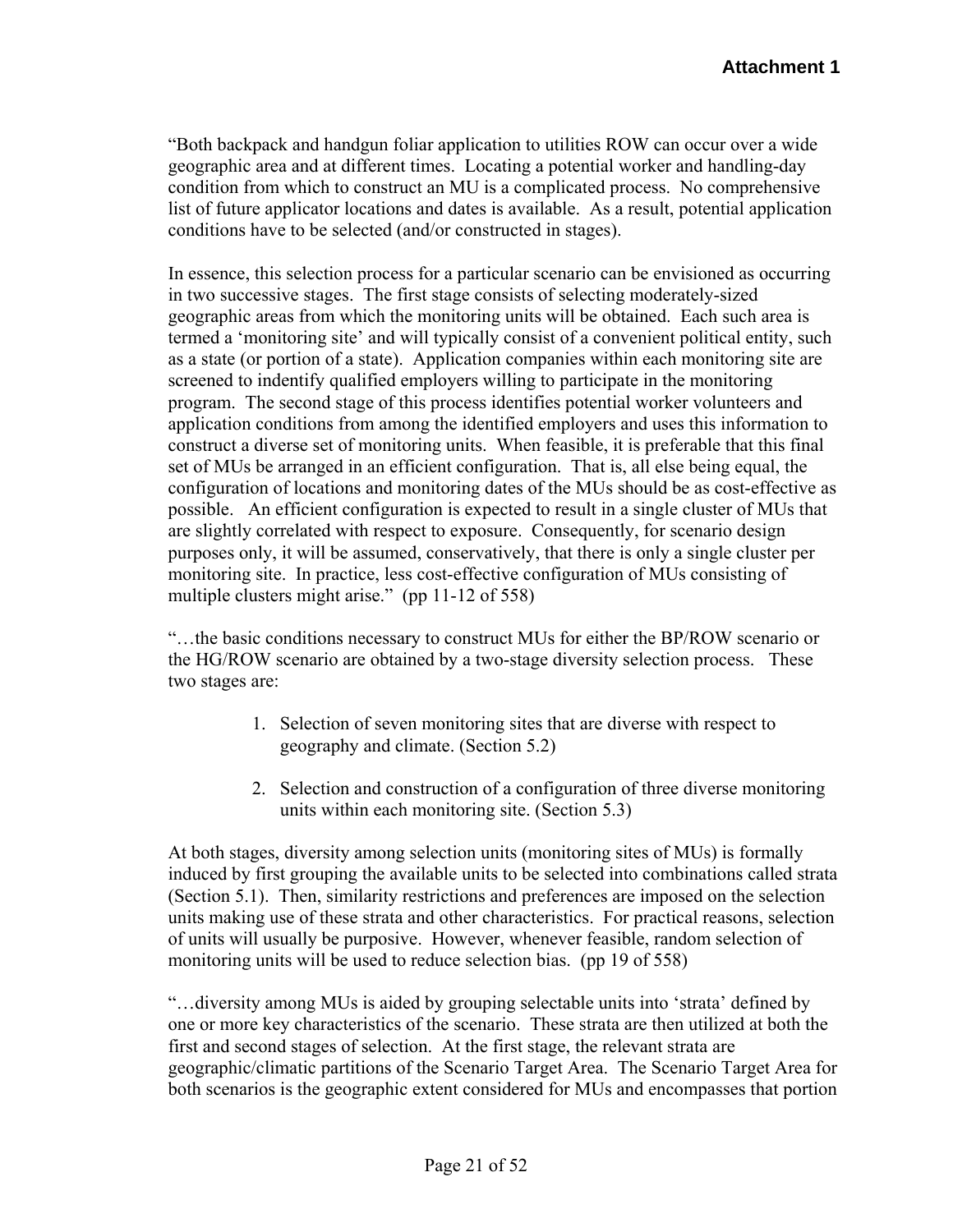of the U.S. where both backpack and handgun application in utilities ROW are most likely to occur.

The second stage of selection makes use of a stratification of the amount of active ingredient handled (AaiH) to diversify MUs. A practical AaiH range is first defined for each scenario. The practical range encompasses AaiH levels that can be readily found in practice and are expected to produce detectable exposure results. The practical range is then stratified so that an MU can be selected from each AaiH stratum. (pp 20 of 558)

### **(c) What feasible opportunities to incorporate random elements in the design—if any have been overlooked?**

By constructing an "efficient configuration" of MUs such that more handlers are in the recruiting pool in a given geographical area, it is likely that the opportunity will often arise to select randomly from among interested workers.

### **(d) What typical patterns of exposure will likely be included by the sampling design?**

"…the workers will be allowed to follow their normal procedures as long as they fit the scenario definition. The duration of the work activity will be partially determined by the amount of AaiH but will involve the application of at least three loads (BP/ROW only) and a minimum duration of four hours (both scenarios).

Work activity characteristics that are scenario specific include the following:

#### • **BP/ROW Scenario**

A parameter that might impact exposure is returning to the filling station and re-filling the backpack. According to experts, ROW backpack application workers typically fill their own sprayer. The filling process can range from using completely closed systems to using a nozzle to a mixing tank to pump liquid into the backpack tank opening, which could result in direct contact with the liquid in cases of overfilling of splashing. In addition, the worker could increase dermal exposure by contacting contaminated surfaces such as the support vehicle or mixing tank. For this scenario, whether or not a subject loads his own backpack will be determined by the standard practice of the particular application company.

standard practice that each MU will apply a minimum of three tank loads. Another parameter that might impact exposure is the number of loads handled, primarily because it involves re-filling the backpack tank. AHETF has a This ensures the generic database will contain exposure data generated from work periods that represent a full day (i.e., generally four hours or more), and from repeated filling and application cycles that increases the chance for exposure (and therefore will not underestimate exposure potential). Some diversity in the number of loads will naturally occur since AaiH and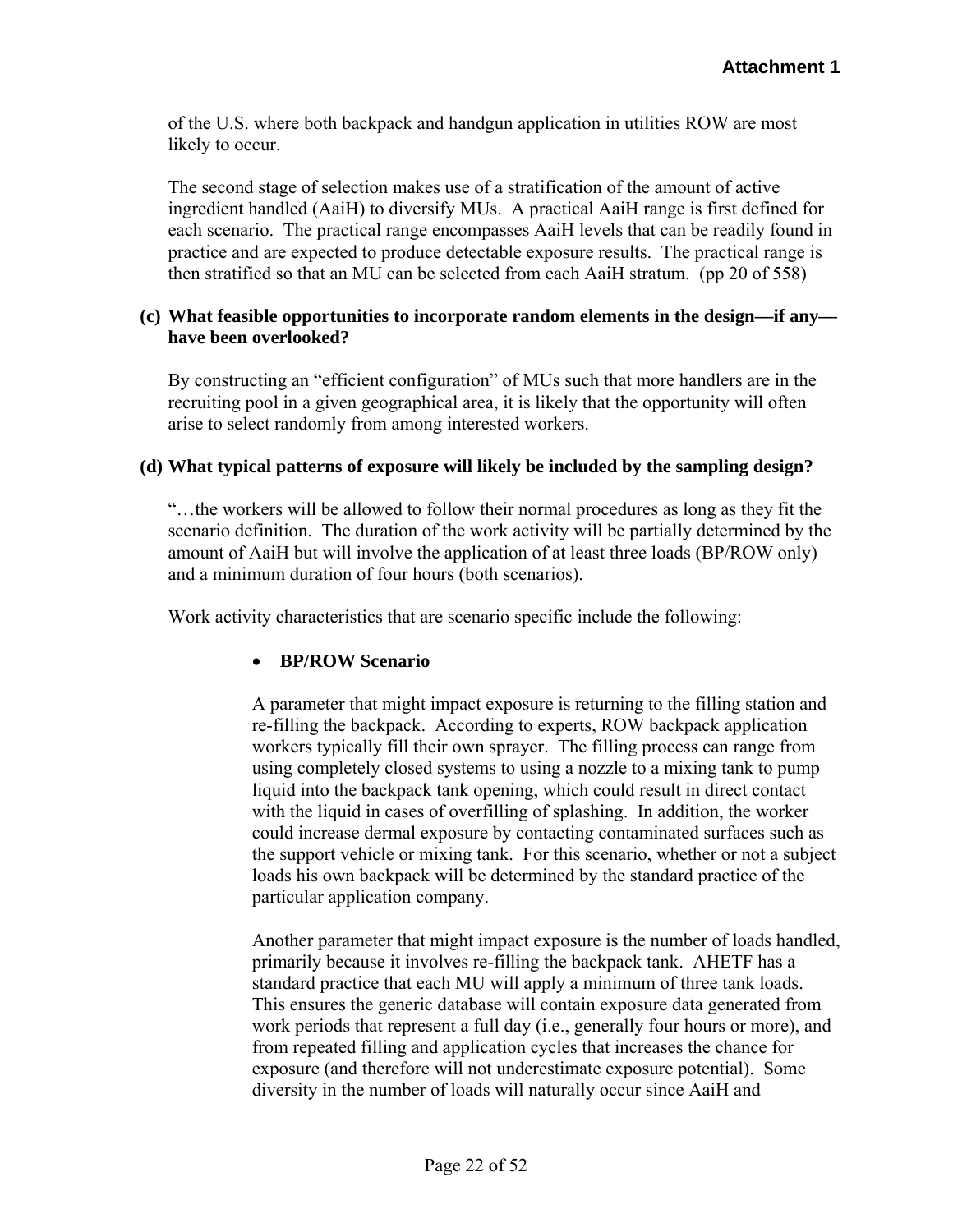equipment tank size will vary, as will MU site conditions such as distance from mix tank to target vegetation, thickness of vegetation and roughness of terrain." (pp 37 of 558)

# • **"HG/ROW Scenario**

A parameter that might impact exposure is returning to the vehicle. A worker could return to the vehicle to take breaks, wait for a new load of spray mix, or get into the vehicle to move to the next treatment area. In any of these situations, dermal exposure could be increased by contacting contaminated surfaces of the vehicle or contacting treated foliage that is in the path of the worker walking out of the treatment area to the vehicle.

Duration of monitoring is another parameter that could vary between MUs of either scenario, especially since the AaiH will probably vary by more than an order of magnitude. Experts indicate that ROW backpack and handgun applicators spend several hours per day making applications (including walking to and from the treatment site). All monitoring periods for this scenario must meet the general rule of being at least 4 hours. This is designed to overcome the criticism of early exposure studies where many of the sampling regimes monitored workers for only a few minutes. Avoiding very short monitoring intervals will ensure that daily exposure estimates are not biased by unusual conditions during the short interval. If necessary, some minor scripting of worker activities will be done to ensure the lowest levels of AaiH are handled and/or a minimum of four hours are monitored. For example, in the BP/ROW scenario, a worker may be asked to use a smaller tank, or decrease load size, etc., in order to apply 3 loads in four hours. Or, an HG/ROW scenario worker may be asked to adjust the spray concentration in order to achieve the lowest levels of AaiH." (pp 46 of 558)

### **(e) What typical patterns of exposure will likely be excluded by the sampling design?**

"Because of the diversity obtained for AaiH and the variability of vegetation conditions which may be encountered in this study, equipment will likely differ among MUs as each applicator utilizes the appropriate spray volume, pressure, nozzle configuration, etc." (p. 39 of 558)

"…some workers might wear non label-required items such as leggings or chaps over their regular clothing. However, such additional attire would interfere with AHETF's preference to collect data using baseline clothing (i.e., long pants and long sleeved shirt). Therefore only workers who do not wear items such as leggings or chaps will be used in this study.

…chemical-resistant headgear is not required by any product labels reviewed to date; however, since applications can involve spraying into vegetation that can reach about 10 feet (BP/ROW) or 20 feet (HG/ROW) in height, it is possible that a worker might choose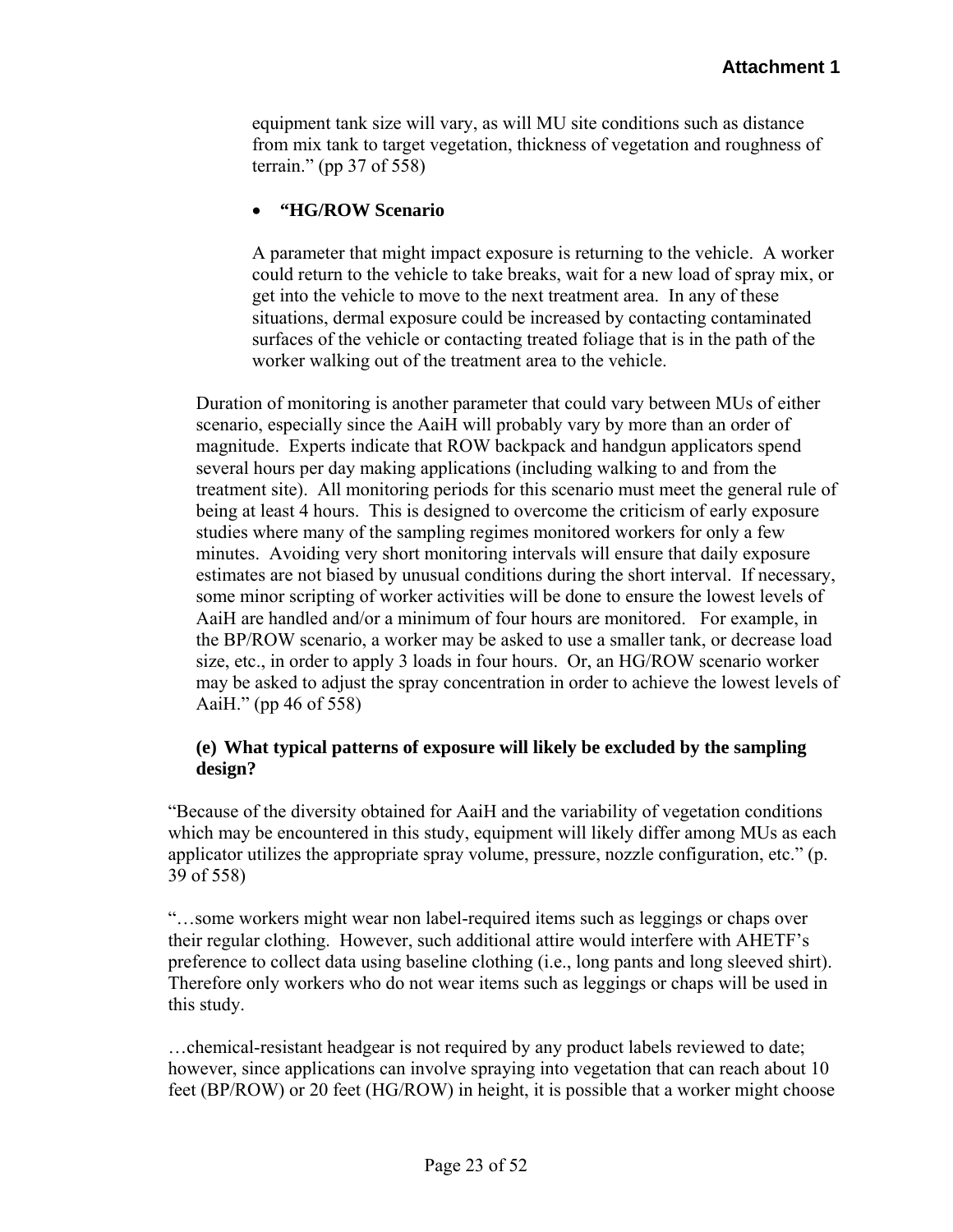to wear some type of chemical-resistant headgear. Nonetheless, only workers who do not wear chemical-resistant headgear will be used in this study.

…not all products that might be used in these two scenarios require the use of chemicalresistant gloves. However, AHETF has learned that some companies interviewed require their use as company policy, and that other products frequently used in tank mixes do require the use of gloves. For this reason, and to ensure consistency of data collection for hand residues, it will be the practice of AHETF to only monitor workers wearing chemical-resistant gloves." (pp 48 of 558)

# **3. Are the proposed test materials appropriate surrogates?**

"The following active ingredients will be considered for use in both the BP/ROW and HG/ROW application scenarios.

- Glyphosate
- Fosamine
- Imazapyr
- $\bullet$  2,4-D

These AHETF survey confirmed that one or more of these AIs are commonly used in all seven of the monitoring sites. They provide a range of use rates, including one with a relatively high rate which will enable measurements at the high end of the AaiH per day. Prior to study conduct analytical methods for each surrogate AI will be developed and validated for each matrix used in this study. Matrices include: inner dosimeter, hand rinse, face/neck wipe, socks and OVS tubes. Finally, these active ingredients will be or have been either tested for stability or have been used as surrogates in other studies and are known to have the required stability under field study conditions." (pp. 48-49 of 558)

# **4. What is the rationale for the proposed cluster design and sample size?**

"Appendix C of the Governing Document describes the methodology to calculate sample sizes when the reference model used is cluster sampling from a lognormal distribution. For the purposes of determining sample sizes, the default variation structure for normalized dermal exposure derived in Appendix C from an analysis of multiple studies. This default, a geometric standard deviation (GSD) of 4.0 is also assumed applicable to both the BP/ROW and HG/ROW scenarios. AHETF and the Joint Regulatory Committee agreed there is no evidence to suggest that dermal exposure variation is substantially different from this default value and had no strong opinion to the contrary (meeting with AHETF, May 27, 2010).

The analogous default intra-cluster correlation (ICC) developed in Appendix C of the Governing Document is 0.3. For both of these ROW application scenarios, it is conceivable that the ICC could be less than 0.03. …since there are no data available for estimating a different ICC value to use and since overestimating the ICC results in larger total sample sizes, the use of ICC=0.3 is still considered reasonable, albeit conservative.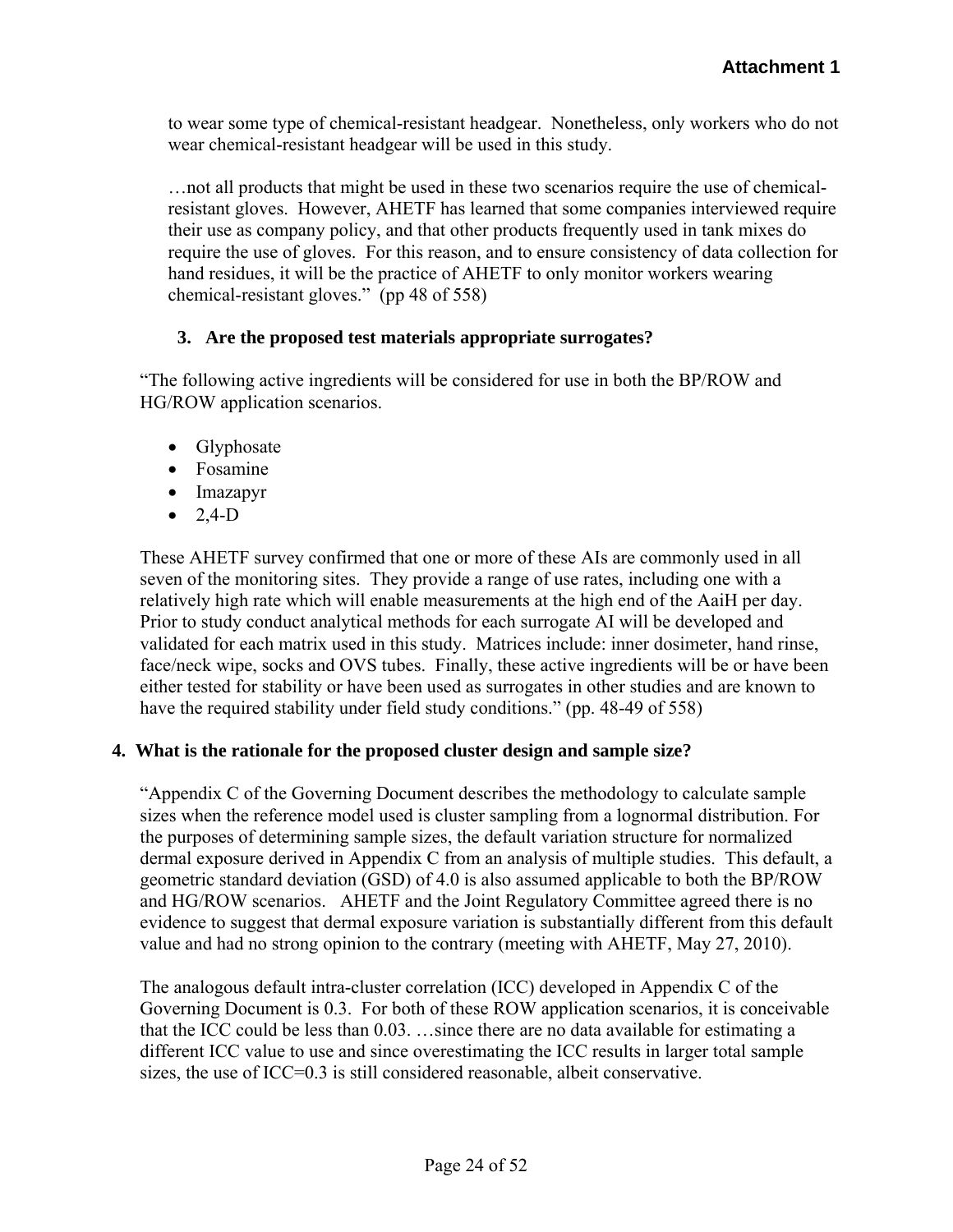As discussed in Appendix C, when this default variation structure is used (and there are no suitable existing MUs) there are several equivalent configurations of number of monitoring sites ( $N_C$ ) and number of MUs per monitoring site ( $N_M$ ) that will meet the 3-fold accuracy requirement. These equivalent configurations are listed in Table 2.

| Number of Monitoring Sites, | Number of MUs per      | Fixed/Variable Cost Ratio |
|-----------------------------|------------------------|---------------------------|
| $\rm N_C$                   | Monitoring Site, $N_M$ | where Optimal             |
|                             |                        | $0 - 05$                  |
|                             |                        | $0.5 - 1.5$               |
|                             |                        | $1.5 - 2$                 |
|                             |                        | $2 - 7$                   |
|                             |                        | Over 7                    |

**Table 2: Equivalent Configurations of Number of Monitoring Sites and Number of MUs per Monitoring Site** 

Although these five configurations are statistically equivalent, they can differ substantially in cost or in their attainability. When the 5 configurations an Table Two are equal feasible, the choice among them depends upon the expected ration of the overhead (or 'fixed') cost of obtaining and characterizing a monitoring site and the additional (or variable) cost per MU. For most typical scenarios the AHETF estimates that this ratio is between 4.5 and 6. That is, the overhead cost of a new monitoring site is about the same as the cost of adding 5 or 6 new MUs to an existing monitoring site. Given this cost ratio, a sample of 5 monitoring sites (N<sub>C</sub>=5) with 5 MUs per site (N<sub>M</sub>=5) is usual the most cost effective design configuration that meets the 3-fold accuracy requirement. Configurations with more monitoring sites and fewer MUs per site provide greater statistical information per MU (the reason that fewer total MUs are needed) but they are also more costly due to the large overhead per additional monitoring site.

"Appendix C of the Governing Document also shows that when the benchmark accuracy requirement above is met there may also be sufficient power to permit users of the database to perform a limited examination of the relationship between the normalizing factor (e.g., AaiH) and exposure. This is true provided: (1) the practical range of the normalizing factor is at least an order of magnitude and (2) there is adequate within-cluster variation in the normalizing factor. When these conditions occur, the MU sample will be of sufficient size and diversity to provide at least 80% statistical power to distinguish complete proportionality from complete independence between exposure and the normalizing factor used in the primary benchmark. Since these conditions can be satisfied for the reference sampling design, then the purposive diversity design for both the BP/ROW scenario and the HG/ROW scenario should provide adequate power for the minor (i.e., secondary) objective: the ability to conduct limited examinations of the relationship between AaiH and exposure." (pp. 17-19 of 558)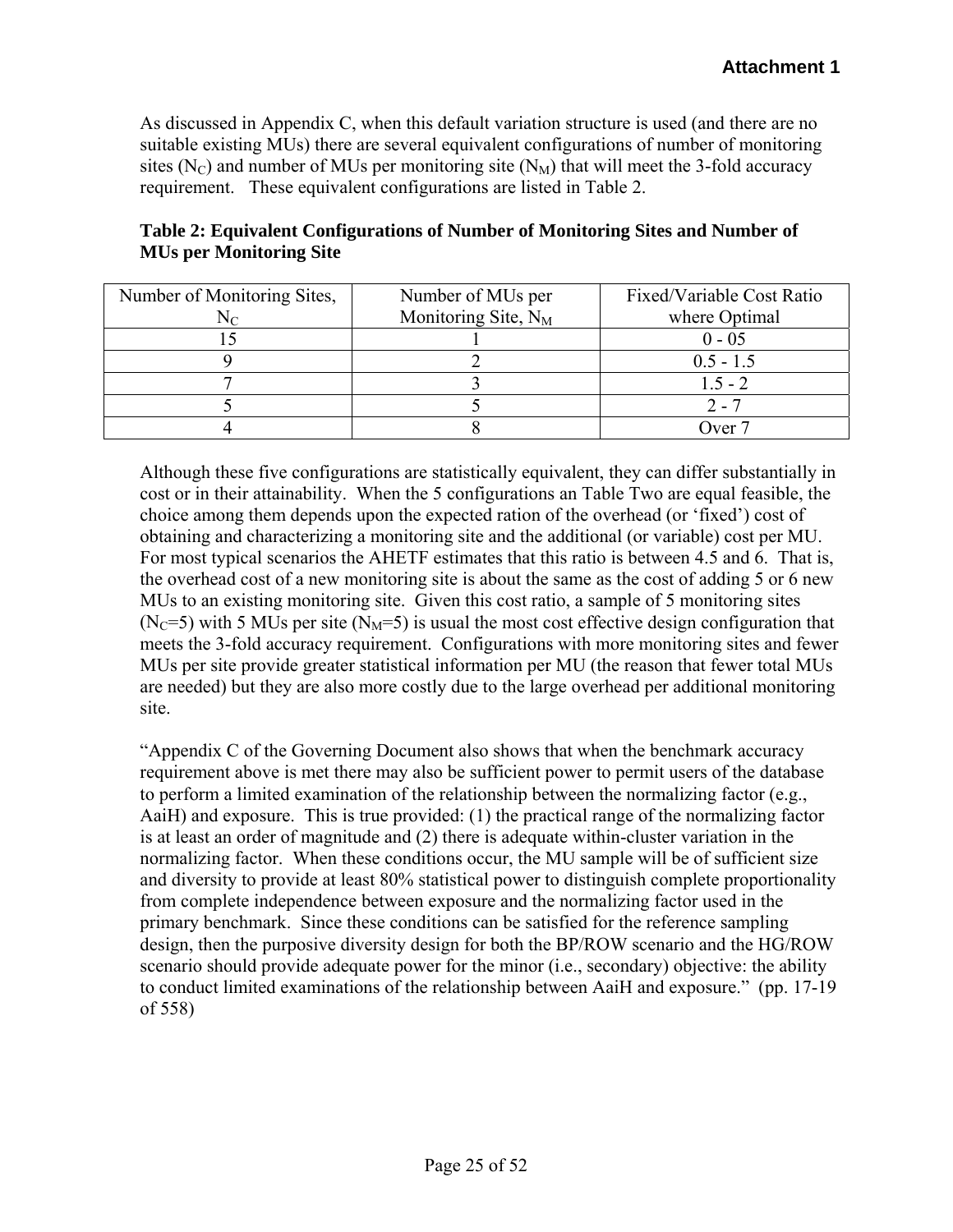### **EPA Protocol Review: AHETF Applications in Utilities Rights-of-Way Scenario (AHE400)**

**Title:** Determination of Dermal and Inhalation Exposure to Workers during Backpack and Handgun Application of Liquid Sprays in Utilities Rights-of-Way

**Revision Date:** June 4, 2010

# **Study Director and Principal Investigator:**

Eric D. Bruce

# **Principal Field Director:**  Aaron Rotondaro

### **Local Site Coordinator:** TBD

**Field Facility:** "The study...will be conducted in a variety of utilities ROW locations in an outdoor environment. The Principal Field Investigator utilizes a mobile laboratory (a large truck or trailer) that provides the necessary private and clean environment for dressing workers, undressing workers, and collecting exposure samples from workers. Since there is no field facility *per se* where the study is conducted, no address is provided." (p. 303)

# **Analytical Facility:** TBD5

 $\overline{a}$ 

- **Sponsor:** Agricultural Handlers Exposure Task Force, LLC c/o David R. Johnson, Ph.D. 1720 Prospect Drive Macon MO 63552
- **Reviewing IRB:** Independent Investigational Review Board, Inc. 6738 West Sunrise Blvd Suite 102 Plantation FL 33313

#### **1. Societal Value of Proposed Research**

#### **(a) What is the stated purpose of the proposed research?**

"The objective of this study is to develop data to determine the potential exposure for workers making backpack (PB) and handgun (HG) liquid applications in utilities rights-

 involved. The final report will document which laboratories and Principal Analytical Investigators are involved with 5 The analytical laboratory selected will depend on which active ingredients are actually used in the study. This study may involve multiple active ingredients so multiple analytical investigators and analytical facilities may be analysis of samples from this study. (p. 304)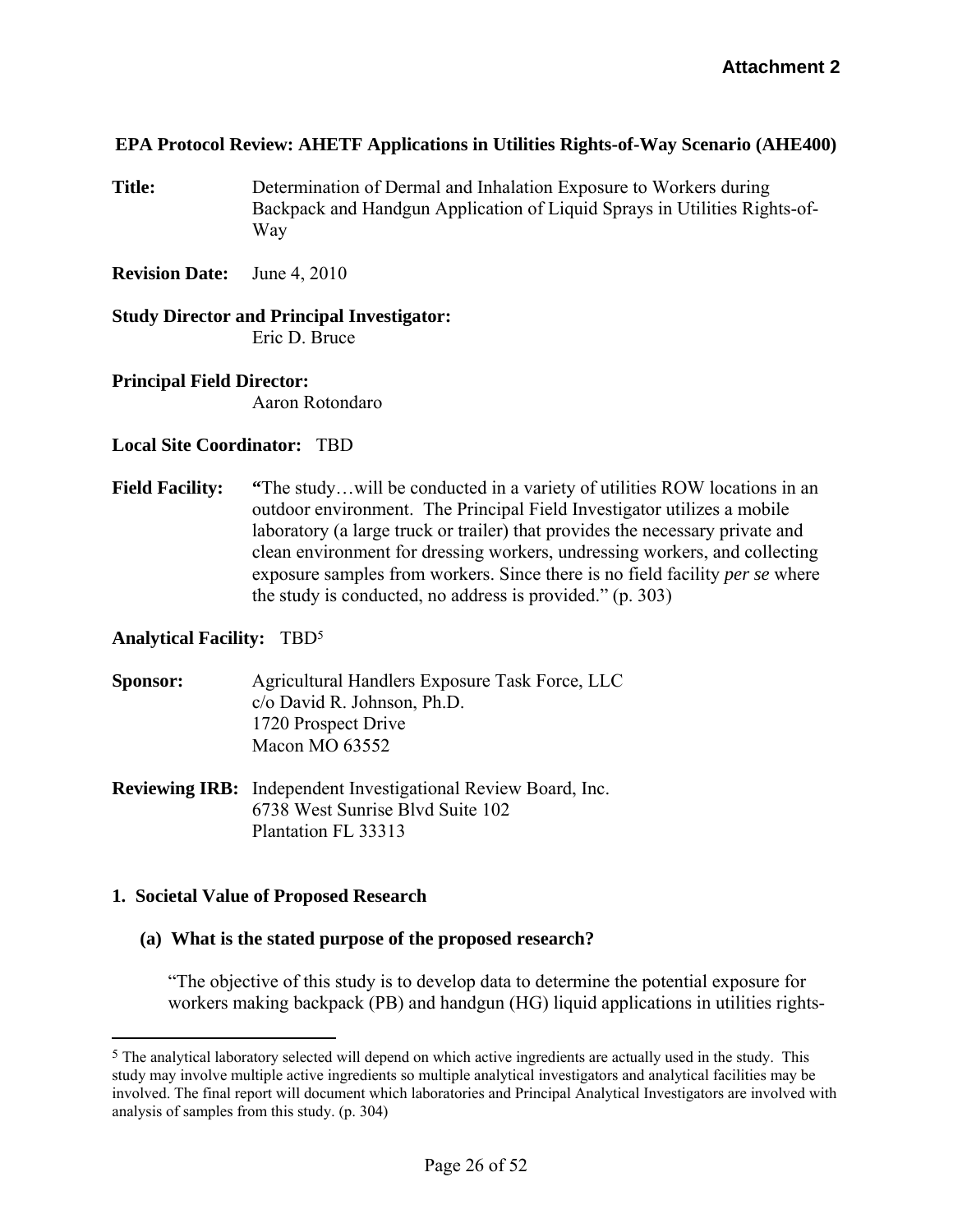of-Way (ROW) at seven monitoring sites spanning six geographical/climatic regions of the United States." (p. 301)

#### **(b) What research question does it address? Why is this question important? Would the research fill an important gap in understanding?**

This study will provide a partial answer to the question of what dermal and inhalation exposures are likely for handlers making BP/ROW and HG/ROW applications. This is an important pesticide handling scenario for which existing data are inadequate.

### **(c) How would the study be used by EPA?**

EPA will use the results of this study to estimate the dermal and inhalation exposure likely for handlers making BP/ROW and HG/ROW applications.

### **(d) Could the research question be answered with existing data? If so, how?**

"AHETF (in conjunction with EPA, PMRA, and CDPR, collectively the Joint Regulatory Committee (JRC)) reviewed handler exposure measurements in existing studies (mostly not included in PHED) to identify those that satisfy current acceptability criteria and qualify for inclusion in a generic database. For the BP/ROW scenario, the JRC reviewed four studies (AH309, AH313, AH605 and AH613) involving either application only or mixing/loading/applying of liquid formulations with backpack sprayers. None of these studies except AH605 was found to be appropriate for a generic database. … [This purchased study will, however be considered in another scenario that represents backpack applications in greenhouses and nurseries.]

The AHETF also conducted a detailed review of the data in two potentially relevant PHED (EPA 1998a) backpack application scenarios to determine if any of the data were suitable for a modern generic database . . . Thus there are no data currently in PHED for this scenario that are useful for a modern generic database." (pp. 16-17 of 558)

For the HG/ROW scenario, the JRC reviewed one study (AH315-A) involving application of liquid sprays with a handgun sprayer from a truck. This study was ultimately determined not to be appropriate for a generic database due to a variety of clothing combinations and the use of two layers of clothing.

"AHETF also conducted a detailed review of the data in PHED for this scenario to determine if any of the data were suitable for a modern generic database. . . . Thus there are no data currently in PHED for this scenario that are useful for a modern generic database." (pp. 17 of 558)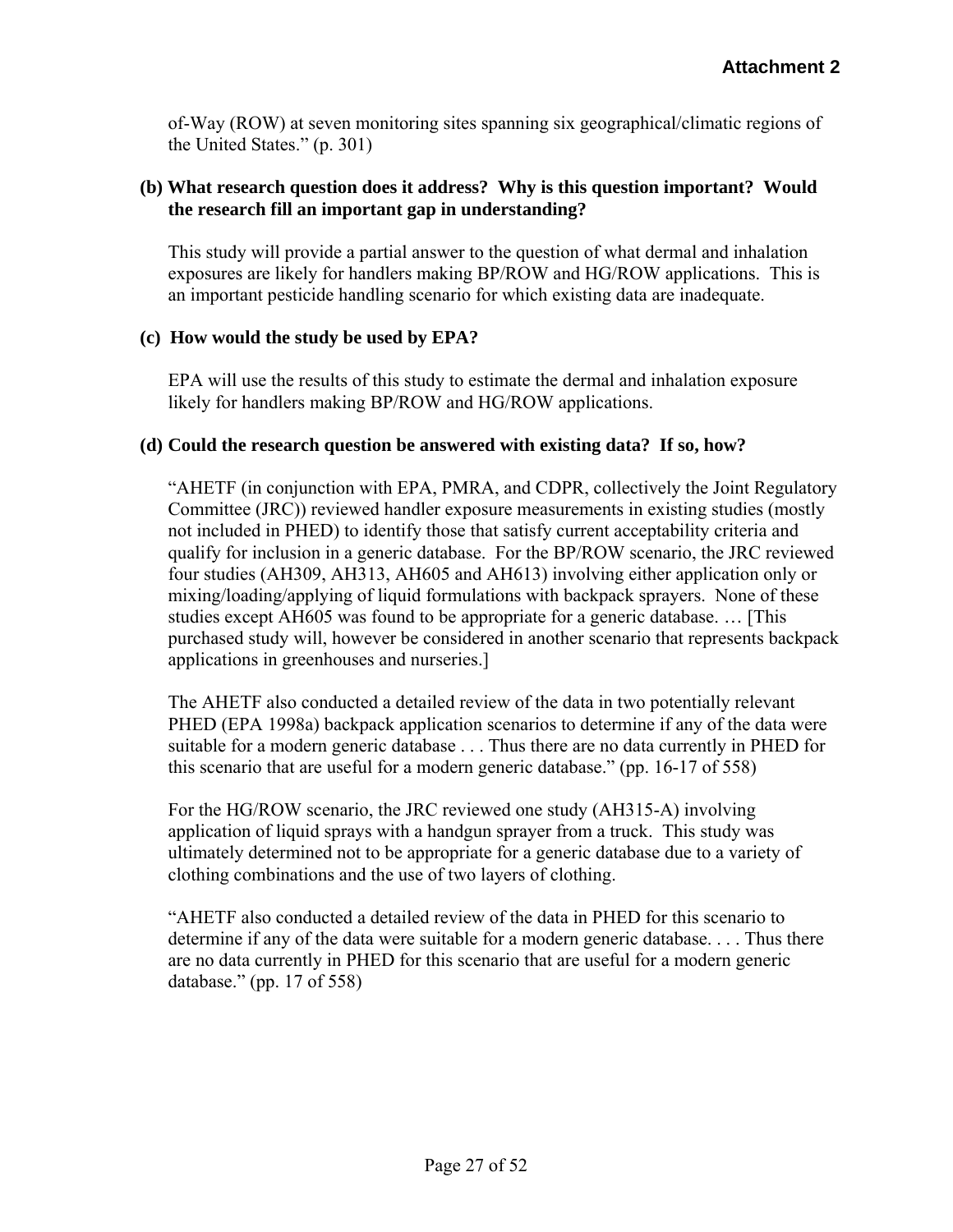# **(e) Could the question be answered without newly exposing human subjects? If so how? If not, why not?**

There is no alternative to monitoring handlers as they apply ROW pesticides for measuring their dermal and inhalation exposure.

# **2. Study Design**

# **(a) What is the scientific objective of the study? If there is an explicit hypothesis, what is it?**

"The goal of conducting MUs for the BP/ROW and HG/ROW scenarios is to develop a set of generic dermal and inhalation exposure data which regulators and other potential users of the generic database can utilize to characterize the magnitude and likely range of future exposures, and to perform exposure assessments for these two related scenarios. . . . . the data collected for these two scenarios will only be statistically evaluated with respect to specific 'benchmark' measures of adequacy. As discussed in the Governing Document, the two categories of benchmark data adequacy considered are:

- 1. the relative accuracy of selected statistics characterizing the distribution of exposure normalized by amount of active ingredient handled (AaiH).
- 2. How well the data can be expected to describe a relationship between exposure and AaiH, if one existed (pp. 54 of 558)

No explicit hypothesis is stated, nor is the study explicitly designed to test one.

# **(b) Can the study as proposed achieve that objective or test this hypothesis?**

It is likely that the objective can be achieved by the proposed study.

# **2.1 Statistical Design**

# **(a) What is the rationale for the choice of sample size?**

"Appendix C of the Governing Document describes the methodology to calculate sample sizes when the reference model used is cluster sampling from a lognormal distribution. For the purposes of determining sample sizes, the default variation structure for normalized dermal exposure derived in Appendix C from an analysis of multiple studies. This default, a geometric standard deviation (GSD) of 4.0 is also assumed applicable to both the BP/ ROW and HG/ROW scenarios. AHETF and the Joint Regulatory Committee agreed there is no evidence to suggest that dermal exposure variation is substantially different from this default value and had no strong opinion to the contrary (meeting with AHETF, May 27, 2010). Page 28 of 52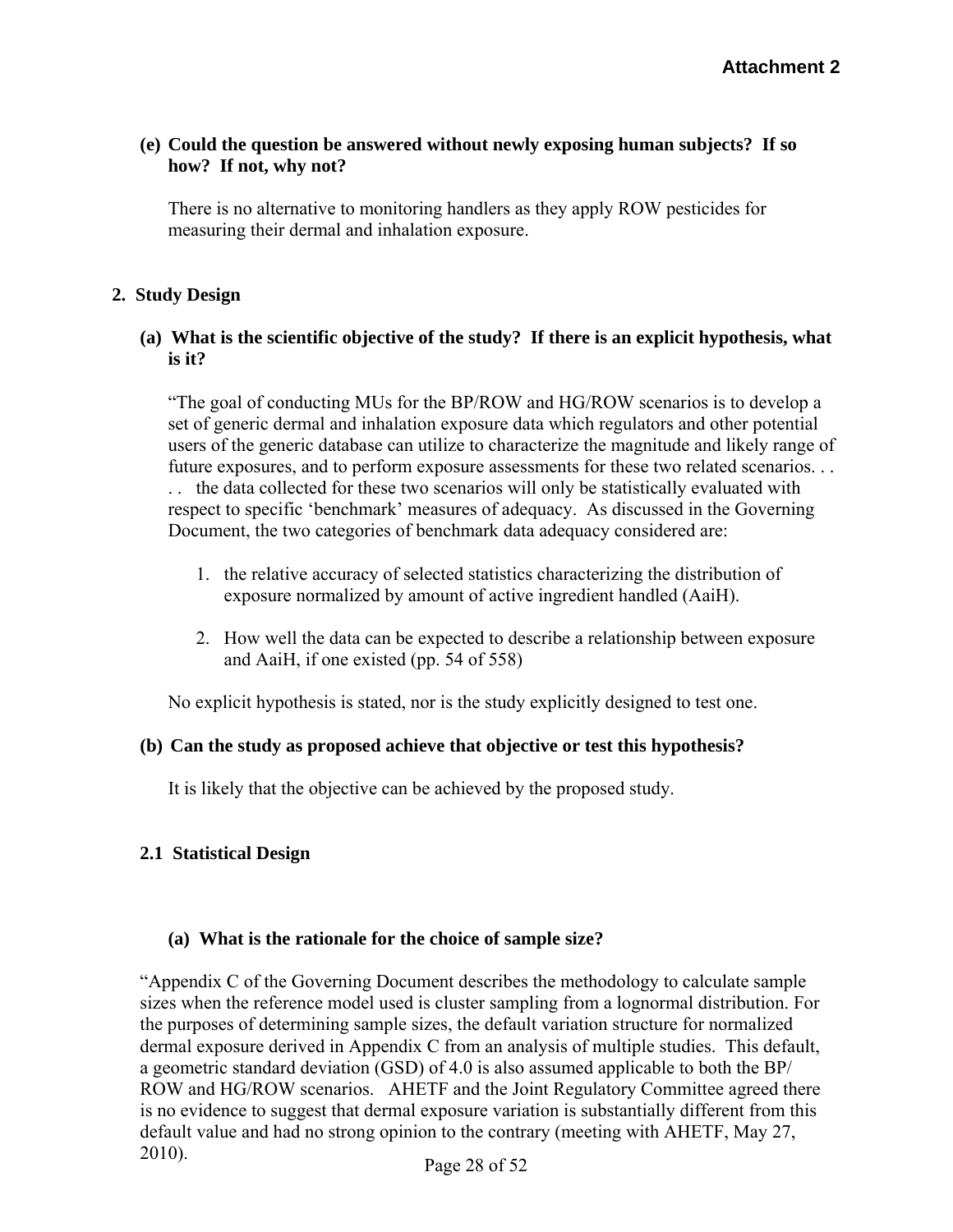The analogous default intra-cluster correlation (ICC) developed in Appendix C of the Governing Document is 0.3. For both of these ROW application scenarios, it is conceivable that the ICC could be less than 0.03. …since there are no data available for estimating a different ICC value to use and since overestimating the ICC results in larger total sample sizes, the use of ICC=0.3 is still considered reasonable, albeit conservative." (pp. 17 of 558)

### **(b) What negative and positive controls are proposed? Are proposed controls appropriate for the study design and statistical analysis plan?**

No positive or negative controls are proposed. This is appropriate for the study design and statistical analysis plan.

### **(c) How is the study blinded?**

The study is not blinded, nor could it be.

### **(d) What is the plan for allocating individuals to treatment or control groups?**

"A configuration of three MUs is obtained from among the potential volunteers and their possible monitoring conditions. It is desirable that the set of potential MUs be large enough to permit some random selection of equivalent volunteers and to account for situations in which companies of participants are not available at the last minute for the scheduled monitoring. Generally, this means an attempt to identify conditions that might provide about twice the number of MUs actually needed.

… The three MUs in any monitoring site must also satisfy the following similarity restrictions:

- No two MUs obtained for the same scenario can utilize the same worker
- No two workers in the same monitoring site used for the same scenario can have the same employer

In addition, whenever feasible, it is preferable, but not mandatory, that the configuration of MUs in a monitoring site also satisfy the following two similarity restrictions:

- It is preferable that no two MUs obtained for the same scenario in the same monitoring site be in the same AaiH stratum
- If an employer has previously contributed a worker to an MU in a different monitoring site for the same scenario, then it is preferable that this same employer not contribute another worker. (pp. 43 to 44 of 558)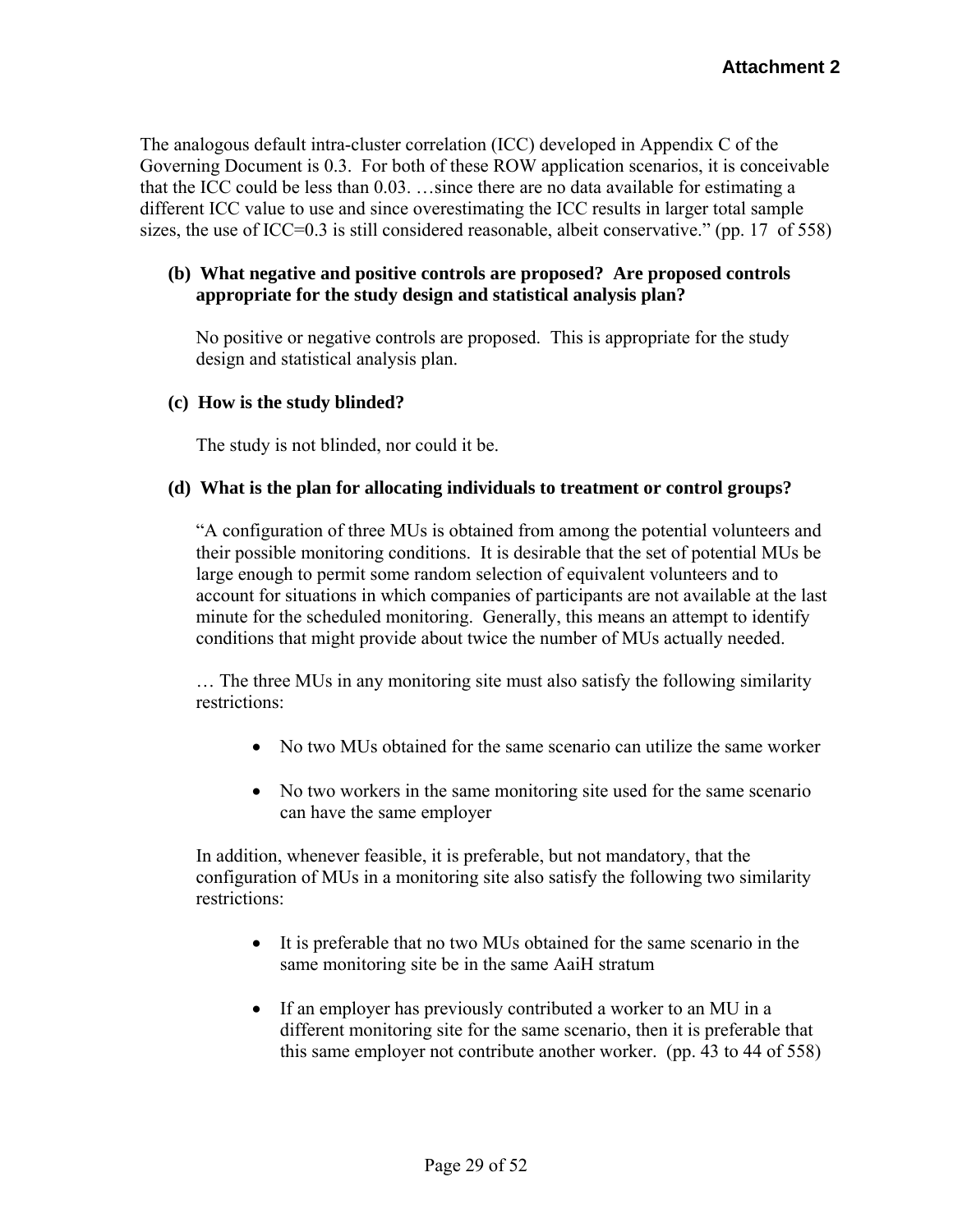"The study director will determine the meaning of sufficient set of potential MUs' that should apply to a scenario or to an individual monitoring area. In general, however, it is desirable that the set of potential MUs be large enough to permit some random selection of equivalent volunteers and to account for situations in which companies or participants are not available at the last minute for the scheduled monitoring. Therefore, for each monitoring area every effort should be made to obtain (for each scenario):

- At least 6 workers who may potentially volunteer for the study
- At least 2 of these workers available for each of the AaiH strata" (pp. 406 of 558)

# **(e) Can the data be statistically analyzed?**

"As has always been the case, any statistical conclusions based on such data imply the qualification: 'to the extent that the data can be viewed as deriving from a true random sample.'" (pp. 54 of 588)

# **(f) What is the plan for statistical analysis of the data?**

"… the data collected for these two scenarios will only be statistically evaluated with respect to specific 'benchmark' measures of adequacy. As discussed in the Governing Document, the two categories of benchmark data adequacy considered are:

- 1. The relative accuracy of selected statistics characterizing the distribution of exposure normalized by amount of active ingredient handled (AaiH).
- 2. How well the data can be expected to describe a relationship between exposure and AaiH, if one existed." (pp. 54 of 558)

"The primary benchmark objective is that selected lognormal-based estimates of normalized dermal exposure distribution be accurate to within 3-fold, at least 95% of the time. The benchmark estimates specified are those for the geometric mean, arithmetic mean, and the 95<sup>th</sup> percentile.

"To evaluate how well the collected data conform to this benchmark, the 95 percent bound on relative accuracy will be calculated from the confidence interval for each of the three parameters given above." (pp. 55 of 558)

"This secondary benchmark objective [Adequacy of the Data for Distinguishing a Proportional from an Independent Relationship between Exposure and AaiH] applies to both the BP/ROW and the HG/ROW scenarios because the practical range in the amount of the AaiH exceeds an order of magnitude in both cases. In this case it is reasonable to consider the linear regression of log dermal exposure on log AaiH. Such a regression would use a mixed model formulation in order to incorporate random cluster effects." (pp. 55 of 558)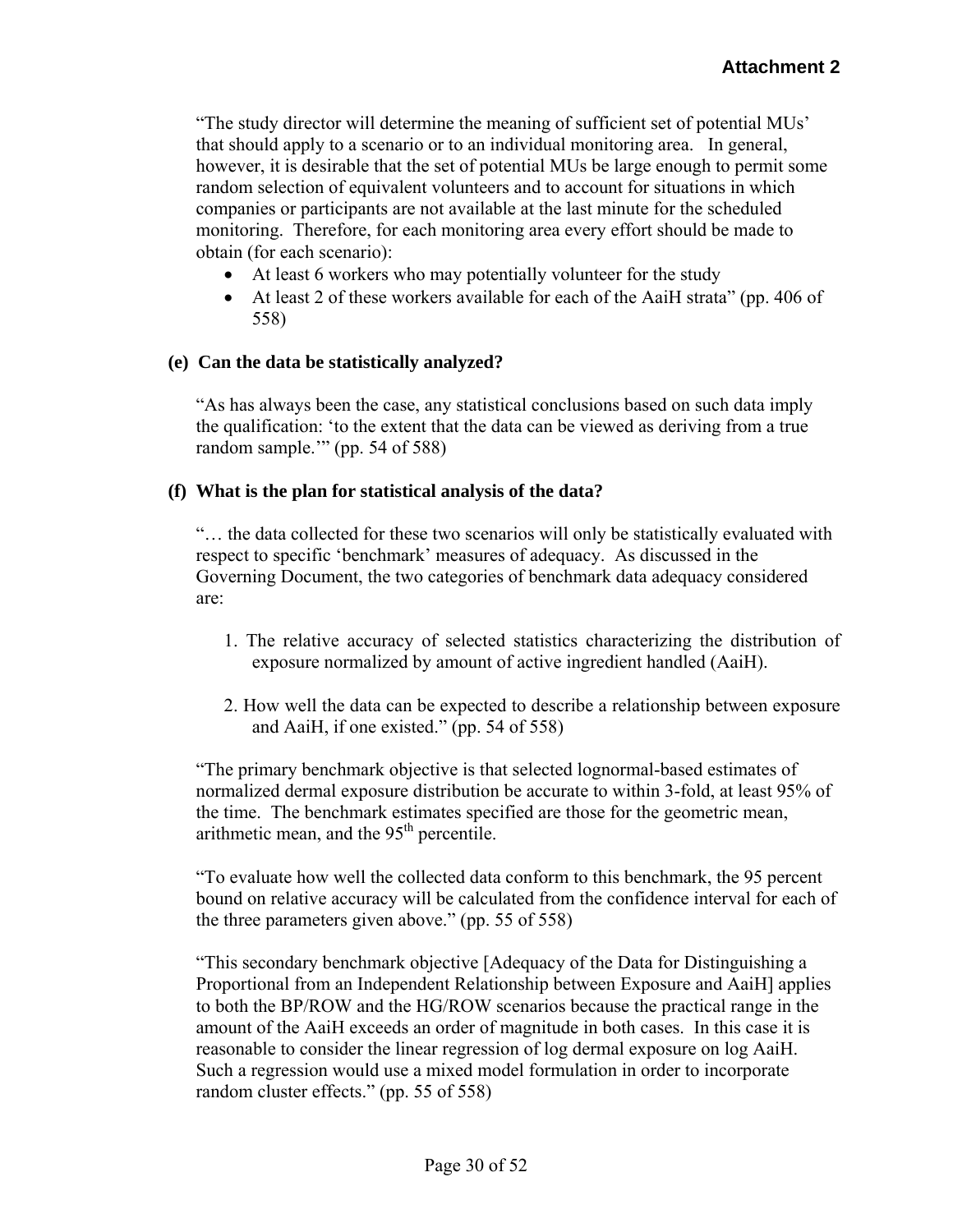#### **(g) Are proposed statistical methods appropriate to answer the research question?**

Yes.

### **(h) Does the proposed design have adequate statistical power to definitively answer the research question?**

Since the primary objective of the research is to characterize the distribution of exposure normalized by the amount of active ingredient handled (AaiH), statistical power does not relate to this objective. However, EPA believes the resulting data will reliably characterize the distribution of exposures for the individuals monitored during the BP/ROW and HG/ROWstudies, and that these exposures can inform assessments of the likely exposures for individuals in similar future situations.

Regarding the secondary objective, distinguishing a proportional from an independent relationship between exposure and AaiH, statistical power is relevant.

"This secondary benchmark objective applies to both the BP/ROW and HG/ROW scenarios because the practical range in the AaiH exceeds an order of magnitude in both cases. In this case it is reasonable to consider the linear regression of log dermal exposure on log AaiH. Such a regression would use a mixed model formulation in order to incorporate random cluster effects. As described in the Governing Document, in such a model the true slope, β, would be equal to one if dermal exposure were directly proportional to AaiH. If exposure were independent of AaiH, then β=0. This benchmark objective requires that the number of clusters and the allocation of AaiH levels to MUs should be adequate to ensure that the regression analysis has at least 80% power to reject the hypothesis that  $\beta$ =0 when  $\beta$  is actually equal to one. By symmetry, the mixed model linear regression would also have the same power to reject the hypothesis that  $β=1$  when  $β=0$ . This is the precise meaning of being able to 'discriminate between proportionality and independence'." (pp. 55 of 558)

#### **2.2 How and to what will human subjects be exposed?**

"The following active ingredients will be considered for use in both the BP/ROW and the HG/ROW application scenarios.

- Glyphosate
- Fosamine
- Imazapyr
- $2,4-D$ " (pp. 48 of 558)

#### **(a) What is the rationale for the choice of test material and formulation?**

"The AHETF survey confirmed that one or more of these AIs are commonly used in all seven of the monitoring sites. They provide a range of use rates, including one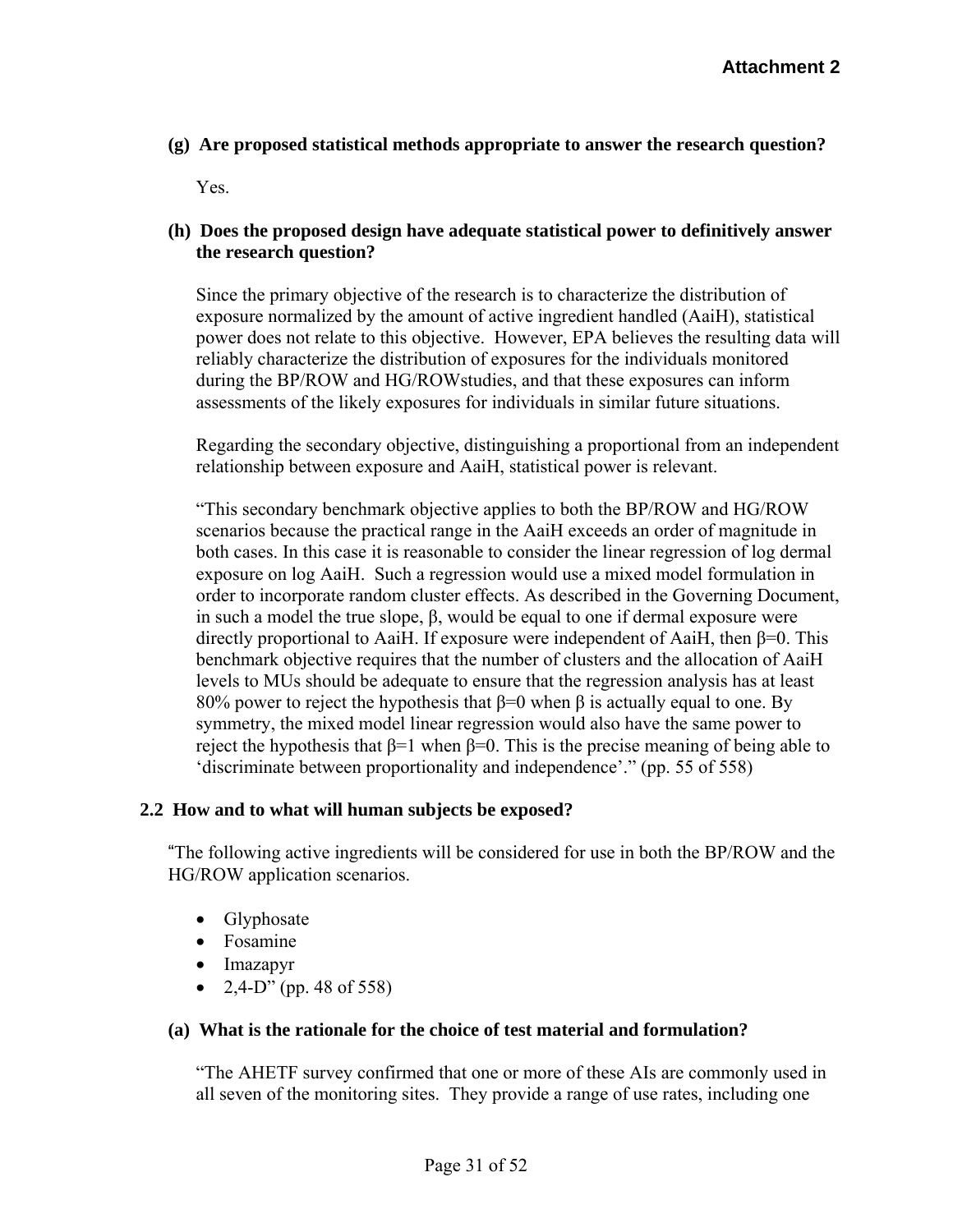with a relatively high rate which will enable measurements at the high end of the AaiH per day." (pp. 40 of 558 )

### **(b) What is the rationale for the choice of dose/exposure levels and the staging of dose administration?**

"Since the number of pounds of active ingredient handled is the normalizing factor and indirectly influences many other handling conditions, efforts will be taken to generate data in as wide a range of AaiH as practical within each monitoring site. AaiH is selected as the normalizing factor since AHETF feels it is the most reasonable measure of active ingredient contact potential for both of these scenarios. . . . In addition, EPA currently normalizes both backpack and handgun application exposure by AaiH during pesticide product exposure assessments. No other normalizing factor identified as being more appropriate.

In addition to its potential direct relationship to exposure, the amount of active ingredient handled is also viewed as a meta-factor affecting parameters such as spray volume, number of loads sprayed, etc. Thus, diversification of AaiH induces diversification of such associated factors as well.

AHETF has developed practical ranges in AaiH for both scenarios taking into account such factors as the typical use rates of products, types of products available on the market, area that can be treated in a day, etc. These practical ranges for amounts of active ingredient handled per day are:

- BP/ROW scenario: 0.5 to 50 lbs per day
- HG/ROW Scenario: 1 to 125 lbs per day

The lower practical limits of 0.5 pounds (BP/ROW) and 1 pound (HG/ROW) of active ingredient per day are selected to avoid an inordinate number of nonquantifiable residues on worker exposure matrices. (pp. 23-33 of 558)

# **(c) What duration of exposure is proposed?**

"Duration of monitoring is another parameter that could vary between MUs, especially since the AaiH will be varied by more than an order of magnitude. Experts indicate that ROW backpack and handgun applicators spend several hours per day making applications (including walking to and from the treatment site). All monitoring periods for this scenario must meet the general rule of being at least 4 hours. This is designed to overcome the criticism of early exposure studies where many of the sampling regimes monitored workers for only a few minutes. Avoiding very short monitoring intervals will ensure that daily exposure estimates are not biased by unusual conditions during that short interval. If necessary, some minor scripting of worker activities will be done to ensure the lowest levels of AaiH are handled and/or a minimum of four hours are monitored. For example, a worker might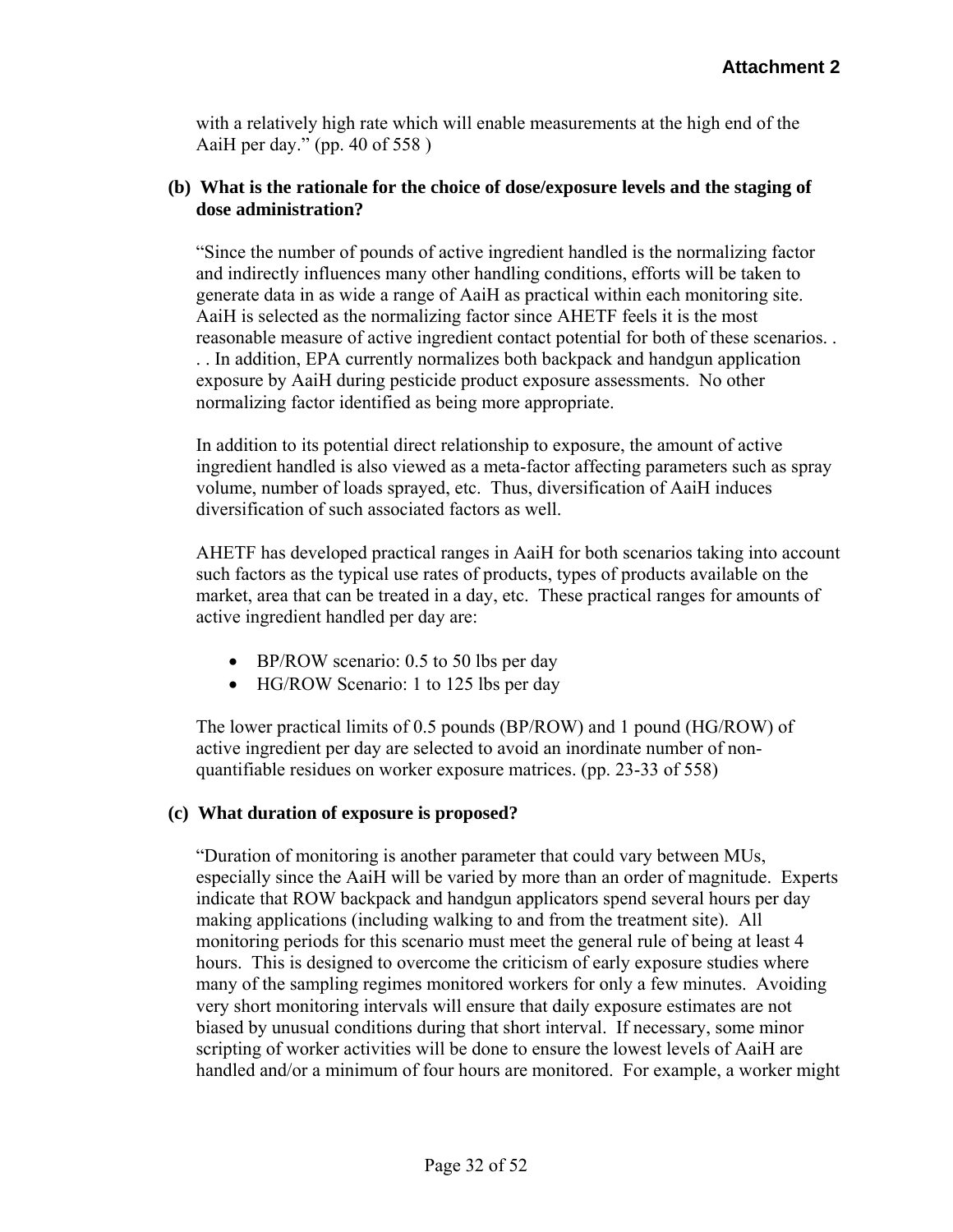be asked to adjust the spray concentration in order to achieve the lowest levels of AaiH." (pp. 46 of 558)

# **2.3 Endpoints and Measures**

# **(a) What endpoints will be measured? Are they appropriate to the question(s) being asked?**

"Full details of procedures for dermal and inhalation exposure sampling and for sample removal are specified in the most recent versions of SOPs AHETF-8.A, 8.B, 8.C and 8.I. At the completion of the monitoring period, exposure samples will be taken in the following order to minimize cross contamination: inhalation samples…, then inner socks, then hand washes, then face/neck wipes, and finally inner dosimeters as described in SOP AHETF-10.E….For this study, inner dosimeters will be cut into six sections after collection.

"Full details for sampling air with OSHA Versatile Sampler (OVS) tubes and personal air-sampling pumps are given in the most recent versions of AHETF-8.D and 10.G (pp. 334-335 of 558)."

### **(b) What steps are proposed to ensure measurements are accurate and reliable?**

"Full details regarding field recovery evaluation procedures for all sampling media are given in the most recent version of SOP AHETF-8.E…

"In addition for each fortification event, duplicate samples of the inner dosimeters fortified in the field at the highest level, and duplicate OVS tubes fortified in the laboratory at the next-to-highest fortification level, will be processed in the field for immediate frozen storage and used as travel spikes. These travel spikes will be analyzed on if deemed necessary be the Study Director, for example to help determine the cause of unusually low field fortification recovery results." (pp. 336 of 558).

Field fortification samples are exposure matrix samples that are fortified (or spiked), generally in the field, with known amounts of active ingredient and subsequently analyzed to determine the amount of active ingredient recovered. Field fortification samples are subjected to the same environmental, handling, shipping and storage conditions as worker samples. Because these conditions are similar, and because field fortification samples are analyzed along with worker samples, recovery values calculated from analysis of fortification samples are applicable to worker exposure samples. Field fortification recoveries are therefore used to adjust residue levels found in worker samples for residue losses that might have occurred during collection, handling, shipping and storage.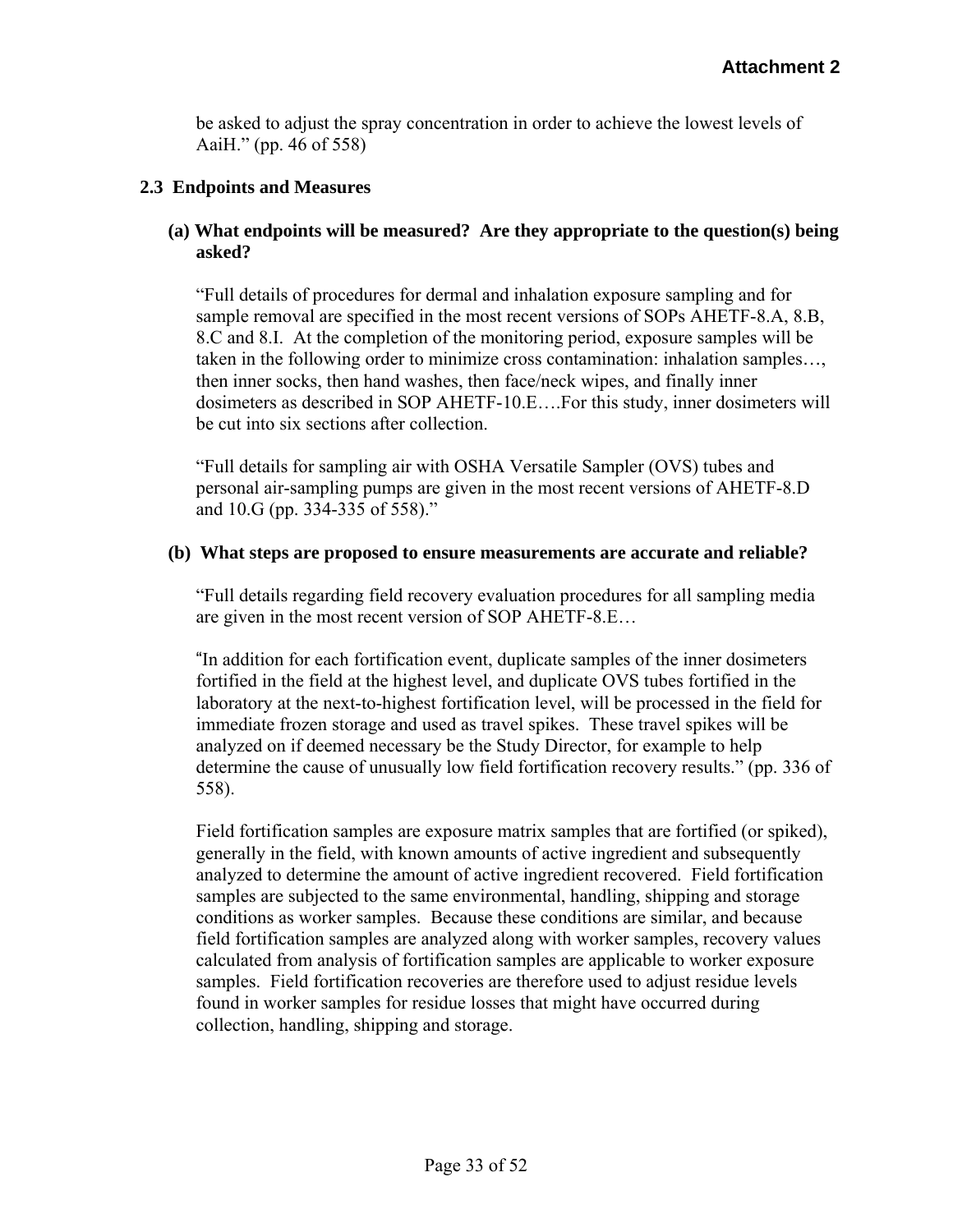### **(c) What QA methods are proposed?**

"AHETF intends that all regulatory studies are conducted in accordance with the FIFRA GLP Standards (40 CFR part 160). Field and analytical aspects of this study will be monitored by the relevant quality assurance units(s) (QAU) while this study is in progress to ensure compliance with the FIFRA GLP regulation and adherence to this protocol and relevant SOPs. The QAU(s) will submit copies of its/their inspection reports to the Study Director and AHETF Sponsor Representative (40 CFR part 160.35(4)). Field portions of the Study Report will be audited by the QAU specified in Section 1.14 to ensure that the contents of the report accurately describe the conduct and findings of the study.

"The Study Report will contain a Quality Assurance Statement from the QAU of each contributing laboratory conducting QA audits, and from the QAU specified in section 1.14." (pp. 343 of 558)

### **(d) How will uncertainty be addressed? Will reported point values be accompanied by measures of uncertainty?**

Uncertainty in field measurements will be addressed via fortification samples.

"Sample matrix fortifications designed to assess the stability of the active ingredient during field, storage and transit conditions in or on the sampling materials (inner dosimeters, hand wash solutions, face/neck wipes, and air sampling matrices) will be conducted on a minimum of one day of exposure monitoring at each location, or more days as appropriate for environmental conditions. . . . For each fortification event, two untreated control samples of each matrix will be processed similar to the field fortification samples (i.e., some are weathered). Packaging, storage and shipment of the field fortification samples will be the same as for the worker exposure samples." (pp. 335-336 of 558)

In general, field measurements are adjusted based on the recovery from the fortification sample. For example, a field measurement for an inner dosimeter of 300 ug would be adjusted based on the applicable fortification sample for the inner dosimeter matrix. If the recovery from that matrix was 80%, the reported measurement for that sample would be  $300 \text{ ug}/80\% = 375 \text{ ug}$ .

# **3. Subject Selection**

#### **3.1 Representativeness of Sample**

#### **(a) What is the population of concern? How was it identified?**

"AHETF will monitor worker exposure resulting from the filling (if applicable) and applying liquid sprays of pesticide to target foliage under both the BP/ROW and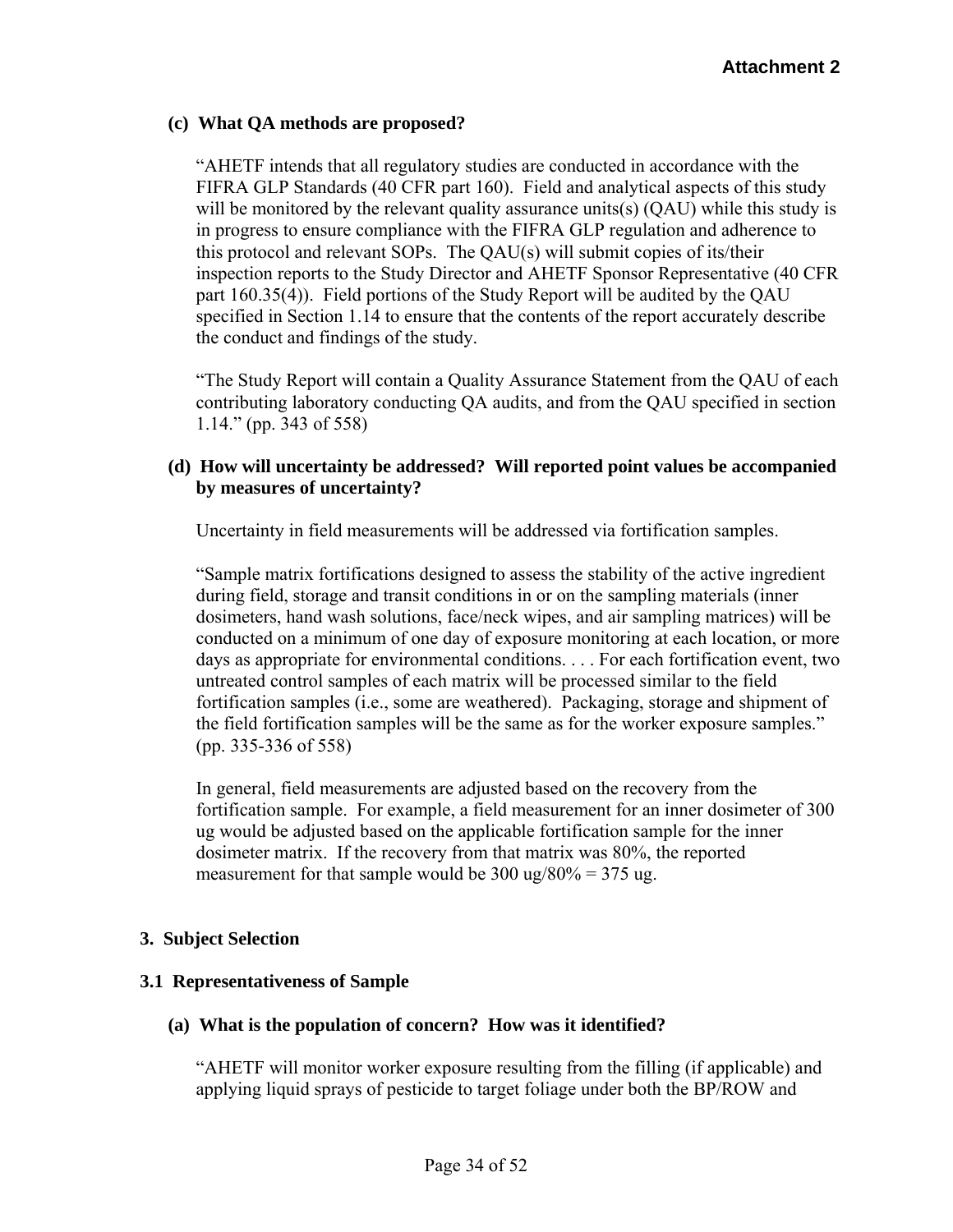HG/ROW scenarios. Each instance is termed a monitoring unit (MU). Every MU consists of a set of application conditions (including the particular worker) that are intended to represent the scenario activities for a single workday. In many cases monitoring units will be selected from 'naturally occurring' applicator-days. However, the selected application conditions are sometimes modified or scripted slightly to ensure that the complete sample of MUs reflects the expected diversity in the entire population of future applicator-days. . . .Thus, MUs are technically not 'sampled' from a population. More correctly, they should be viewed as synthetic applicator-days derived from both selected and constructed conditions." (pp. 19 of 558)

### **(b) From what populations will subjects be recruited?**

"Not all application companies (i.e. either those utility companies that make their own applications or contract application companies hired by utility companies) will be eligible or be willing to participate in the study. AHETF must obtain employer cooperation before it can recruit workers. This includes willingness of the utility company to have its ROW treated as well as willingness of the application company (either the utility company or its contractor applicator) to volunteer their application equipment and allow AHETF to recruit their workers.

For this reason, employers that are both qualified for a particular scenario and willing to participate need to be identified within each monitoring site. AHETF has determined that it is practical to list and screen the vast majority of application companies within each entire monitoring site for this information." (pp. 40-41 of 558)

### **(c) Are expected participants representative of the population of concern? If not, why not?**

"Subject recruiting activities can be conducted for any eligible employer, giving preference to those with more time-critical application schedules, more likely to fill a desired AaiH stratum, or expected to provide needed diversity in other important conditions. Specific recruitment procedures will be detailed in the protocol and appropriate SOPs. Workers desiring to volunteer are evaluated to determine if they, and their expected handling conditions, are consistent with the three MUs needed. The recruitment activities and the evaluation of volunteers continue as long as potential MUs are needed or until no further recruitment is possible." (p. 43 of 558)

"Study participants will always use equipment that is typical for a particular scenario and that they have recently operated (within the last year). Recent experience is required to ensure that the activity performed by each worker is on that they typically perform." (pp. 46 of 558)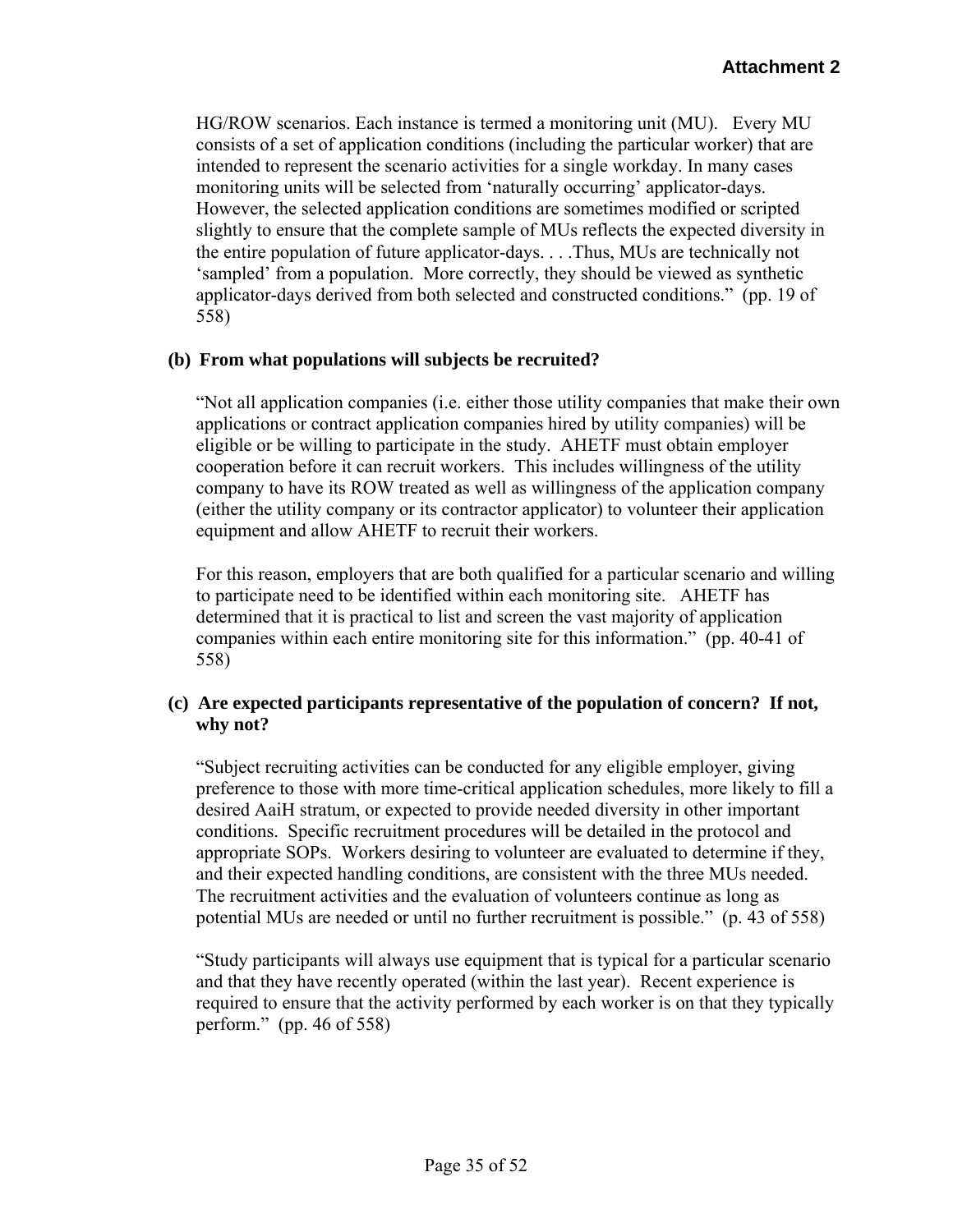# **(d) Can the findings from the proposed study be generalized beyond the study sample?**

Yes, within the limits imposed by the purposive design of the study.

# **3.2 Equitable Selection of Subjects**

### **(a) What are the inclusion/exclusion criteria? Are they complete and appropriate?**

"Participants in this study must meet the following inclusion criteria:

- Have experience within the past year with applying liquids with BP (BP/ROW) scenario) or HG spray equipment (HG/ROW scenario) in utilities ROW (including the type of equipment to be used)
- Handle pesticides as part of their job
- Be trained in safe pesticide handling procedures
- Provide proof of being at least 18 years old with a government-issued photo ID
- Confirm they do not work for a pesticide company or a contractor of the AHETF
- Consider their general health status to be good and tell researchers they have no medical conditions that affect their ability to participate in the study [See SOP AHETF-11.C.1 for health status determination]
- Not be pregnant or nursing [See SOP AHETF-11.D.1]
- Confirm they do not normally wear personal protective equipment that is not required by the label and that might impact the objectives of the study, such as chemical-resistant clothing. NOTE: Volunteers may not participate in this study if they indicate they always wear extra clothing such as chaps or leggings to protect against physical hazards. However, if application conditions are such that the volunteer would not normally wear this type of additional clothing, then the volunteer is eligible to participate in the study if all other inclusion criteria are met.
- Confirm they will follow label directions.
- Agree to wear chemical-resistant gloves even if the label does not require them.
- Have a private meeting with a researcher to review and discuss the consent form
- Understand English or Spanish [See SOP AHETF-11.I.2 for a detailed discussion of this topic]
- Understand and sign the consent form [SOP AHETF-11.B.5]" (pp. 304-305 of 558]

#### **(b) What, if any, is the relationship between the investigator and the subjects?**

None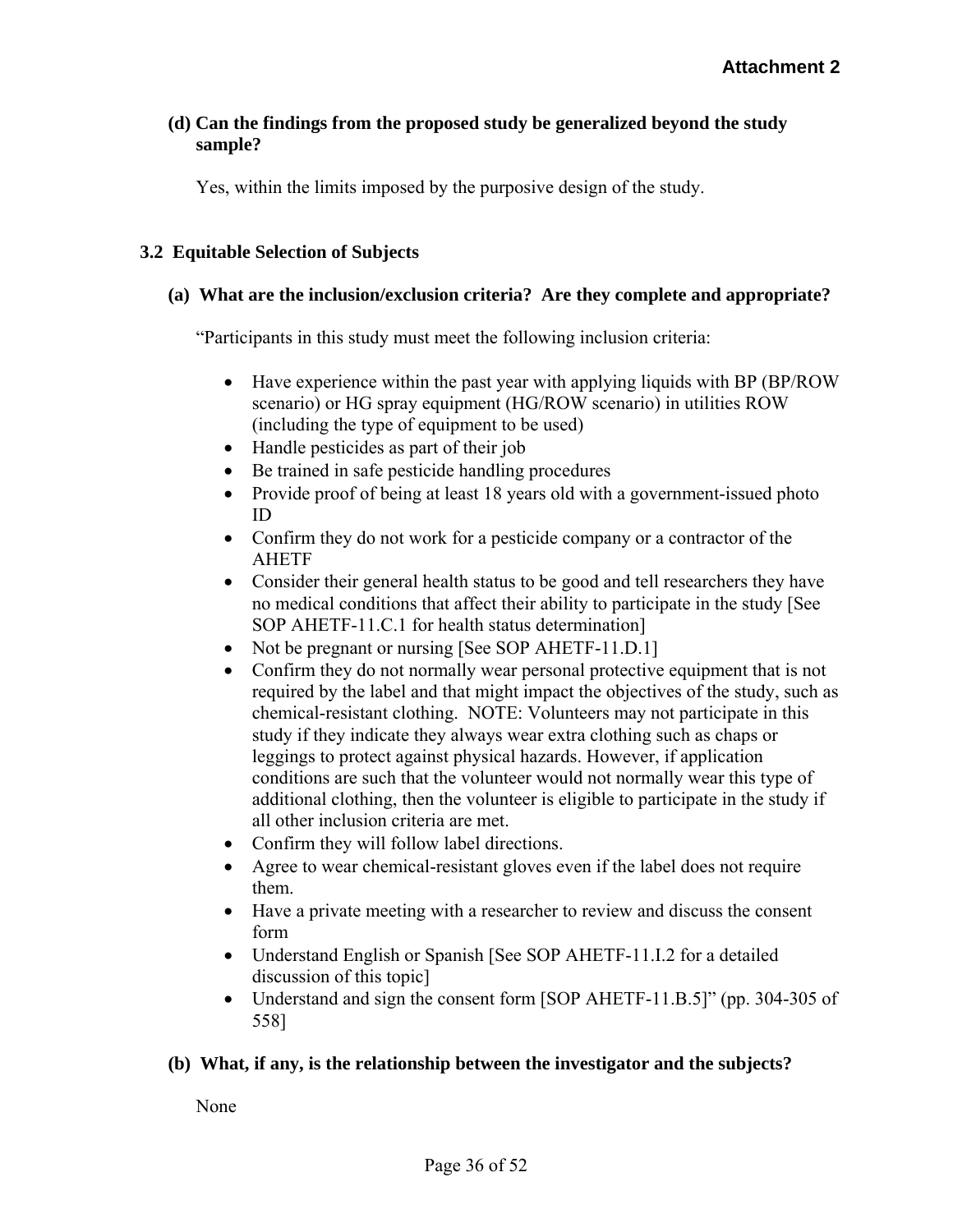# **(c) If any potential subjects are likely to be especially vulnerable to coercion or undue influence, what is the justification for including them?**

Potential subjects are of necessity agricultural workers, and could potentially be subjected to undue influence either to participate or not to participate by their employers. This possibility is minimized through methods of recruiting employers and by requiring employers to promise in writing not to influence their employee's decisions.

### **(d) What process is proposed for recruiting and informing potential subjects?**

"For each eligible company selected, AHETF will follow standard procedures (see SOP AHETF-11.B) to recruit potential participants for this study. Individual workers will be recruited during an initial interview with (or visit to) a potentially eligible employer once eligibility has been established. Alternatively, recruitment can occur on subsequent interviews with or visit(s) to an eligible employer.

"The Study Director or designated researcher will seek permission from the eligible employer to approach his/her employees to recruit workers for the study. Depending on the number of employees and size of the company's facility the Study Director or researcher may contact employees using an informational recruitment flyer posted in a common work area. Such a flyer will briefly describe the research study and provide a toll-free phone number for employees to express an interest in participating in the study. The flyer shall have been previously reviewed and approved by an IRB.

"Alternatively, or subsequent to the use of a flyer, the Study Director or researcher will arrange a meeting with the company's employees who express an interest in participation. Such recruitment meetings will always occur without supervisors being present (SOP AHETF-11.B). The Study Director or researcher shall make a presentation describing the AHETF Exposure Monitoring Program, the goals of the research study, the procedures used in exposure monitoring, and the risks and benefits to participants. A toll-free phone number will be provided, and individuals will be encouraged to contact AHETF if they desire additional information about the study or are interested in participating in the study. All presentation materials, such as handouts or visual aids, shall be reviewed and approved by an IRB prior to use in recruiting subjects." (p. 327 of 558)

### **(e) If any subjects are potentially subject to coercion or undue influence, what specific safeguards are proposed to protect their rights and welfare?**

"In accordance with SOP AHETF-11.B[.5], the individual employers will be asked to sign a noncoercion statement (Employer Cooperation Statement) affirming to their workers and AHETF that they will not coerce or unduly influence their workers to either participate or not participate in the study. Employers must also certify that alternate work will be provided on study days for workers who choose not to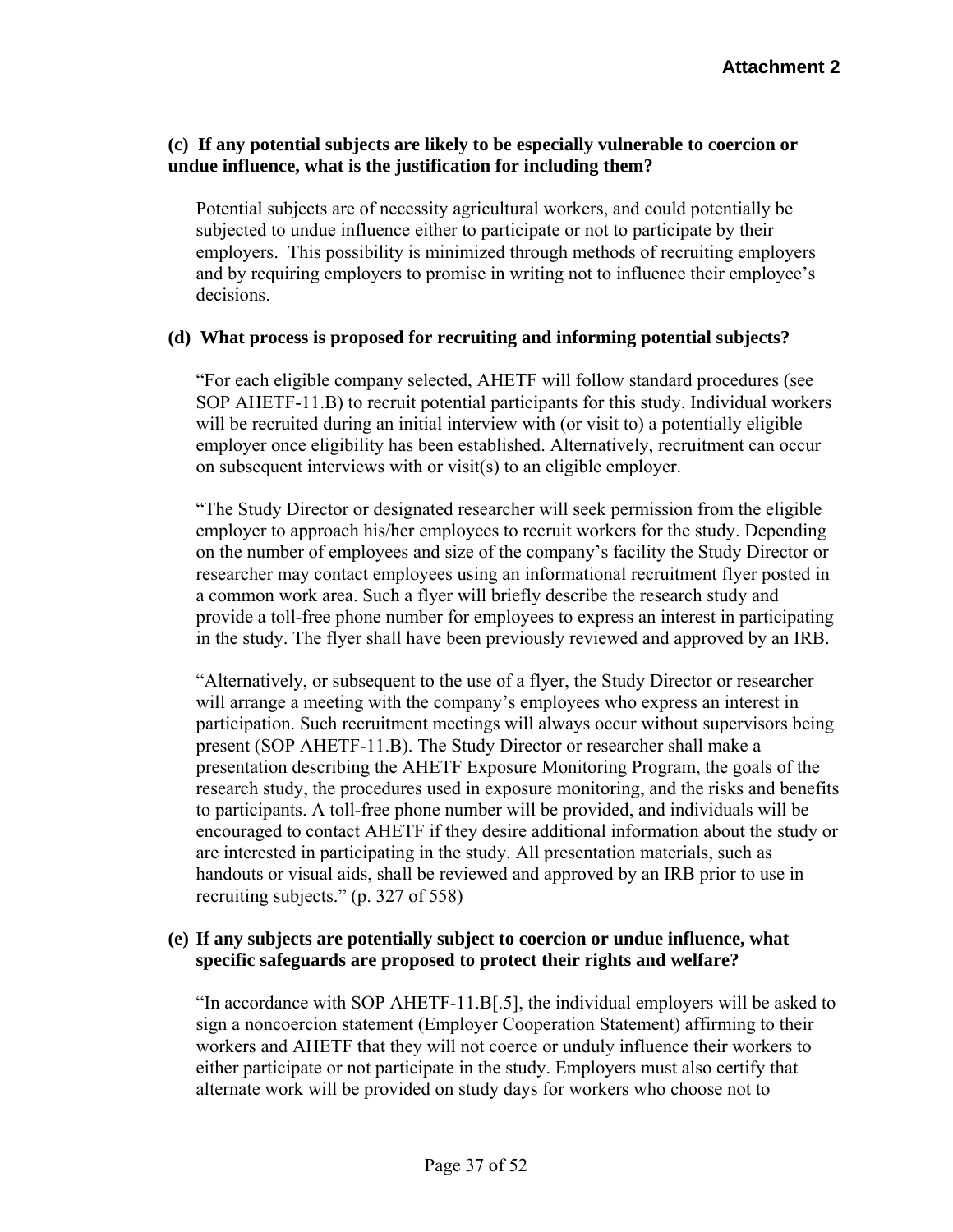volunteer; and that the employee's decision to participate or not will have no impact on their employment." (p. 326 of 558)

### **3.3 Remuneration of Subjects**

#### **(a) What remuneration, if any, is proposed for the subjects?**

"During recruitment, workers will be offered an opportunity to take part in a recruitment meeting with the Study Director or other designated member of the study team (but without the workers' supervisors) to learn about participating in this study (Section 5.2). No remuneration is offered for this introductory meeting. Workers who are still interested in participating in the study will attend a private consent meeting with a researcher who will obtain the informed consent of the worker (Section 2.7). Workers will be paid \$20 for their attendance right after the consent meeting, whether or not they decide to participate in the study. Workers who decide to participate in the study will be paid an additional \$80 each time they suit up (i.e., put on the long underwear) to participate in the study. Usually, workers will participate in the study on only one day unless their participation is terminated due to weather or other unexpected occurrences. The additional \$80 is provided in cash at the end of the monitoring period or at the time the volunteer withdraws from the study. All workers who participate will receive the payment, even if they withdraw or their participation is terminated by the study team." (pp. 305-306 of 558)

- **(b) Is proposed remuneration so high as to be an undue inducement?** No.
- **(c) Is proposed remuneration so low that it will only be attractive to economically disadvantaged subjects?** No.
- **(d) How and when would subjects be paid?**

In cash, immediately after their participation

#### **4. Risks to Subjects**

#### **4.1 Risk Characterization**

#### **(a) Have all appropriate prerequisite studies been performed? What do they show about the hazards of the test materials?**

The potential surrogate materials are registered with EPA, are well understood, and have been fully tested.

For both the BP/ROW and HG/ROW scenarios, the study could involve any of four active ingredients: imazapyr, 2,4-D, fosamine, and glyphosate. "The pesticide products containing these active ingredients and potentially used in this study are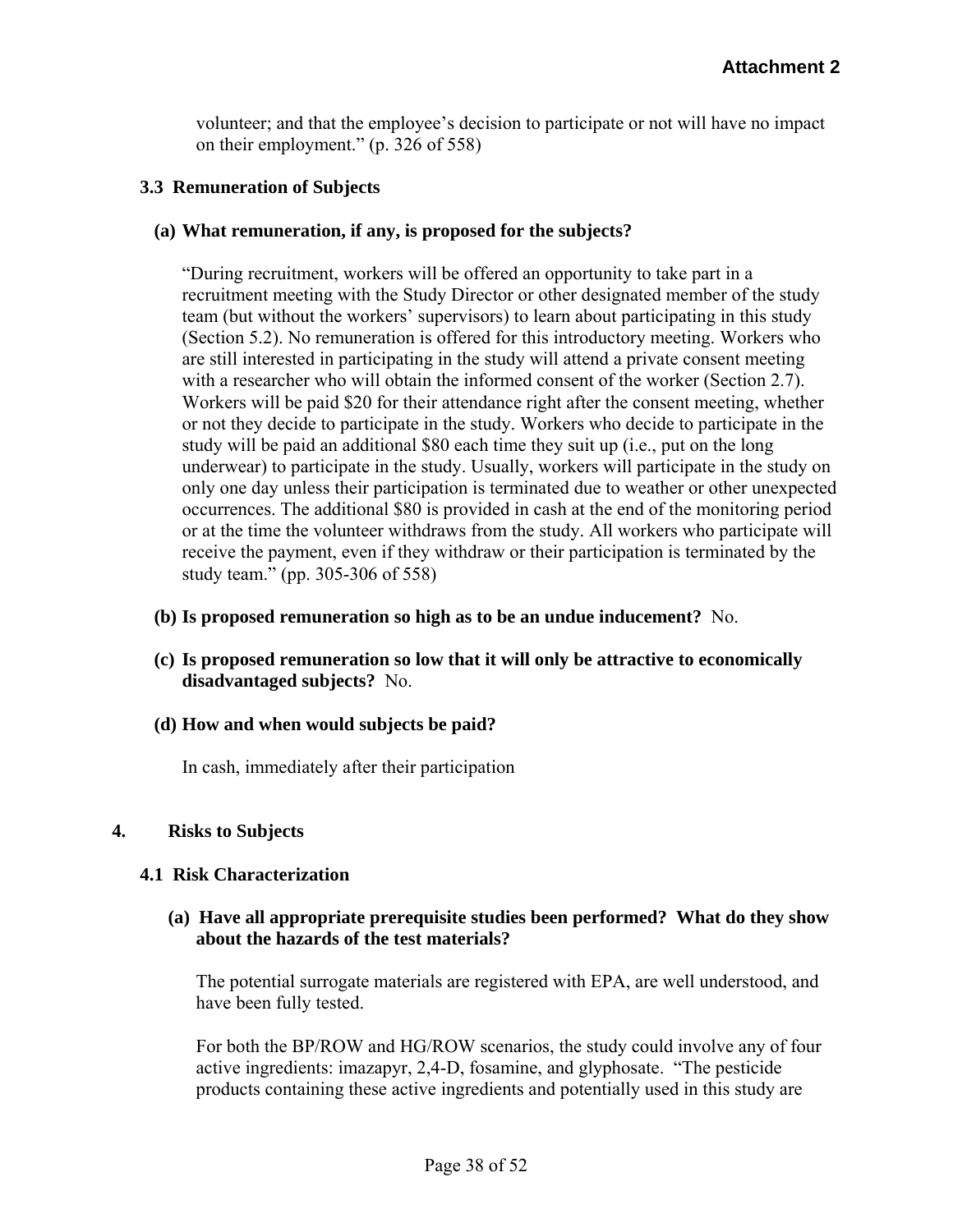currently registered for vegetation control in utilities ROW. AHETF will only monitor workers making applications in accordance with all label requirements." (p. 308 of 558)

For imazapyr and 2,4-D, the calculated MOEs meet or exceed the required MOE for both the individual dermal and inhalation routes of exposure, as well as for the combined exposure, and their use is acceptable for this scenario. For fosamine and glyphosate, MOEs cannot be calculated because no adverse effects were reported at the highest dose tested in any of the acute toxicity studies. Their use is also acceptable.

### **(b) What is the nature of the risks to subjects of the proposed research?**

"Four kinds of risks are associated with the conduct of the current exposure monitoring study. These are:

- The risk of heat-related illness
- The risk associated with scripting of field activities
- Psychological risks
- The risk of exposure to surfactants

"In this study risks to subjects are classified as 'greater than minimal', primarily since agricultural work is considered a high risk occupation where the likelihood of harm or discomfort is greater than what is encountered in ordinary daily life. In particular, the risk of heat-related illness (resulting from wearing an extra layer of clothing to trap chemical) will be increased due to study participation. AHETF has adopted an extensive program to minimize these risks." (p. 306 of 558)

Each of these four kinds of risk is discussed in the protocol (pp. 306-312 of 558) and the consent form (pp. 429-430 of 558).

### **(c) What is the probability of each risk associated with the research? How was this probability estimated?**

Quantitative probabilities are not estimated.

# **4.2 Risk Minimization**

#### **(a) What specific steps are proposed to minimize risks to subjects?**

"The following practices, designed to minimize these risks and respond to injuries, will be followed during this study (See AHETF SOPs 11.C, 11.E, 11.G and 11.H):

• Selecting only experienced pesticide handlers who consider themselves to be in good health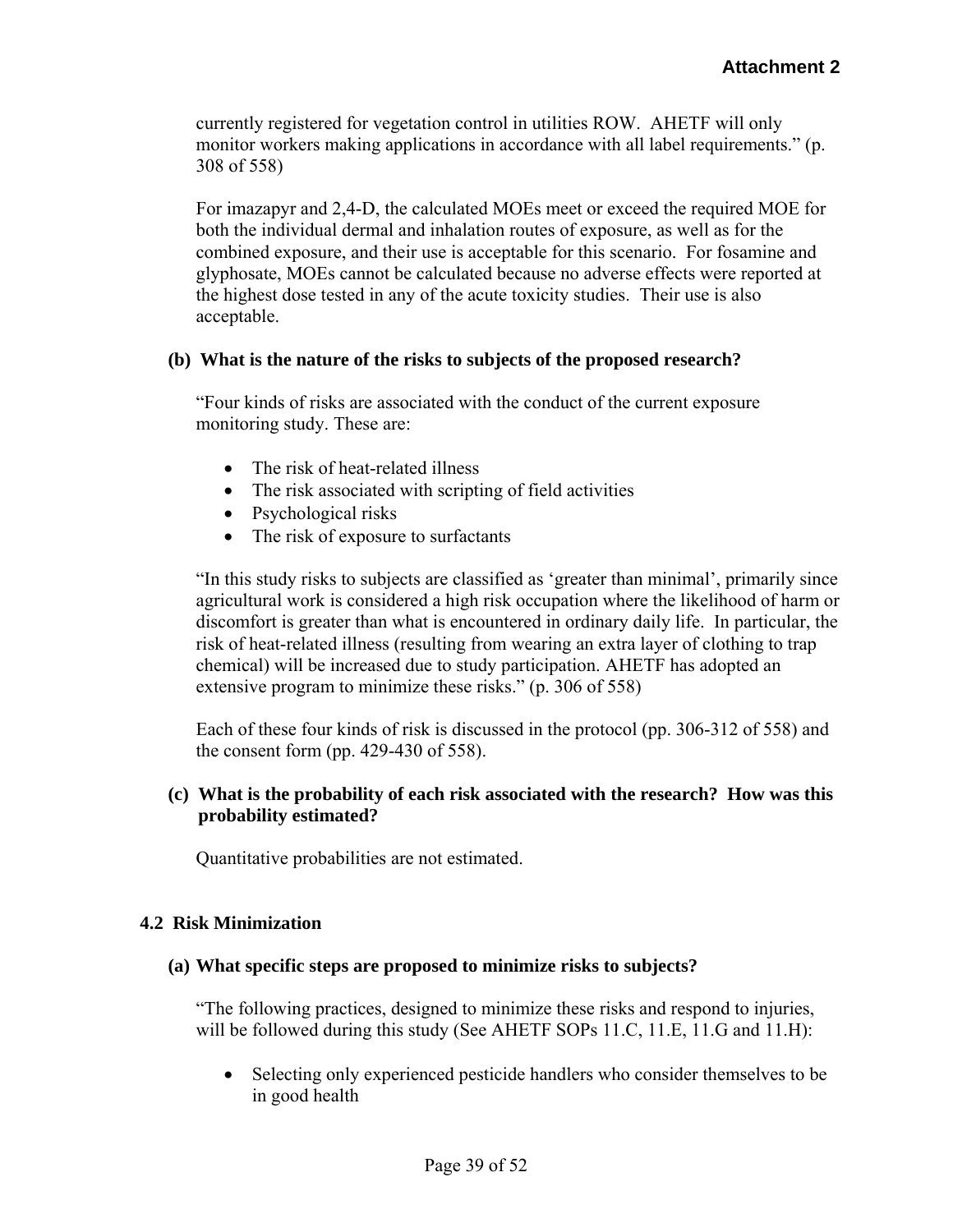- Requiring experience with the type of application equipment to be used
- Reminding workers of safe chemical handling practices
- Practicing the face wipe and hand wash procedures with each participant before pesticide handling begins
- Identifying nearby medical treatment facilities in case of emergency
- Monitoring the heat index and stopping the study if conditions warrant
- Providing transportation to medical treatment and covering the costs of treatment, if needed
- Having a medical professional on site to observe the workers and provide urgent care
- Observing study participants throughout the monitoring period
- Ensuring that all tank mix products are used according to approved label(s) and do not require any additional PPE that could adversely affect the study objectives (for example, chemical-resistant coveralls)." (pp. 311-312 of 558)

Risk reduction actions specific to each of the four identified kinds of risk are discussed in the protocol (pp. 306-312 of 558).

### **(b) How do proposed dose/exposure levels compare to established NOELs/NOAELs for the test materials?**

For imazapyr and 2,4-D, the calculated MOEs meet or exceed the required MOE for both the individual dermal and inhalation routes of exposure, as well as for the combined exposure, and their use is acceptable for this scenario. For fosamine and glyphosate, MOEs cannot be calculated because no adverse effects were reported at the highest dose tested in any of the acute toxicity studies. Their use is also acceptable.

#### **(c) What stopping rules are proposed in the protocol?**

"AHETF will monitor ambient conditions outside the cab to determine the heat index near the mixing/filling station. Exposure monitoring will be discontinued if the heat index cutoff of  $105^{\circ}$  F (adjusted for direct sun, if applicable) is reached or exceeded. The Study Director or other researcher shall stop the monitoring and/or move the worker to a cooler environment until monitoring can be resumed." (p. 307 of 558)

#### **(d) How does the protocol provide for medical management of potential illness or injury to subjects?**

"As a safety measure, AHETF will have a medical professional on site during the study. This may be a paramedic, physician's assistant, nurse, or emergency medical technician. This professional will also watch you for signs of illness. They will provide medical attention as needed." (p. 429 of 558)

SOP AHETF-11.H.2 defines procedures to be followed if a subject in an AHETF study requires emergency medical attention.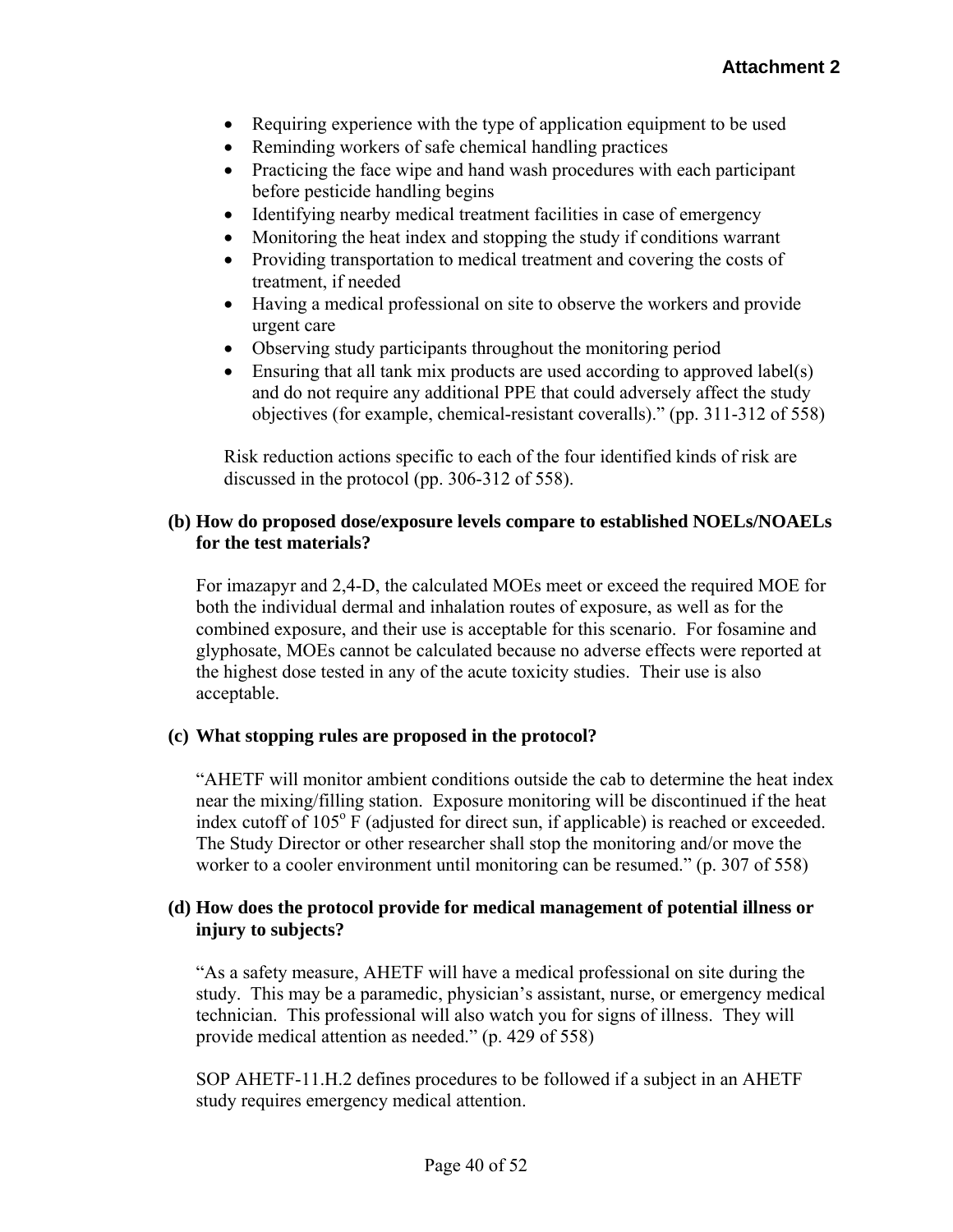### **(e) How does the protocol provide for safety monitoring?**

The protocol refers to various SOPs which define procedures for safety monitoring:

- SOP AHETF-11.E.2 calls for researchers to monitor worker compliance with label and Worker Protection Standard requirements, and permits the Study Director to remove from the study a worker who engages in unsafe work practices.
- SOP AHETF-11.G.2 calls for the Study Director, the on-site medical professional, and all researchers and observers to monitor subjects for any indication of heat-related illness.
- SOP AHETF-11.H.2 defines procedures to be followed if a subject in an AHETF study requires emergency medical attention.

# **(f) How does the protocol provide for post-exposure monitoring or follow-up? Is it of long enough duration to discover adverse events which might occur?**

"During the consenting process each volunteer will be provided the opportunity to request a summary of their personal results from the study. This will require the worker to provide a name and address (mail or e-mail). The results will include the distribution of chemical exposure among the various body parts and a comparison to the results for other workers performing the same task. Results are typically available 9-12 months after monitoring occurs. The personal information related to this followup will be retained as described in SOP AHETF-6.D.

 of 558) "Just prior to the completion of the worker's participation in the study, a researcher will remind the participant he/she should bathe or shower as soon as practical and that they have received a copy of the signed consent form with phone numbers for reporting any health changes they think might be related to participation in the study. Post-study inquiries will be forwarded to the Study Director who will deal with the situation as appropriate and notify AHETF management (SOP AHETF-11.J)." (p. 316

### **(g) How and by whom will medical care for research-related injuries to subjects be paid for?**

"If you are injured or get sick because of your participation in this study, medical treatment will be available at your workplace and at a nearby health care facility. If necessary, AHETF will arrange transportation for you to receive medical attention. You may refuse medical treatment *unless* you get sick from too much exposure to pesticides or from getting too hot, or if we believe you are too sick to make a rational decision about getting medical treatment.

"AHETF will cover the cost of reasonable and appropriate medical attention for a study-related injury or illness that is not covered by your own insurance or insurance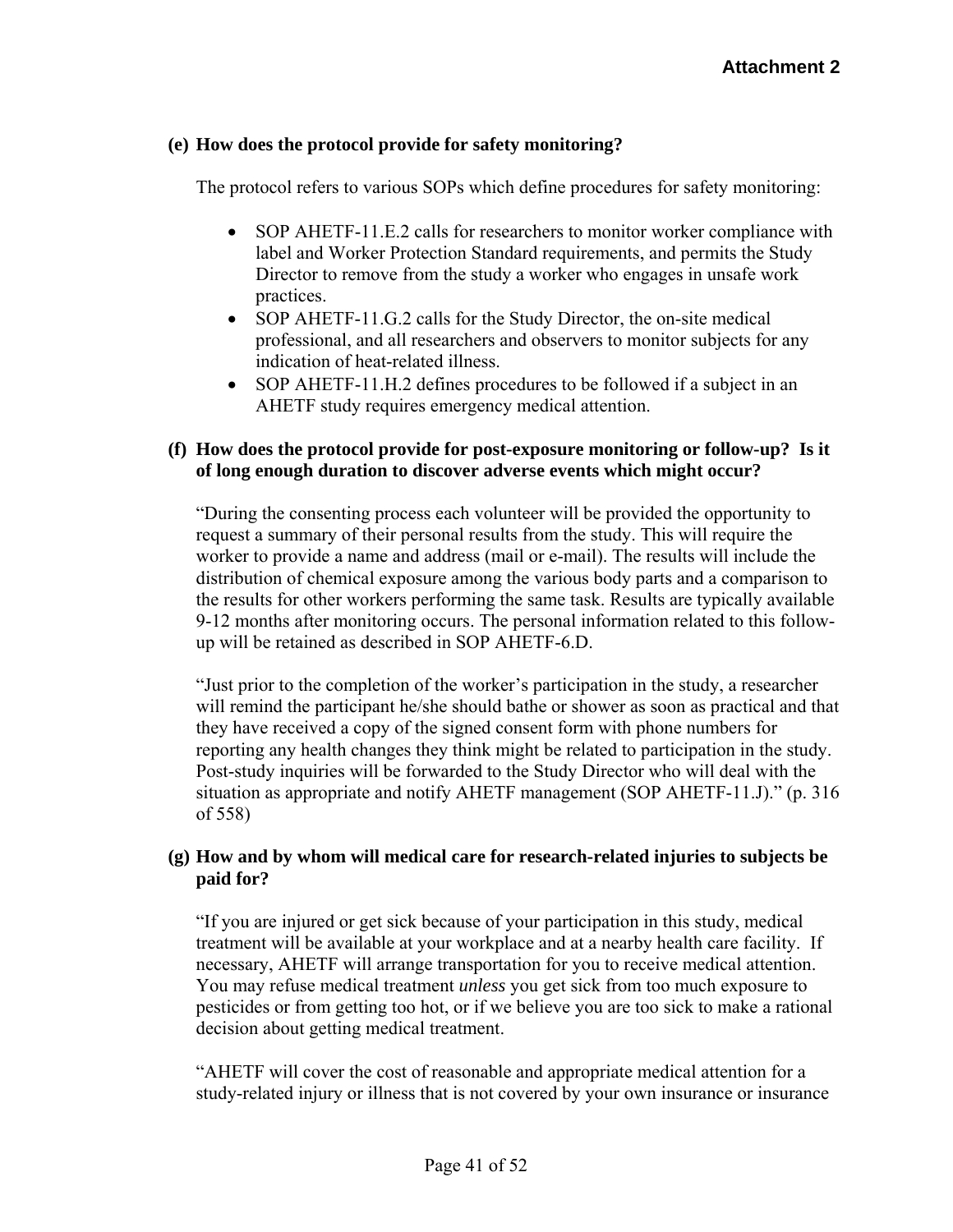provided through your employer. This includes deductible costs and any out-ofpocket expenses, including co-payments, you might have. The Study Director, in consultation with the on-site medical professional, will decide if you have an illness or injury that is due to your participation in this study." (p. 430 of 558)

### **5. Benefits**

#### **(a) What benefits of the proposed research, if any, would accrue to individual subjects?**

"There are no personal benefits to the study participants." (p. 390 of 558)

Although there are no direct benefits to study participants, a potential indirect benefit is knowledge about how their exposure compares to that of others doing similar work; this is not addressed in the protocol.

### **(b) What benefits to society are anticipated from the information likely to be gained through the research?**

"Since there are not sufficient existing data suitable for use in a generic database describing the exposure to workers from BP and HG application in rights-of-way, society will likely benefit from data generated by this study through the improved risk assessments by EPA and other regulatory agencies." (p. 390 of 558)

"Data from the AHETF exposure monitoring program has the potential to improve the ability of EPA and other regulatory agencies to accurately assess occupational risks associated with spraying pesticides to rights-of-ways using backpack sprayers and handgun sprayers. The knowledge likely to be obtained from this study is generalizable and will contribute to assessments of the risks of both new and existing pesticides." (p. 390 of 558)

# **(c) How would societal benefits be distributed? Who would benefit from the proposed research?**

"Utility companies (or their contract applicator) who allow the study to be conducted using their equipment will be reimbursed for the pesticides used for the study. While this is beneficial to the application company, it is considered a minor benefit when compared to the costs of running their businesses. The AHETF member companies will likely realize a benefit by addressing regulatory data requirements generically, at lower cost (and using fewer human subjects), than if they conducted similar studies for individual pesticide ingredients." (p. 390 of 558)

#### **(d) What is the likelihood that each identified societal benefits would be realized?**

Identified societal benefits are likely to be realized.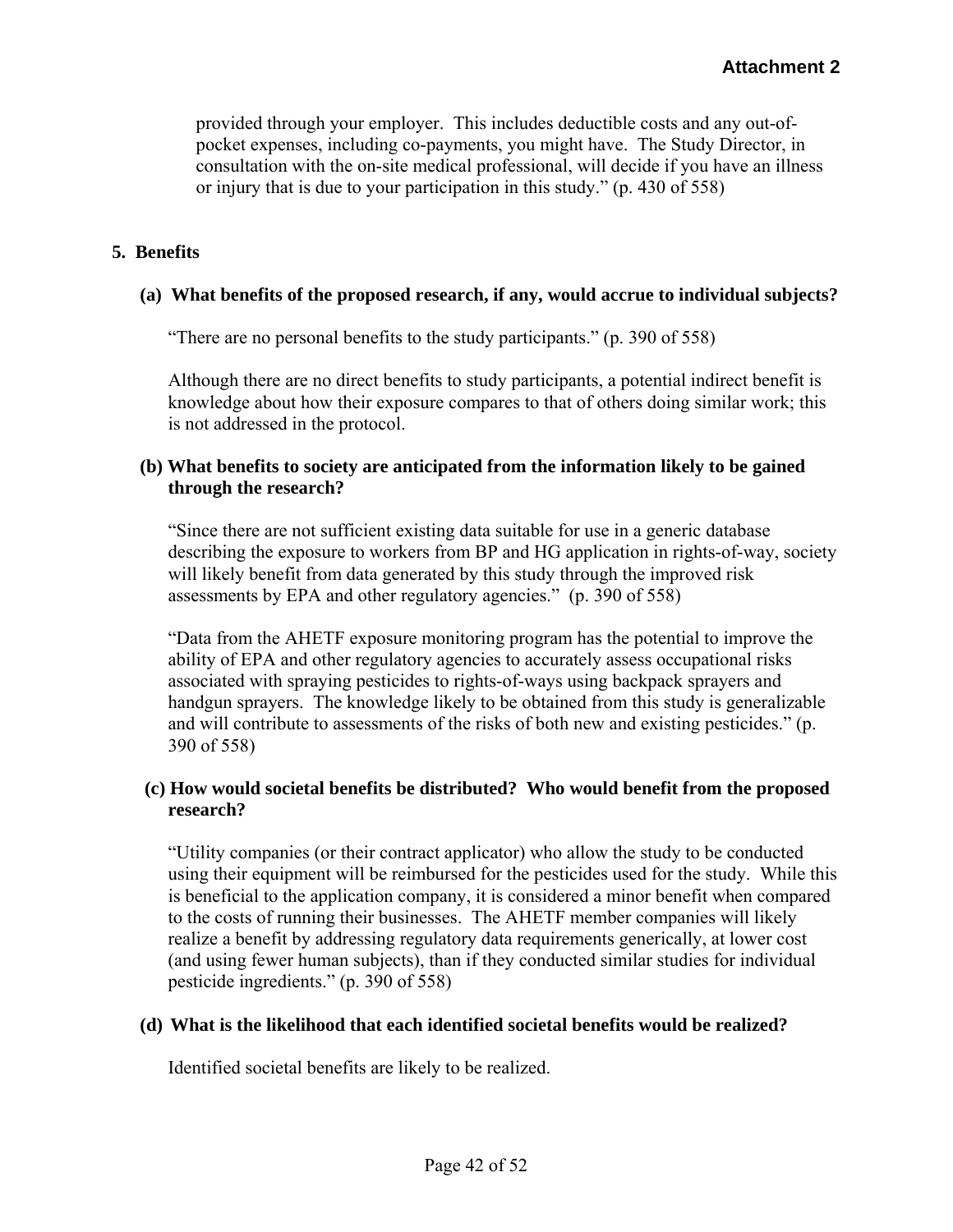# **6. Risk/Benefit Balance: How do the risks to subjects weigh against the anticipated benefits of the research, to subjects or to society?**

"By monitoring exposure to professional agricultural handlers who follow their normal practices, but wear an additional layer of clothing (as an inner dosimeter which traps chemical that penetrates the work clothing), this study presents a greater than minimal risk to participants. Participating in this study increases the risk of heat-related illness, but this risk is mitigated by a medical management program which emphasizes prevention measures and guidelines for stopping participation when warranted based on environmental conditions.

"The likely benefit to utility workers as a whole and to society in general, in the form of more accurate measurements of potential exposure to pesticides, must be weighed against the risks to participants. BP and HG applications are often essential components of an overall vegetation management program for maintaining utilities ROW. Therefore, exposure data for these scenarios meeting contemporary standards of reliability and quality will likely provide a significant benefit to society. Because the margins of exposure are acceptable for the products proposed for use in this research study, subjects are very unlikely to experience acute toxic effects, and because extensive procedures will be in place to minimize these and other risks to participants, the likelihood of serious adverse effects is very small. In summary, AHETF believes the risks to study participants from participating in this study are reasonable in light of the likely benefit to society of the knowledge to be gained." (p. 391 of 558)

# **7. Independent Ethics Review**

#### **(a) What IRB reviewed the proposed research?**

Independent Investigational Review Board, Inc., of Plantation FL

# **(b) Is this IRB independent of the investigators and sponsors of the research?** Yes

- **(c) Is this IRB registered with OHRP?** Yes
- **(d) Is this IRB accredited?** No.
- **(e) Does this IRB hold a Federal-Wide Assurance from OHRP?** No.
- **(f) Are complete records of the IRB review provided as required by 40 CFR 26.1125?**  Yes.

# **(g) What standard(s) of ethical conduct would govern the work?**

"This study will be conducted in accordance with EPA's final regulation published at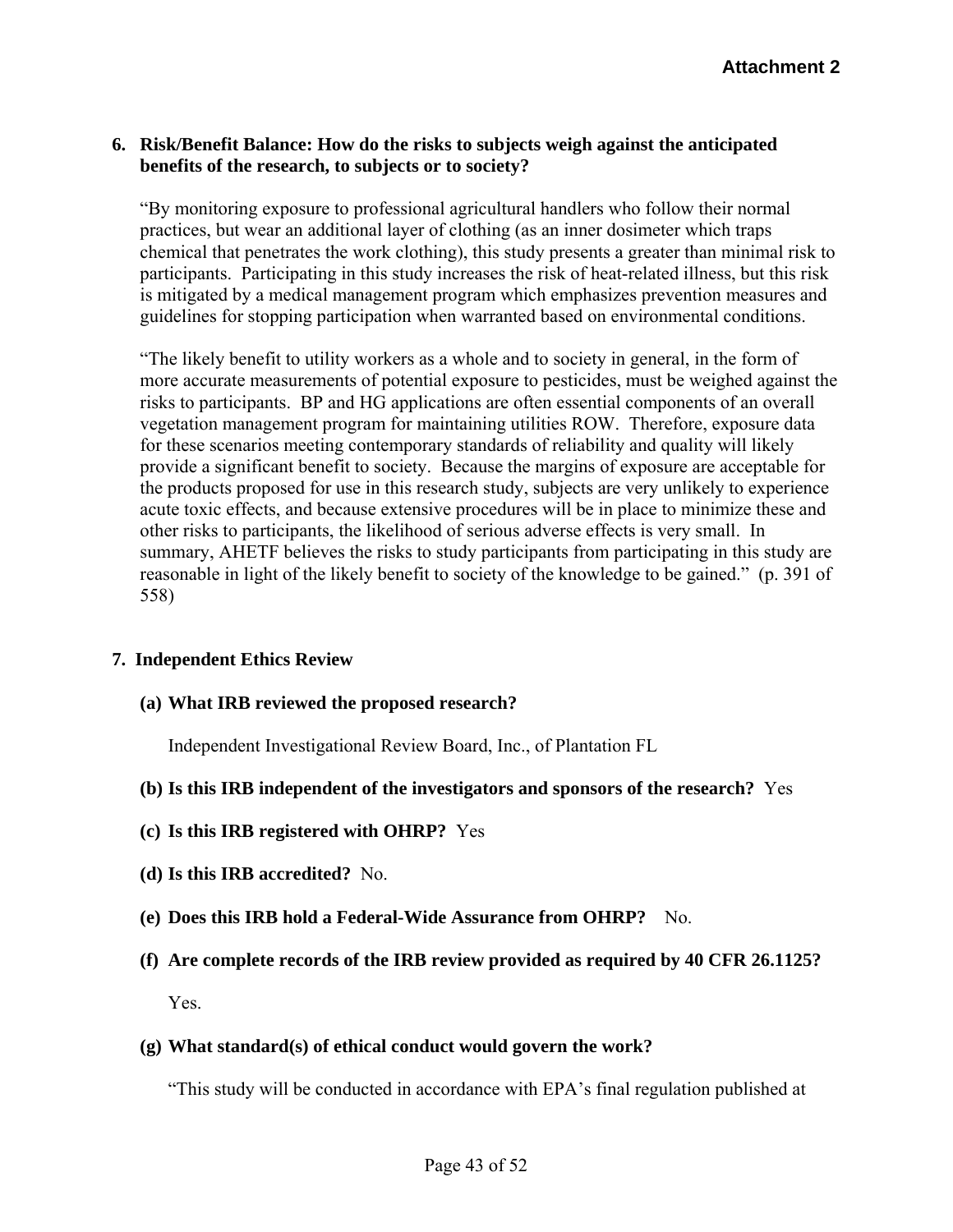40 CFR Part 26 that establishes requirements for the protection of subjects in human research (see SOP AHETF-11.A). The protocol, informed consent form(s), and other required documentation for this study will be approved by an institutional review board (IRB) and submitted to the EPA as required by 40 CFR 26.1125. The report of the completed research is subject to 40 CFR 26.1303 requirements to document its ethical conduct.

"The IRB for the proposed research shall be the Independent Investigational Review Board Inc. (IIRB) of Plantation, Florida. Complete records of the IIRB review as required by 40 CFR 26.1125 will be submitted to EPA for review along with this protocol and other documents.

"Researchers that participate in the study and interact with study participants must undergo ethics training (SOP AHETF-1.B). The training shall include successful completion of the course from the National Institutes of Health (Protecting Human Research Participants (PHRP)) and/or the Basic Collaborative IRB Training Initiative Course (CITI; The Protection of Human Research Subjects). Copies of the certificates of completion for the ethics courses will be submitted to the IRB and stored in the respective personnel files (maintained by the AHETF and/or contract facilities)." (p. 304 of 558)

### **8. Informed Consent**

- **(a) Will informed consent be obtained from each prospective subject?** Yes
- **(b) Will informed consent be appropriately documented, consistent with the requirements of 40 CFR §26.1117?** Yes
- **(c) Do the informed consent materials meet the requirements of 40 CFR §26.1116, including adequate characterization of the risks and discomforts to subjects from participation in the research, the potential benefits to the subject or others, and the right to withdraw from the research?** Yes
- **subjects? (d) What is the literacy rate in English or other languages among the intended research**

Not addressed in protocol. Appropriate provision is made for informing English or Spanish-speaking candidates who cannot read the consent form.

 **investigators and subjects? (e) What measures are proposed to overcome language differences, if any, between** 

See SOP AHETF-11.I.1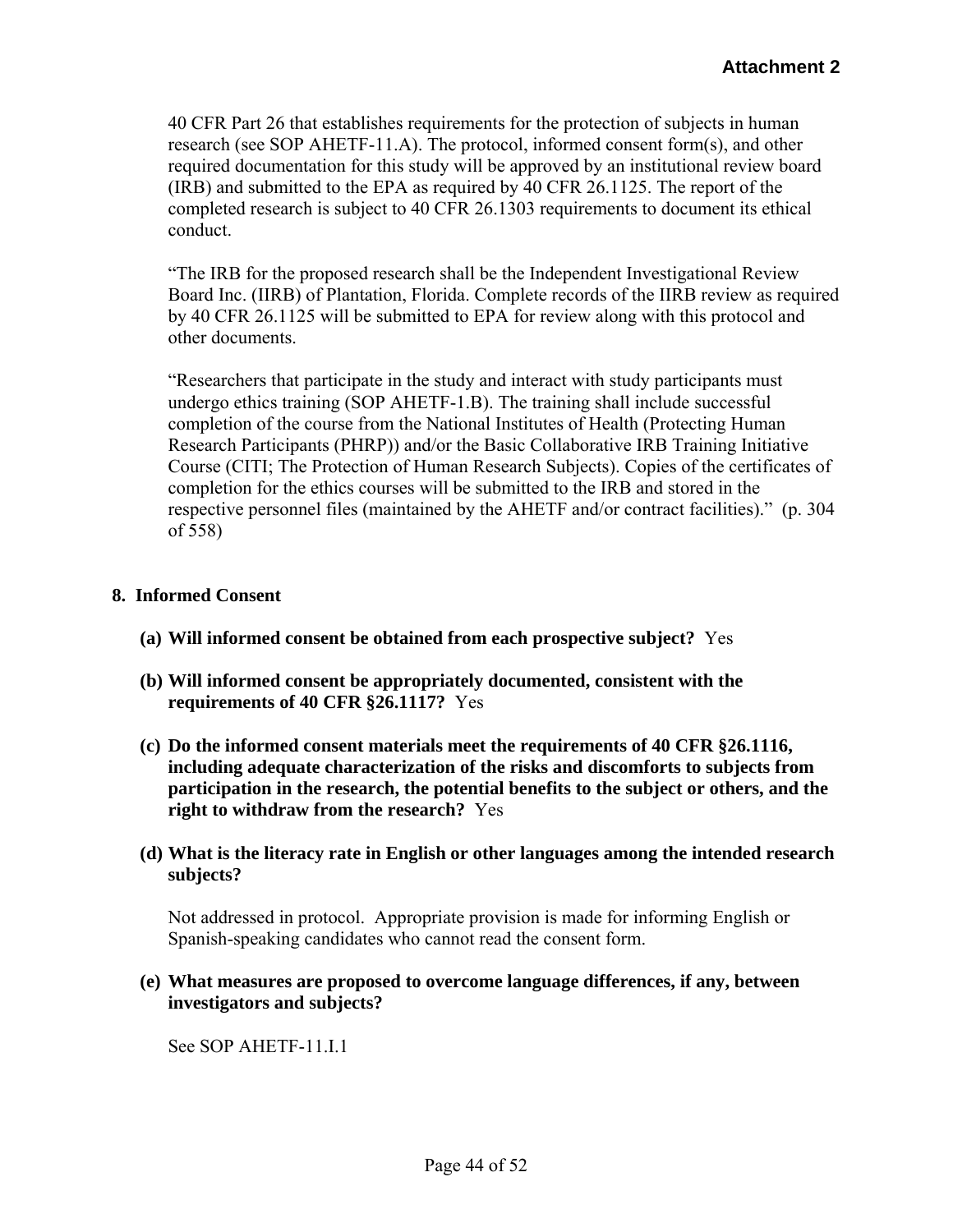### **(f) What measures are proposed to ensure subject comprehension of risks and discomforts?**

"In all situations, the SD (or designee) will not sign the Consent Form unless he/she believes the candidate fully understands the information presented. This will be ascertained by providing repeated opportunities to ask questions and by asking questions of the potential workers that would require a response that indicates understanding of key issues. The form in Attachment 11.J.1 will be used to ascertain general understanding." (SOP AHETF-11.J.2 §3.10)

### **(g) What specific procedure will be followed to inform prospective subjects and to seek and obtain their consent?**

"The SD (or designee) will be responsible for obtaining informed consent from all study workers prior to their participation in the study. Any materials used during the consent meeting will be approved by the IRB before use.

"Informed consent will be sought in an individual meeting with each worker. The worker may have a friend, family member, or advisor with them during the meeting. Witnesses may also be present as described in SOP AHETF-11.I.

"The person obtaining consent will inform the worker that he/she will receive \$20 (or another amount specified in the protocol) for participation in the consent meeting, or the amount specified in the protocol, even if he/she decides not to participate in the research.

"During the private consent meeting the person obtaining consent will provide each worker with a full explanation of the study, its requirements, any potential risks, its benefits, alternatives to participation, *etc*. Workers will be advised of their right to withdraw from the study at any time and for any reason without jeopardizing their normal position with their employers or their daily wages. Workers will be told they will receive an additional \$80 (or another amount specified in the protocol) if they decide to participate and put on the dosimeters, whether or not they complete the monitoring period.

"The person obtaining consent will provide information about the risk of the surrogate chemical in the study, including signs and symptoms of acute overexposure. This information will be presented in the product label and/or the MSDS. Refer to SOP AHETF-11 E for details.

"Information will be provided about the risk of heat stress, including signs and symptoms, and ways to prevent it. Information will also be provided about the availability of medical attention during the study. Details on heat stress and its presentation are outlined in SOP AHETF-11.G, while details on emergency medical procedures are outlined in SOP AHETF-11.H.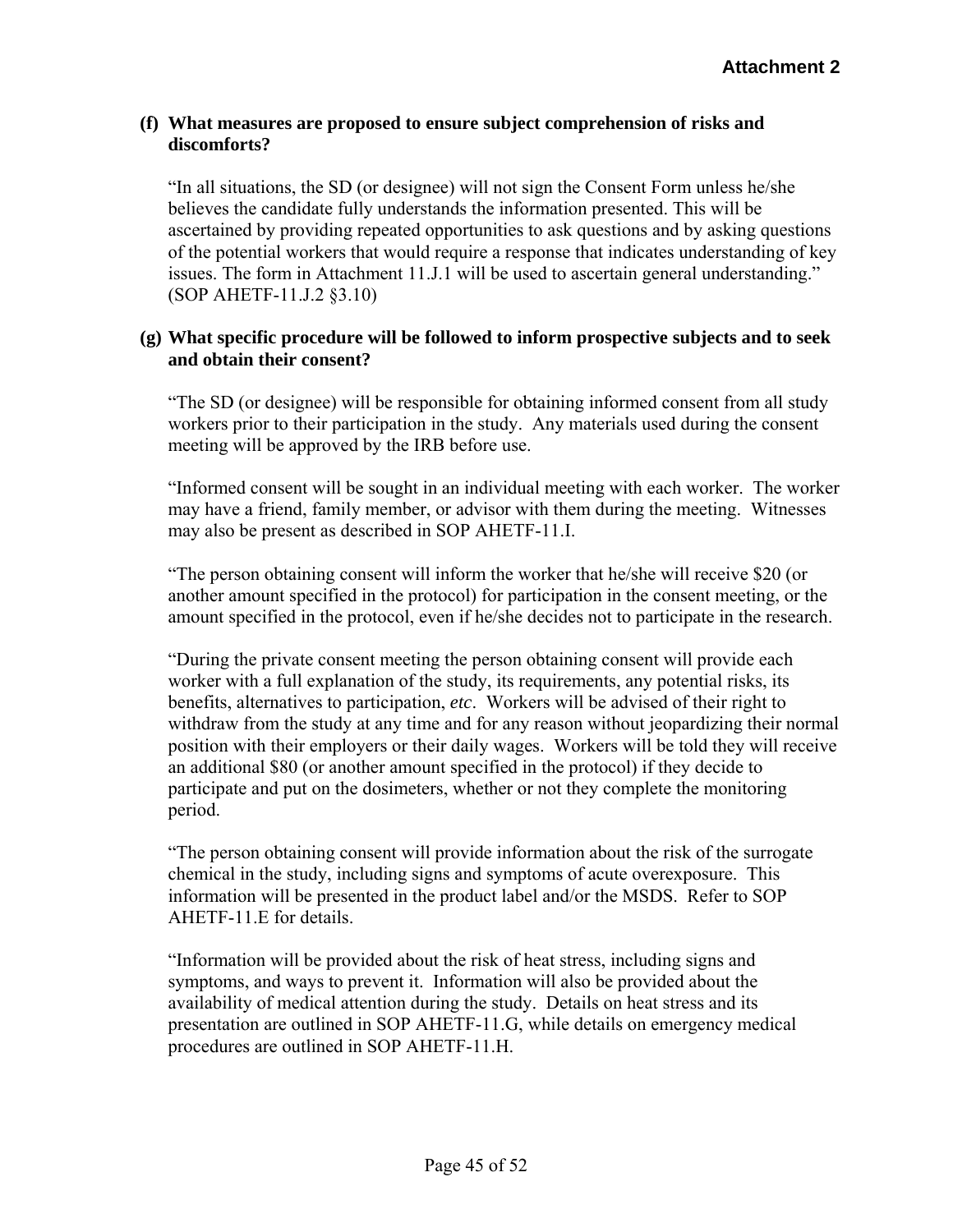"During the discussions between potential participants and the person obtaining consent, ample time will be provided for questions and the person obtaining consent will provide any additional information or clarification that is requested.

"The IRB-approved Consent Form (and all supporting documents, except the product labels and MSDS forms) will be presented in the preferred language (English or Spanish) of the worker. All sections of the Consent Form will be explained in detail. When the person obtaining consent is satisfied that the worker understands the requirements and risks of the study, and if the worker still wants to participate, he/she will be asked to sign and date the Consent Form and the person obtaining consent will provide a copy of the signed form to the worker.

"If the study is conducted in California, the IRB-approved "California Experimental Research Subject's Bill of Rights" will also be attached. These documents (in the appropriate language) will be reviewed, signed and dated by the worker, and copies will be provided.

"In all situations, the person obtaining consent will not sign the Consent Form unless he/she believes the candidate fully understands the information presented. This will be ascertained by providing repeated opportunities to ask questions and by asking questions of the potential workers that would require a response that indicates understanding of key issues. The form in Attachment 11-J-1 will be used to ascertain general understanding.

"The person obtaining consent will not sign the Consent Form unless he/she believes that the process has been free of any element of coercion or undue influence and the witness (when required) has signed the consent form." (SOP AHETF-11.J.1 §[3.2-3.11\)](https://3.2-3.11)

### **(h) What measures are proposed to ensure fully voluntary participation and to avoid coercion or undue influence?**

"In accordance with SOP AHETF-11.B, the individual employers will be asked to sign a non-coercion statement (Employer Cooperation Statement) affirming to their workers and AHETF that they will not coerce or unduly influence their workers to either participate or not participate in the study. Employers must also certify that alternate work will be provided on study days for workers who choose not to volunteer; and that the employee's decision to participate or not will have no impact on their employment." (p. 326 of 558)

# **9. Respect for Subjects**

# **(a) How will information about prospective and enrolled subjects be managed to ensure their privacy?**

"The AHETF employs many procedures to protect subject privacy during recruitment, consent, study conduct, and maintenance of study records. The consent form also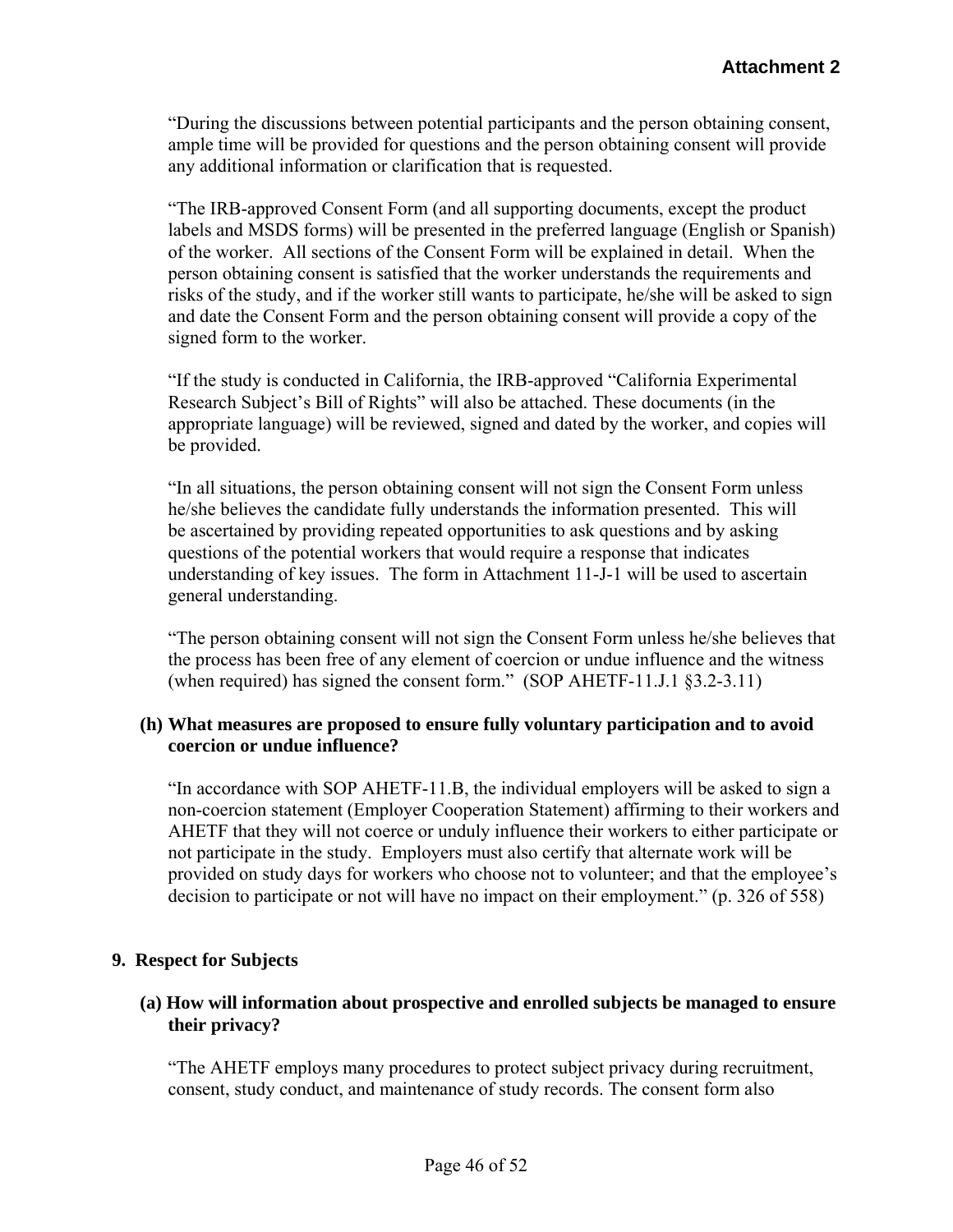summarizes important confidentiality issues for subjects. These procedures are described in SOPs AHETF-6.B, 6.D, 11.B, 11.D, and 11-J." (p. 313 of 558)

"Your name will only appear on the consent form and an optional form for you to request your personal study results. In all other parts of the study you will be identified by a code. Records with your name will be stored in a secure place with limited access.

"Information about you taking part in this study will not be given to your employer.

"A study report will be written by AHETF and will be available to member companies. It will be sent to the US Environmental Protection Agency (EPA). It may also be sent to state government agencies and to governments in other countries. Your name will not be in the study report.

"We cannot promise you total confidentiality. There may be a need to give information to some organizations or to parties in legal actions, as required by law. Records which identify you may be looked at or copied by the AHETF and any consultants working with the AHETF, by EPA or other government agencies, and by the Independent Investigational Review Board, Inc., (IIRB). IIRB is a group of people who review and monitor research to make sure the people who take part are protected.

"You may ask the Study Director for a copy of your personal results from this study. You will need to provide your name and a mail or e-mail address." (pp. 430-431 of 558)

### **(b) How will subjects be informed of their freedom to withdraw from the research at any time without penalty?**

"The absolute right for subjects to withdraw from the research is the cornerstone of protection of human subjects. Prospective and enrolled subjects will be informed of their right to withdraw without consequence prior to and during the conduct of the research.

"Any volunteer expressing a need or desire to withdraw from the research after exposure monitoring begins will be paid \$80 and allowed to return to their normal work duties for their employer. If a participant withdraws while being monitored, the long underwear, inner socks and air sampling pump will be removed, and the hand, and face/neck samples will be collected with the worker's consent. The Study Director will decide whether these samples will be analyzed (SOP AHETF-8.K)." (pp. 313-314 of 558)

"Your employer has agreed to let us do the research and has confirmed that it does not care whether you take part in this study or not. Your decision to be in this study is voluntary. This decision is entirely up to you. If you decide to take part, you may change your mind and drop out of the study at any time and for any reason. A decision not to take part, or to withdraw from the study after it starts, will have no effect on your job or pay or include any penalty or loss of benefits you are owed." (p. 431 of 558)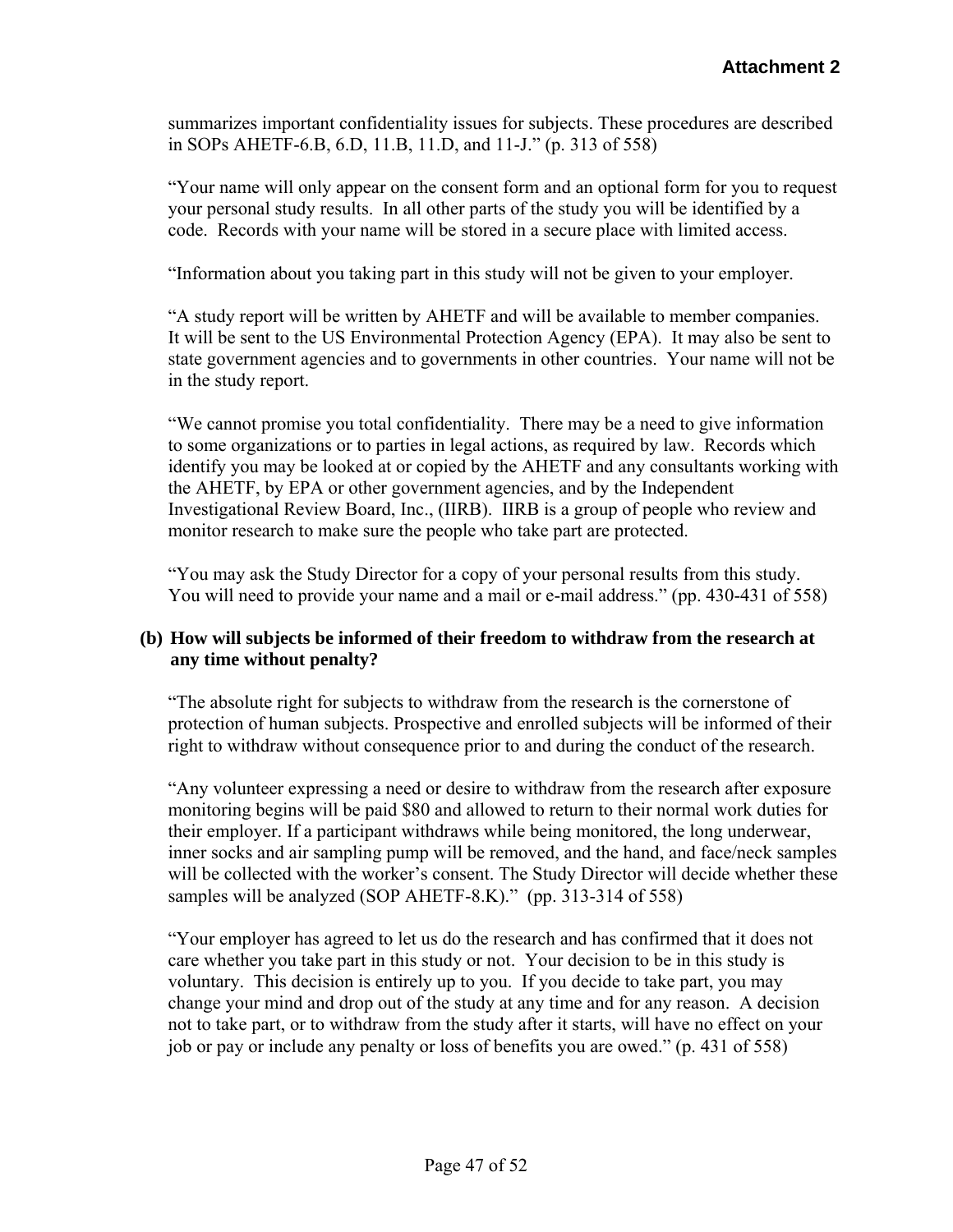#### **(c) How will subjects who decline to participate or who withdraw from the research be dealt with?**

"If you decide to take part, you may change your mind and drop out of the study at any time and for any reason. A decision not to take part, or to withdraw from the study after it starts, will not affect your job or pay or include any penalty or any loss of benefits you are owed.

"If you withdraw, the long underwear, socks, and air sampling pump will be removed. The hand and face/neck samples may be collected if you agree.

"Your part in this study may be stopped at any time by the researchers or the AHETF. The long underwear, socks, and air sampling pump will be removed. The hand and face/neck samples may be collected if you agree.

"If you withdraw or are removed from the study, you can go back to your usual work activities. If the study does not last an entire workday, you can go back to your usual work activities.

"No one can force you to take part in this study. Taking part is totally voluntary. If you choose not to take part in this study you will perform your ordinary activities on the day of the study. Your alternative is to not take part." (pp. 431-432 of 558)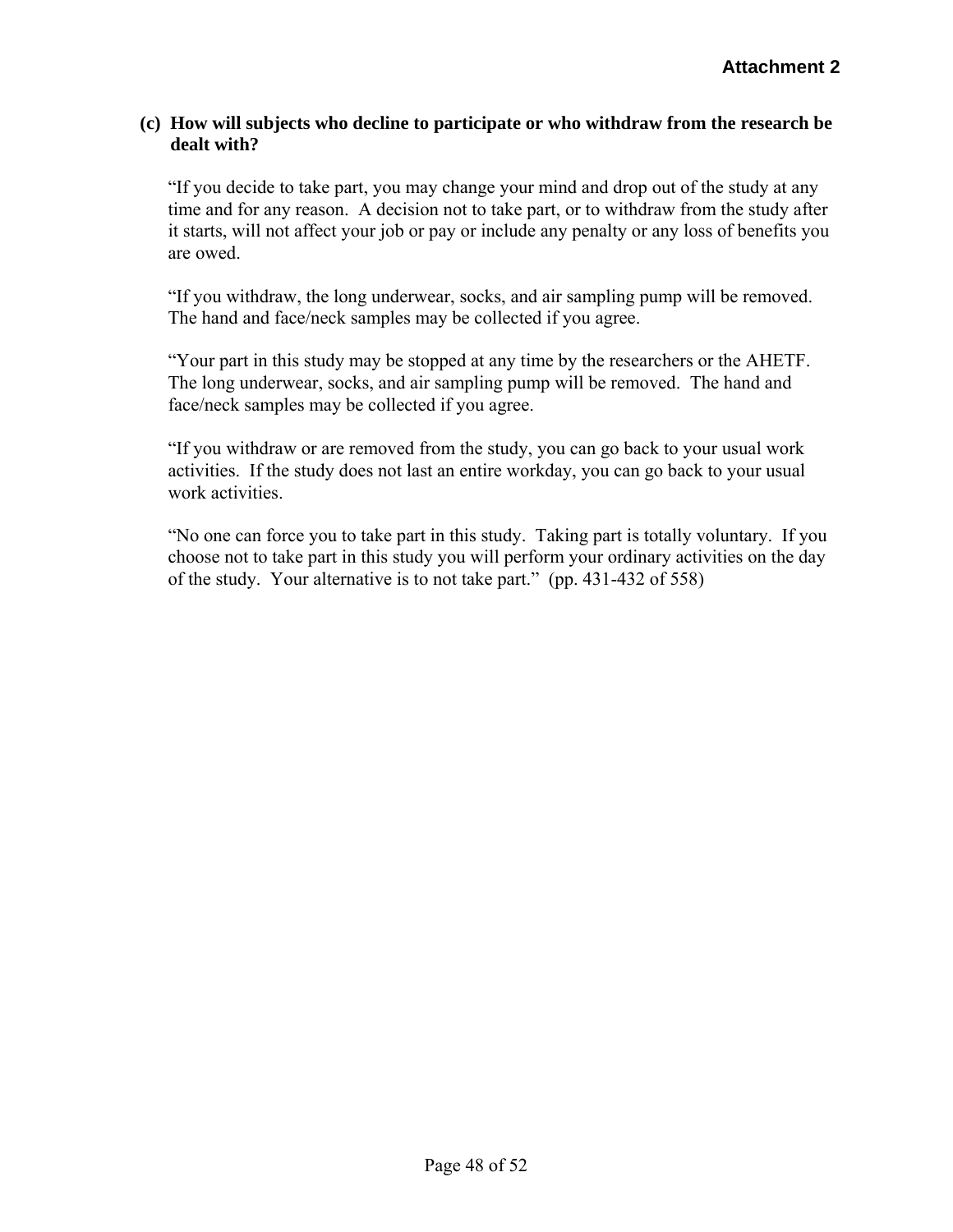#### **§ 26.1111 Criteria for IRB approval of research AHETF Backpack and Handgun Applications in Utilities Rights-of-Way (Protocol AHE400)**

| <b>Criterion</b>                                                                                                                                                                                                                                                                                                                                                                                                                                                                                                                                                                                                                                                                                         | Y/N | <b>Comment/Page Reference</b> |
|----------------------------------------------------------------------------------------------------------------------------------------------------------------------------------------------------------------------------------------------------------------------------------------------------------------------------------------------------------------------------------------------------------------------------------------------------------------------------------------------------------------------------------------------------------------------------------------------------------------------------------------------------------------------------------------------------------|-----|-------------------------------|
| (a)(1)(i) Risks to subjects are minimized by using procedures which are consistent with<br>sound research design and which do not unnecessarily expose subjects to risk.                                                                                                                                                                                                                                                                                                                                                                                                                                                                                                                                 | Y   |                               |
| (a)(1)(ii) Risks to subjects are minimized, whenever appropriate, by using procedures<br>already being performed on the subjects for diagnostic or treatment purposes.                                                                                                                                                                                                                                                                                                                                                                                                                                                                                                                                   | n/a |                               |
| (a)(2) Risks to subjects are reasonable in relation to anticipated benefits, if any, to<br>subjects, and the importance of the knowledge that may reasonably be expected to<br>result. In evaluating risks and benefits, the IRB should consider only those risks and<br>benefits that may result from the research (as distinguished from risks and benefits<br>subjects would receive even if not participating in the research). The IRB should not<br>consider possible long-range effects of applying knowledge gained in the research (for<br>example, the possible effects of the research on public policy) as among those<br>research risks that fall within the purview of its responsibility. | Υ   |                               |
| (a)(3) Selection of subjects is equitable, taking into account the purposes of the<br>research and the setting in which it will be conducted, and being particularly cognizant<br>of the special problems of research involving vulnerable populations, such as<br>prisoners, mentally disabled persons, or economically or educationally disadvantaged<br>persons.                                                                                                                                                                                                                                                                                                                                      | Υ   |                               |
| (a)(4) Informed consent will be sought from each prospective subject or the subject's<br>legally authorized representative, in accordance with, and to the extent required by<br>§26.1116.                                                                                                                                                                                                                                                                                                                                                                                                                                                                                                               | Y   |                               |
| (a)(5) Informed consent will be appropriately documented, in accordance with, and to<br>the extent required by §26.1117.                                                                                                                                                                                                                                                                                                                                                                                                                                                                                                                                                                                 | Y   |                               |
| (a)(6) When appropriate, the research plan makes adequate provision for monitoring<br>the data collected to ensure the safety of subjects.                                                                                                                                                                                                                                                                                                                                                                                                                                                                                                                                                               | Y   |                               |
| (a)(7) When appropriate, there are adequate provisions to protect the privacy of<br>subjects and to maintain the confidentiality of data.                                                                                                                                                                                                                                                                                                                                                                                                                                                                                                                                                                | Y   |                               |
| (b) When some or all of the subjects are likely to be vulnerable to coercion or undue<br>influence, additional safeguards have been included in the study to protect the rights<br>and welfare of these subjects.                                                                                                                                                                                                                                                                                                                                                                                                                                                                                        | Y   |                               |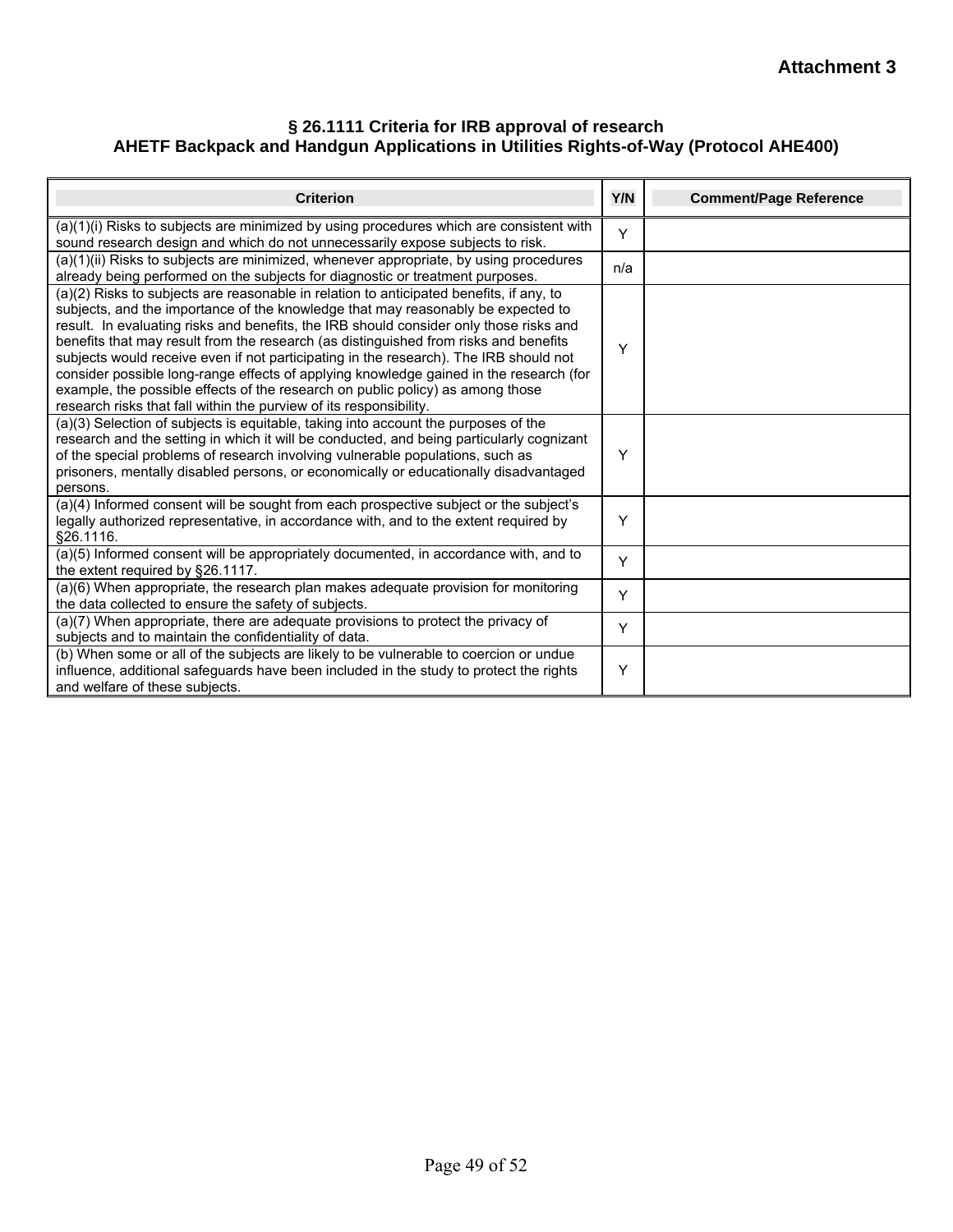#### **§26.1116 General requirements for informed consent AHETF Backpack and Handgun Applications in Utilities Rights-of-Way (Protocol AHE400)**

| <b>Criterion</b>                                                                                                                                                                                                                                                    |                                                                                                                                                                                                                                                                                                                                                 | Y/N             | <b>Comment/Page Reference</b> |
|---------------------------------------------------------------------------------------------------------------------------------------------------------------------------------------------------------------------------------------------------------------------|-------------------------------------------------------------------------------------------------------------------------------------------------------------------------------------------------------------------------------------------------------------------------------------------------------------------------------------------------|-----------------|-------------------------------|
| No investigator may involve a human being as a subject in research covered by this<br>subpart unless the investigator has obtained the legally effective informed consent of the<br>subject or the subject's legally authorized representative                      |                                                                                                                                                                                                                                                                                                                                                 | OK              |                               |
| An investigator shall seek such consent only under circumstances that provide the<br>prospective subject or the representative sufficient opportunity to consider whether or not<br>to participate and that minimize the possibility of coercion or undue influence |                                                                                                                                                                                                                                                                                                                                                 | OK              |                               |
|                                                                                                                                                                                                                                                                     | The information that is given to the subject or the representative shall be in language<br>understandable to the subject or the representative                                                                                                                                                                                                  | OK              |                               |
|                                                                                                                                                                                                                                                                     | No informed consent, whether oral or written, may include any exculpatory language<br>through which the subject or the representative is made to waive or appear to waive any of<br>the subject's legal rights, or releases or appears to release the investigator, the sponsor,<br>the institution or its agents from liability for negligence | OK              |                               |
|                                                                                                                                                                                                                                                                     | (1) A statement that the study involves research, an explanation of the<br>purposes of the research and the expected duration of the subject's<br>participation, a description of the procedures to be followed, and identification<br>of any procedures which are experimental                                                                 | OK              |                               |
|                                                                                                                                                                                                                                                                     | (2) A description of any reasonably foreseeable risks or discomforts to the<br>subject                                                                                                                                                                                                                                                          | OK              |                               |
|                                                                                                                                                                                                                                                                     | (3) A description of any benefits to the subject or to others which may<br>reasonably be expected from the research                                                                                                                                                                                                                             | OK              |                               |
|                                                                                                                                                                                                                                                                     | (4) A disclosure of appropriate alternative procedures or courses of treatment,<br>if any, that might be advantageous to the subject                                                                                                                                                                                                            | n/a             |                               |
|                                                                                                                                                                                                                                                                     | (5) A statement describing the extent, if any, to which confidentiality of records<br>identifying the subject will be maintained                                                                                                                                                                                                                | $\overline{OK}$ |                               |
| (a) In seeking informed consent the following information<br>shall be provided to each subject                                                                                                                                                                      | (6) For research involving more than minimal risk, an explanation as to<br>whether any compensation and an explanation as to whether any medical<br>treatments are available if injury occurs and, if so, what they consist of, or<br>where further information may be obtained                                                                 | OK              |                               |
|                                                                                                                                                                                                                                                                     | (7) An explanation of whom to contact for answers to pertinent questions<br>about the research and research subjects' rights, and whom to contact in the<br>event of a research-related injury to the subject                                                                                                                                   | OK              |                               |
|                                                                                                                                                                                                                                                                     | (8) A statement that participation is voluntary, refusal to participate will involve<br>no penalty or loss of benefits to which the subject is otherwise entitled, and the<br>subject may discontinue participation at any time without penalty or loss of<br>benefits to which the subject is otherwise entitled                               | OK              |                               |
| elements<br>shall also be<br>subject                                                                                                                                                                                                                                | (1) A statement that the particular treatment or procedure may involve risks to<br>the subject (or to the embryo or fetus, if the subject may become pregnant)<br>which are currently unforeseeable                                                                                                                                             | OK              |                               |
| each                                                                                                                                                                                                                                                                | (2) Anticipated circumstances under which the subject's participation may be<br>terminated by the investigator without regard to the subject's consent                                                                                                                                                                                          | OK              |                               |
|                                                                                                                                                                                                                                                                     | (3) Any additional costs to the subject that may result from participation in the<br>research                                                                                                                                                                                                                                                   | OK.             |                               |
|                                                                                                                                                                                                                                                                     | (4) The consequences of a subject's decision to withdraw from the research<br>and procedures for orderly termination of participation by the subject                                                                                                                                                                                            | $\overline{OK}$ |                               |
| (b) When appropriate, one or<br>more of the following e<br>of information shall<br>provided to each                                                                                                                                                                 | (5) A statement that significant new findings developed during the course of<br>the research which may relate to the subject's willingness to continue<br>participation will be provided to the subject                                                                                                                                         | n/a             |                               |
|                                                                                                                                                                                                                                                                     | (6) The approximate number of subjects involved in the study                                                                                                                                                                                                                                                                                    | OK              |                               |
| function.                                                                                                                                                                                                                                                           | (e) If the research involves intentional exposure of subjects to a pesticide, the subjects of<br>the research must be informed of the identity of the pesticide and the nature of its pesticidal                                                                                                                                                | OK              |                               |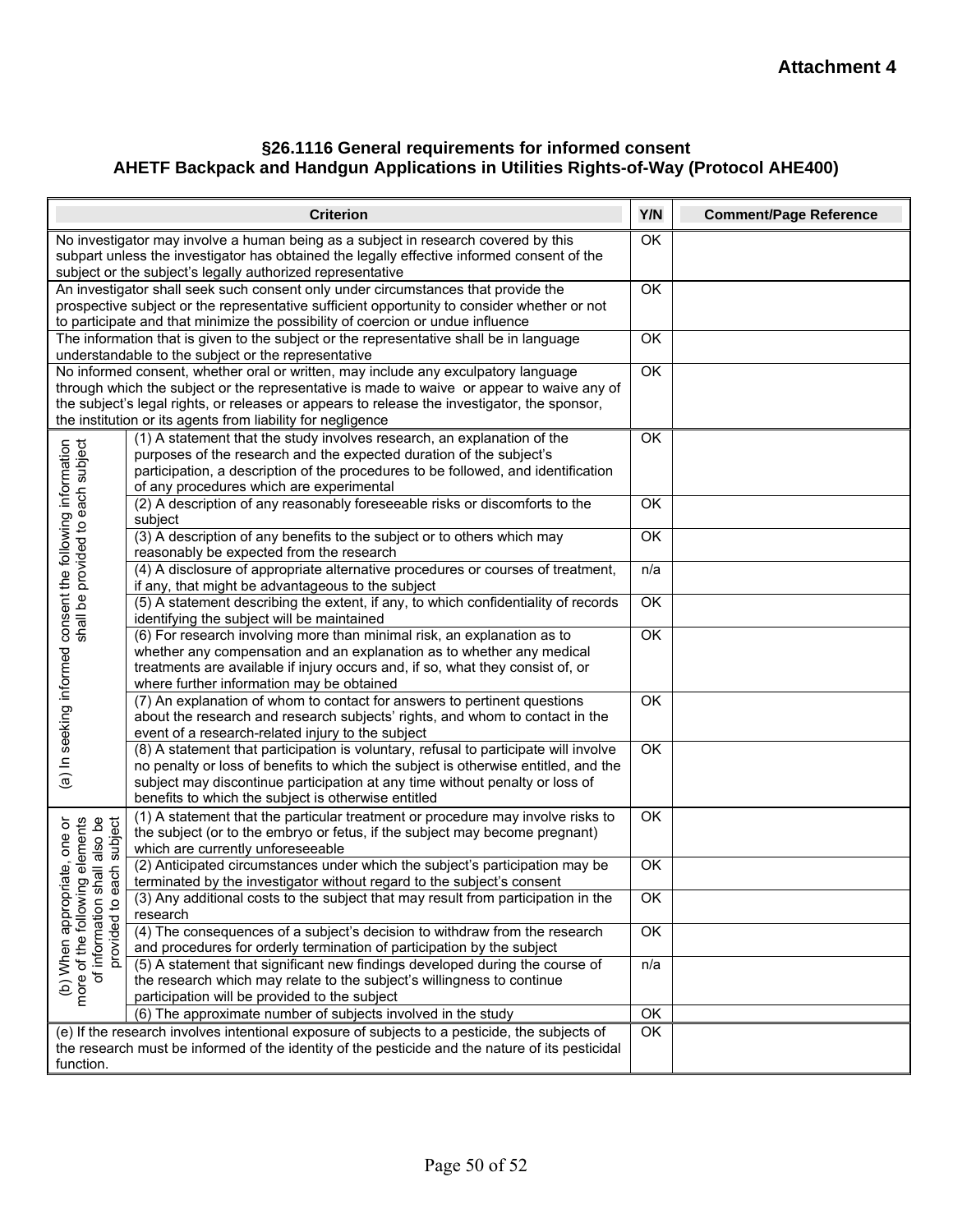#### **§26.1117 Documentation of informed consent AHETF Backpack and Handgun Applications in Utilities Rights-of-Way (Protocol AHE400)**

| <b>Criterion</b>                                                                                                                                                                                                                                                                                                                                                                                                                                                                                                                                                                                                                                                                                                                                                                                                     | Y/N | <b>Comment/Page Reference</b> |
|----------------------------------------------------------------------------------------------------------------------------------------------------------------------------------------------------------------------------------------------------------------------------------------------------------------------------------------------------------------------------------------------------------------------------------------------------------------------------------------------------------------------------------------------------------------------------------------------------------------------------------------------------------------------------------------------------------------------------------------------------------------------------------------------------------------------|-----|-------------------------------|
| (a) Informed consent shall be documented by the use of a written consent form<br>approved by the IRB and signed by the subject or the subject's legally authorized<br>representative. A copy shall be given to the person signing the form.                                                                                                                                                                                                                                                                                                                                                                                                                                                                                                                                                                          | OK  |                               |
| (b)(1) The consent form may be a written consent document that embodies the<br>elements of informed consent required by §26.1116. This form may be read to the<br>subject or the subject's legally authorized representative, but in any event, the<br>investigator shall give either the subject or the representative adequate opportunity to<br>read it before it is signed; or                                                                                                                                                                                                                                                                                                                                                                                                                                   | OK  |                               |
| (b)(2) The consent form may be a short form written consent document stating that the<br>elements of informed consent required by §26.1116 have been presented orally to the<br>subject or the subject's legally authorized representative. When this method is used,<br>there shall be a witness to the oral presentation. Also, the IRB shall approve a written<br>summary of what is to be said to the subject or the representative. Only the short form<br>itself is to be signed by the subject or the representative. However, the witness shall<br>sign both the short form and a copy of the summary, and the person actually obtaining<br>consent shall sign a copy of the summary. A copy of the summary shall be given to the<br>subject or the representative, in addition to a copy of the short form. | n/a |                               |